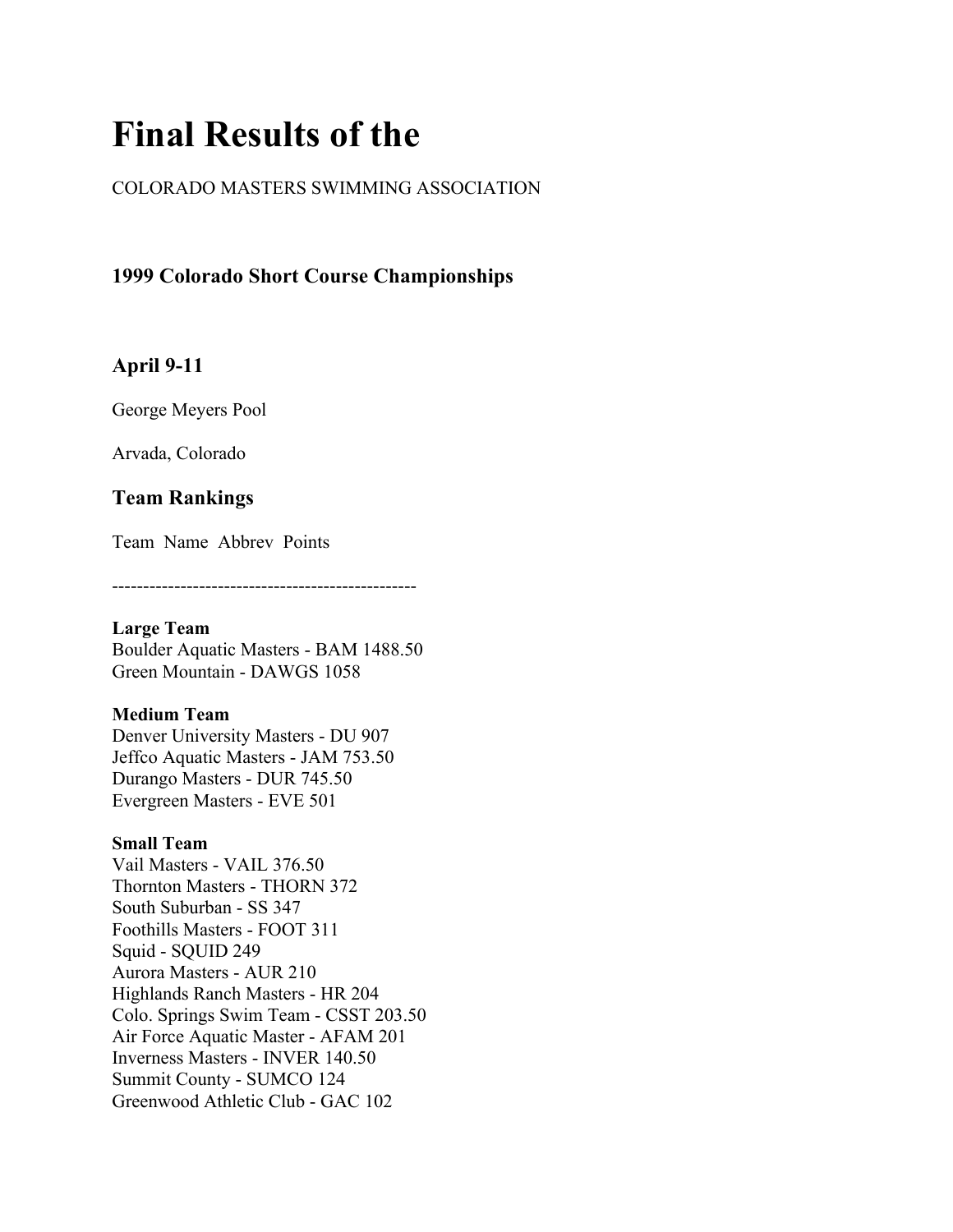USC Masters - USC 101 ACES - ACES 82 Castle Rock Masters - CR 65 Broomfield Masters - BROOM 58 Grand Junctions - GRJUN 57 Boulder Y Aquatic Master - BLDRY 52 Denver Athletic Club - DAC 39 Fort Collins Club - FTCOL 36 Indorfins - INDOR 34 Total Fitness - TOTAL 25 Team Vortex - VORTX 21 Sporting Club - SPTGC 18 Los Altos Masters - LOSA 18 Estes Park Masters - ESTES 16 Rally Rays - RAYS 5

\*\*\*\* Official results will be published in the COMSA 'MasterSplash' newsletter \*\*\*

| PL Name Age Team                     | $\qquad \qquad - - - -$ |                                                                                                     | Finals<br>--------- | Points         |
|--------------------------------------|-------------------------|-----------------------------------------------------------------------------------------------------|---------------------|----------------|
| Event 1 Women 1000 Free              |                         |                                                                                                     |                     |                |
|                                      |                         |                                                                                                     |                     |                |
| $---$ Ages 19 Through 24 $---$       |                         |                                                                                                     |                     |                |
| 1 STORCH, AMBER 24 Green Mountain    |                         |                                                                                                     | 14:11.87            | 9              |
| 2 MILLER, KIMBERLY 22 Green Mountain |                         |                                                                                                     | 14:21.25            | 7              |
| 3 MILLER, KRIS 22 Green Mountain     |                         |                                                                                                     | 14:43.00            | 6              |
| --- Ages 25 Through 29 ---           |                         |                                                                                                     |                     |                |
| 1 SURR, CHRISTY 28                   |                         | Durango Masters                                                                                     | 11:55.59            | $\mathcal{G}$  |
|                                      |                         | 2 LONGFELLOW, CHERYL 29 Boulder Aquatic Masters                                                     | 12:11.00            | 7              |
| 3 LIPSON, CHRISTINE 29               |                         | Boulder Aquatic Masters                                                                             | 12:23.00            | 6              |
|                                      |                         |                                                                                                     |                     | 5              |
|                                      |                         | 4 GEIL, KIMBERLY 29 Boulder Aquatic Masters 12:49.60<br>5 TAYLOR, JEN 27 Foothills Masters 13:42.67 |                     | $\overline{4}$ |
| 6 ROHR, JAMIE 28                     |                         | Green Mountain 13:44.00                                                                             |                     | 3              |
| 7 WADE, JENN 29                      |                         | Denver Univ. Masters 15:13.97                                                                       |                     | $\overline{2}$ |
|                                      |                         | 8 GROMALA, KAREN 29 Denver Univ. Masters                                                            | 15:45.91            | $\mathbf{1}$   |
| $---$ Ages 30 Through 34 $---$       |                         |                                                                                                     |                     |                |
|                                      |                         | 1 HAGADORN, HEATHER 34 Denver Univ. Masters                                                         | 12:19.11            | 9              |
| 2 GRECO, BARABARA 31 Green Mountain  |                         |                                                                                                     | 13:01.34            | 7              |
| $---$ Ages 35 Through 39 $---$       |                         |                                                                                                     |                     |                |
|                                      |                         | 1 BURTON, KAREN 36 Air Force Aquatic Masters<br>2 NELSON, JUDY 38 Highlands Ranch Masters           | 10:44.02            | $\mathcal{G}$  |
|                                      |                         |                                                                                                     | 11:42.25            | 7              |
| 3 HEISDORFFER, TRISH 35              |                         | Jeffco Aquatic Masters 12:32.06                                                                     |                     | 6              |
|                                      |                         | 4 TANK-WILLIAMS, JULIE 36 Green Mountain                                                            | 14:14.64            | 5              |
| 5 LAURSEN, SANDRA 36                 |                         | Boulder Aquatic Masters                                                                             | 15:22.53            | 4              |
| $---$ Ages 45 Through 49 $---$       |                         |                                                                                                     |                     |                |
|                                      |                         | 1 ROCHE, CAROLYN 47 Boulder Aquatic Masters                                                         | 13:05.20            | 9              |
|                                      |                         | 2 WRIGHT, YVONNE 46 Boulder Aquatic Masters 15:46.23                                                |                     | 7              |
| 3 KLATT, TRUDY 49                    |                         | Durango Masters 15:54.33                                                                            |                     | $\epsilon$     |
| 4 YODER, MARGIE 46                   |                         | Thornton Masters                                                                                    | 16:00.77            | 5              |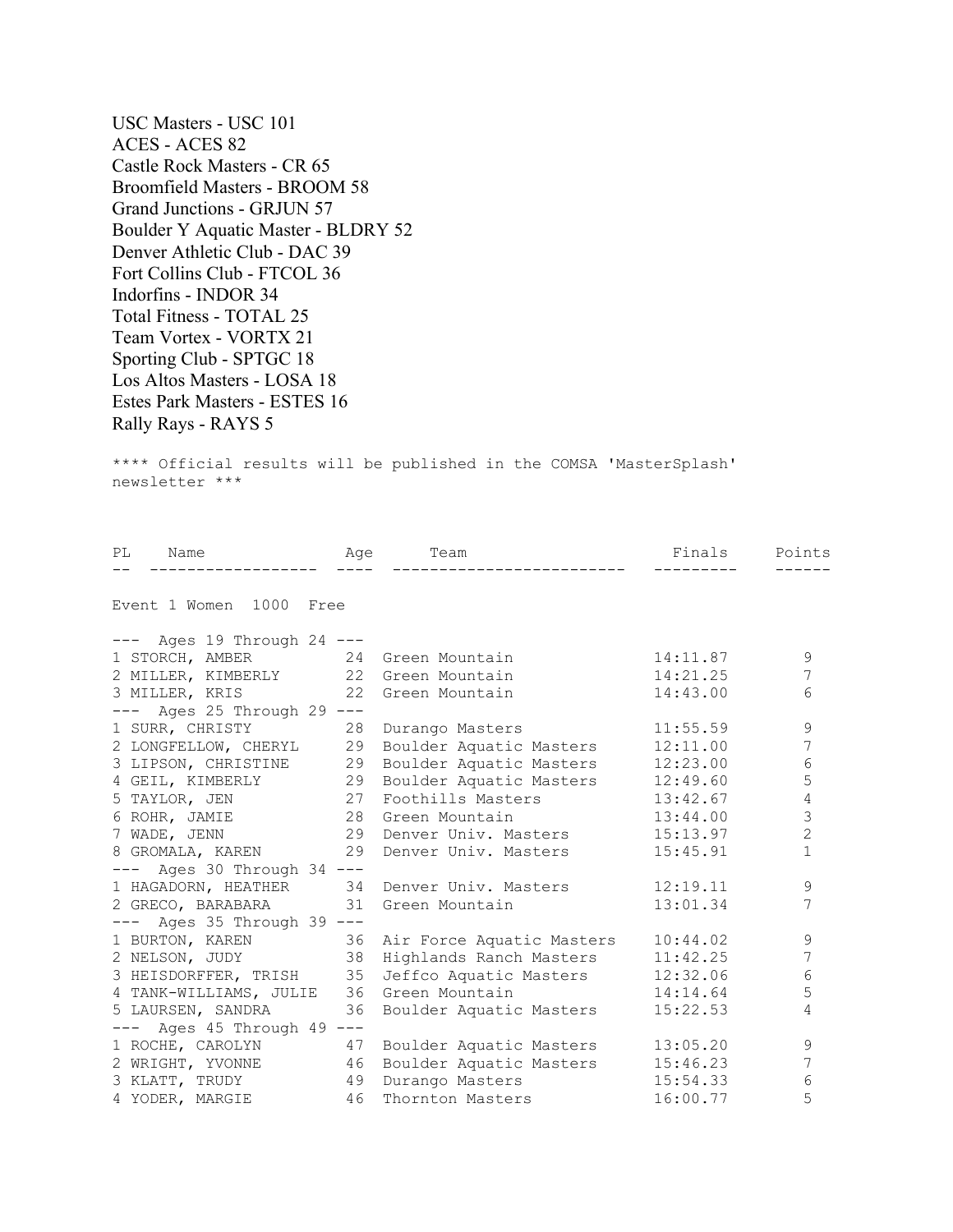--- Ages 55 Through 59 --- 1 WISE, LOUISE 56 Green Mountain 15:46.22 9 --- Ages 60 Through 64 --- 1 OBERG, JANE 61 Foothills Masters 16:52.97 9 --- Ages 65 Through 69 --- 1 BUCHANNAN, PEGGY 66 Evergreen Masters 19:35.91 9 --- Ages 70 Through 74 --- 1 HOLMES, FRANCES 71 Jeffco Aquatic Masters 24:39.48 9 Event 2 Men 1000 Free --- Ages 30 Through 34 --- 1 MC DANIEL, ANDY 30 Green Mountain 12:52.98 9 2 SAGE, KEVIN 32 Jeffco Aquatic Masters 13:59.13 7 3 SOLHEIM, PERRY 31 Durango Masters 14:17.49 6 --- Ages 35 Through 39 --- 1 MOE, STEVE 38 Boulder Aquatic Masters 11:10.63 9 2 CLASSEN, KEN 38 Denver Univ. Masters 11:51.31 7 3 KERN, TODD 37 Green Mountain 13:00.78 6 --- Ages 40 Through 44 --- 1 MANN, MICHAEL 44 Unattached 11:18.95 9 2 NOLTE, CHRIS 42 Inverness Masters 11:58.04 7 3 CULP, MICHAEL 43 South Suburban 12:53.97 6 --- Ages 45 Through 49 --- 1 RATIGAN, RICHARD 49 Green Mountain 12:55.03 9 2 KIEFER, TONY 46 Boulder Aquatic Masters 13:49.08 7 --- Ages 50 Through 54 ---1 CARNEY, KENT 51 Evergreen Masters 13:33.08 9 2 WEST, DENNIS 54 Denver Univ. Masters 14:08.05 7 3 CREESE, DENNIS 50 Boulder Aquatic Masters 16:34.35 6 --- Ages 55 Through 59 --- 1 MC CALL, MIKE 57 Green Mountain 15:25.28 9 - CHESSNOE, MIKE 57 South Suburban NT - --- Ages 60 Through 64 ---1 O'BRIEN, DENNIS 63 Durango Masters 13:44.38 9 --- Ages 65 Through 69 --- 1 KING, BILL 65 Jeffco Aquatic Masters 15:30.81 9 Event 3 Women 1650 Free --- Women Ages 19 Through 24 --- 1 DUFF, STEFANIE 24 Denver Univ. Masters 20:32.56 9 --- Women Ages 25 Through 29 --- 1 GEIL, KIMBERLY 29 Boulder Aquatic Masters 20:48.17 9 2 WADE, JENN 29 Denver Univ. Masters 25:57.46 7 - KLINE, PAM 28 Thornton Masters NT - --- Women Ages 30 Through 34 --- 1 WALTERS, TERRI 32 Air Force Aquatic Masters 19:30.00 9 2 WEULE, KERSTIN 32 Evergreen Masters 20:12.31 7 3 HAGADORN, HEATHER 34 Denver Univ. Masters 20:20.01 6 4 KUMMETH, BARBARA 34 Green Mountain 21:31.34 5 5 ROCKE, JENNIFER 33 Boulder Aquatic Masters 22:05.19 4 6 SWEENEY, DIANN 32 Denver Univ. Masters 23:23.57 3 7 MC KENNA, HEIDI 32 Air Force Aquatic Masters 23:29.64 2 8 SADENWATER, KAREN 31 Denver Univ. Masters 25:42.96 1 --- Women Ages 35 Through 39 --- 1 BURTON, KAREN 36 Air Force Aquatic Masters 18:00.20 9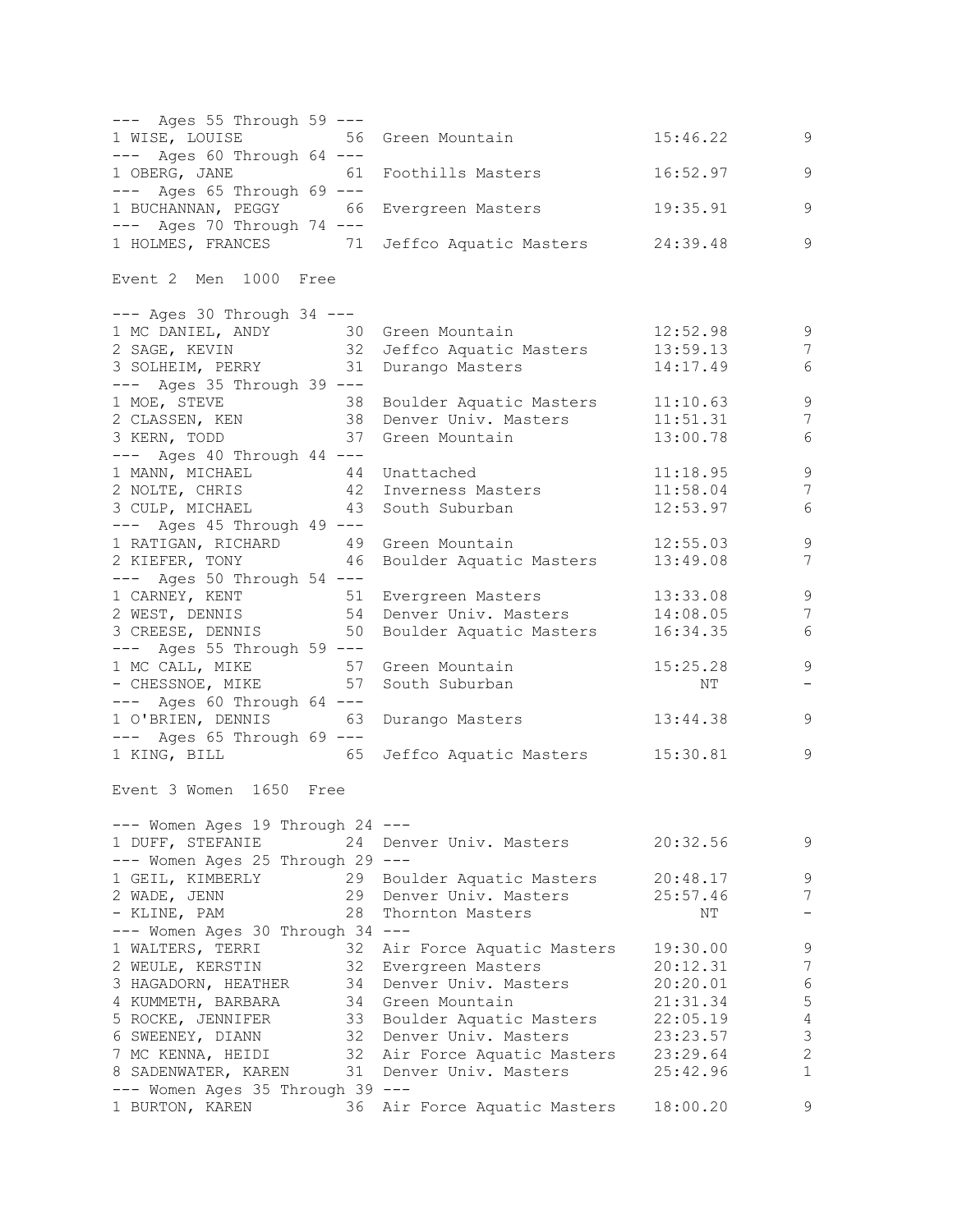2 DULLEA, MELANIE 37 South Suburban 20:22.86 7 3 MOREY, CLARE 36 Denver Univ. Masters 20:50.62 6 --- Women Ages 40 Through 44 --- 1 HULL, KATHY 42 Jeffco Aquatic Masters 23:12.10 9 2 BRUNETTI, MARIE 41 Green Mountain 25:04.62 7 3 JOHNSON, LINDA 44 Broomfield Masters 26:03.00 6 4 MURPHY, MARY 40 Foothills Masters 26:08.79 5 --- Women Ages 45 Through 49 --- 1 LANEY, JUDY 46 Unattached 22:41.43 9 2 SIMONS, BONNIE 46 Durango Masters 27:32.04 7 3 WRIGHT, YVONNE 46 Boulder Aquatic Masters 28:23.91 6 --- Women Ages 65 Through 69 --- 1 HERTZBERG, RUTH 66 Summit County 38:32.00 9 Event 4 Men 1650 Free --- Men Ages 19 Through 24 ---1 GIRON, MARCUS 23 Thornton Masters 24:28.00 9<br>--- Men Ages 25 Through 29 ------ Men Ages 25 Through 29 --- 1 ROYTHER, GREG 27 Green Mountain 19:48.92 9 2 JIRSA, WILLIAM 29 Green Mountain 21:22.68 7 3 RICHARDSON, CHRIS 26 Denver Univ. Masters 21:25.01 6 4 PEDERSEN, DON 27 Thornton Masters 21:37.69 5 5 FERRIER, MICHAEL 26 Denver Univ. Masters 22:19.00 4 6 WADE, WILLIAM 29 Air Force Aquatic Masters 26:44.27 3 --- Men Ages 30 Through 34 --- 1 REILLY, QUINN 33 Denver Univ. Masters 20:31.34 9 2 CAZARES, JOE 33 South Suburban 22:49.45 7 3 THOMAS, KENT 31 Squid 23:04.00 6 4 MITCHEM, JEFF 34 Jeffco Aquatic Masters 25:26.92 5 --- Men Ages 35 Through 39 --- 1 MELANSON, ED 36 Denver Univ. Masters 17:55.56 9 2 MOE, STEVE 38 Boulder Aquatic Masters 18:56.09 7 3 MURPHY, JIM 38 Green Mountain 22:34.16 6 4 WILLIAMS, PAUL 38 Green Mountain 23:35.94 5 5 ARNOLD, DANIEL 35 Durango Masters 26:55.03 4 6 BRADFORD, CHIP 38 Denver Univ. Masters 27:17.75 3 --- Men Ages 40 Through 44 --- 1 GHAFFARI, MANU 42 Boulder Aquatic Masters 22:00.13 9 2 SCHWAB, TOMMY 44 Colorado Springs Swim T 22:31.00 7 3 HENDERSON, JAMIE 41 Squid 23:16.12 6 4 CROSSEN, TIM 41 Denver Univ. Masters 23:47.75 5 5 MARTIN, PIT 41 Colorado Springs Swim T 23:57.08 4 6 LESKO, STEVEN 41 Green Mountain 24:06.50 3 --- Men Ages 45 Through 49 --- 1 HUGHES, JOHN 45 Highlands Ranch Masters 18:52.48 9 --- Men Ages 50 Through 54 --- 1 BURSON, BILL 54 South Suburban 22:45.13 9 2 WEST, DENNIS 54 Denver Univ. Masters 23:34.34 7 3 MC GUIRE, ROBIN 53 Boulder Aquatic Masters 25:04.15 6 4 BLANKENSHIP, JIM 54 Durango Masters 25:19.12 5 5 CREESE, DENNIS 50 Boulder Aquatic Masters 28:02.57 4 --- Men Ages 55 Through 59 --- 1 CHESSNOE, MICHAEL 57 South Suburban 24:38.52 9 2 MC DANAL, STEVE 55 Jeffco Aquatic Masters 27:49.80 7 3 RILEY, CALVIN 58 Squid 46:47.05 6 --- Men Ages 60 Through 64 ---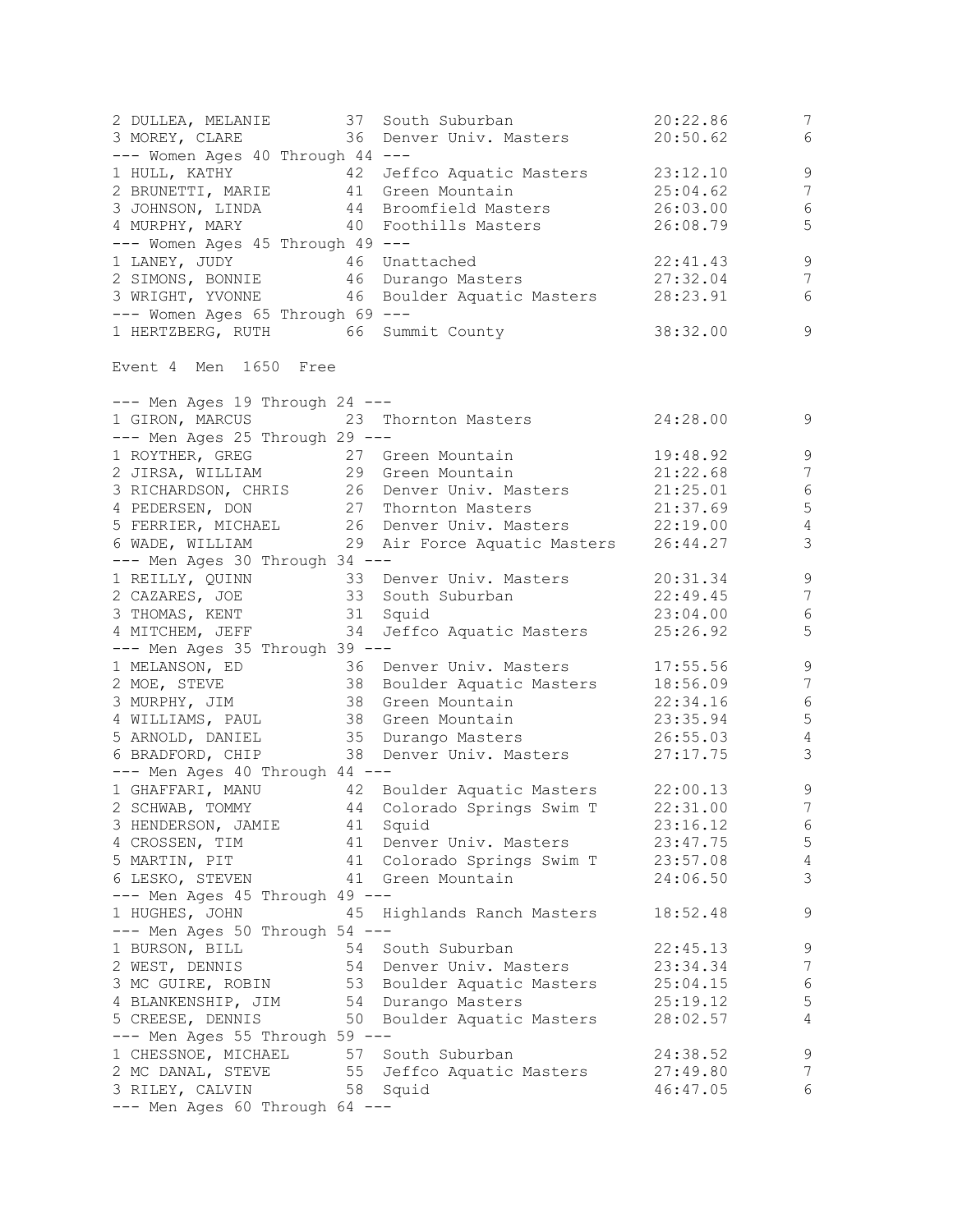| 1 MALONE, MARK<br>60                          | Green Mountain               | 27:33.53 | 9                        |
|-----------------------------------------------|------------------------------|----------|--------------------------|
| Event 5 Mixed 200 Medley Relay                |                              |          |                          |
| --- Mixed Ages 19 Through 24                  |                              |          |                          |
| 1 Durango Masters<br>A                        |                              | 1:52.28  | 18                       |
| 2 Vail Masters                                |                              | 1:53.16  | 14                       |
| 3 Denver Univ. Masters<br>D                   |                              | 1:58.58  | 12 <sup>°</sup>          |
| 4 Boulder Aquatic Masters                     |                              | 2:01.47  | 10                       |
| 5 Denver Univ. Masters C                      |                              | 2:15.43  | 8                        |
| 6 Green Mountain<br>A                         |                              | 2:17.14  | 6                        |
| --- Mixed Ages 25 Through 34                  |                              |          |                          |
| 1 Boulder Aquatic Masters                     |                              | 1:48.88  | 18                       |
| 2 Jeffco Aquatic Masters                      |                              | 1:53.42  | 14                       |
| 3 Green Mountain C                            |                              | 1:55.28  | 12                       |
| 4 Denver Univ. Masters                        |                              | 1:57.97  | 10                       |
| 5 Vail Masters                                |                              | 1:58.84  | 8                        |
| 6 Denver Univ. Masters B                      |                              | 2:05.33  | 6                        |
| 7 Foothills                                   |                              | 2:10.31  | $\overline{4}$           |
| 8 Durango Masters B                           |                              | 2:15.01  | $\mathbf{2}$             |
| 9 Green Mountain E                            |                              | 2:24.81  | $\overline{\phantom{a}}$ |
| --- Mixed Ages 35 Through 44 ---              |                              |          |                          |
| 1 Thornton                                    |                              | 1:54.84  | 18                       |
| 2 Boulder Aquatic Masters                     |                              | 1:57.92  | 14                       |
| 3 Jeffco Aquatic Masters                      |                              | 2:05.33  | $12 \overline{ }$        |
| 4 Green Mountain D                            |                              | 2:08.30  | 10                       |
| 5 Evergreen                                   |                              | 2:12.79  | 8                        |
| 6 Denver Univ. Masters A                      |                              | 2:13.91  | $\sqrt{6}$               |
| 7 Durango Masters D                           |                              | 2:33.10  | 4                        |
| --- Mixed Ages 45 Through 54 ---              |                              |          |                          |
| 1 Boulder Aquatic Masters B                   |                              | 2:11.20  | 18                       |
| 2 Durango Masters C                           |                              | 2:25.93  | 14                       |
| --- Mixed Ages 55 Through 64 ---              |                              |          |                          |
| 1 Evergreen B                                 |                              | 2:51.50  | 18                       |
| Event 7 Women 200<br>IΜ                       |                              |          |                          |
| $---$ Ages 19 Through 24 $---$                |                              |          |                          |
| 1 DUFF, STEFANIE                              | 24 Denver Univ. Masters      | 2:24.72  | 9                        |
| 2 EIGHMY, ALICIA 22 Durango Masters           |                              | 2:25.24  | $7\overline{ }$          |
| 3 STEVENS, ANGELA                             | 24 Denver Univ. Masters      | 2:30.89  | 6                        |
| 4 NOONAN, HEATHER                             | 24 Denver Univ. Masters      | 2:35.24  | 5 <sub>5</sub>           |
| 5 MILLER, KRIS                                | 22 Green Mountain            | 2:46.94  | $\overline{4}$           |
| 6 WEHNER, KRISTIN                             | 23 Green Mountain            | 2:47.90  | $\mathfrak{Z}$           |
| 7 MILLER, KIMBERLY                            | 22 Green Mountain            | 2:50.10  | $\sqrt{2}$               |
| 8 KIBLER, JAMIE                               | 19 Evergreen Masters         | 2:59.51  | $\mathbf{1}$             |
| --- Ages 25 Through 29 ---                    |                              |          |                          |
| 1 SURR, CHRISTY                               | 28 Durango Masters           | 2:23.00  | 9                        |
| 2 NIEMANN, CATHRINE                           | 28 Aurora Masters            | 2:30.62  | 7                        |
| 3 GRAYLIN, CHELSEA 29 Boulder Aquatic Masters |                              | 2:38.44  | $\sqrt{6}$               |
| 28<br>4 ACHTENHAGEN, SUSANNE                  | Boulder Aquatic Masters      | 2:39.75  | 5                        |
| --- Ages 30 Through 34 ---                    |                              |          |                          |
| 1 WALTERS, TERRI                              | 32 Air Force Aquatic Masters | 2:23.01  | $\overline{9}$           |
| 2 SMITH, LAURA                                | 33 Vail Masters              | 2:27.91  | $\overline{7}$           |
| 3 ARREDONDO, SHEILA                           | 34 Colorado Springs Swim T   | 2:30.26  | 6                        |
| 4 HOWELL, TRACEY                              | 30 Denver Univ. Masters      | 2:32.35  | $\mathsf S$              |
| 5 EISGRUBER, INGRID 31 Green Mountain         |                              | 2:36.95  | 4                        |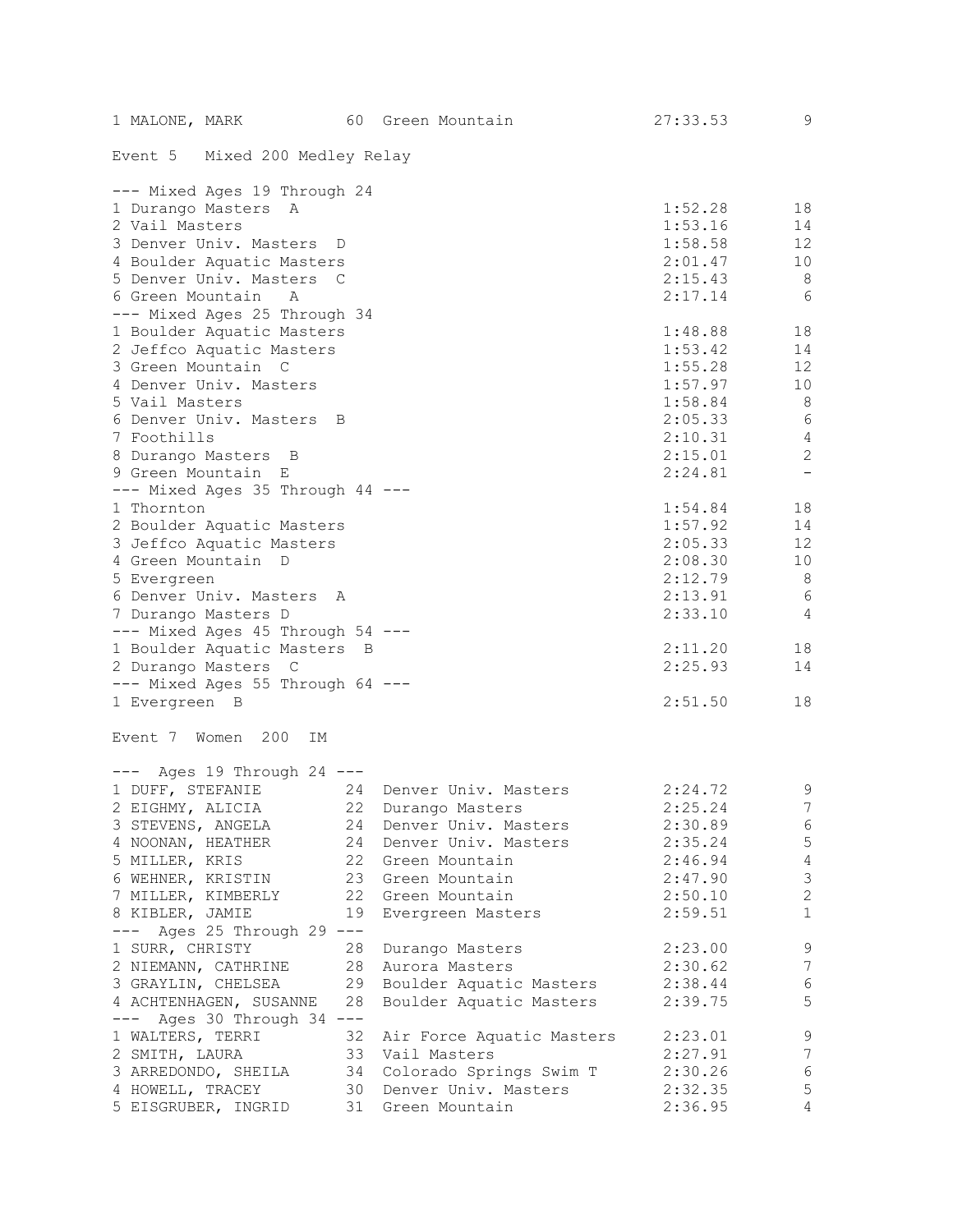| 6 SHOEMAKER, CHRISTY                        |          | 30 Boulder Aquatic Masters          | 2:38.41            | 3                                |
|---------------------------------------------|----------|-------------------------------------|--------------------|----------------------------------|
| 7 SADENWATER, KAREN 31 Denver Univ. Masters |          |                                     | 2:55.36            | $\mathbf{2}$                     |
| 8 COX, MICHELLE                             | 34       | Colorado Springs Swim T             | 3:11.31            | $\mathbf{1}$                     |
| - LEE, SARAH                                | 32       | Boulder Aquatic Masters             | DQ                 | $\overline{\phantom{0}}$         |
| Ages 35 Through 39 ---                      |          |                                     |                    |                                  |
| 1 BURTON, KAREN                             | 36       | Air Force Aquatic Masters           | 2:20.55            | $\mathsf 9$                      |
| 2 NELSON, JUDY                              | 38       | Highlands Ranch Masters             | 2:29.49            | $\overline{7}$                   |
| 3 CROUCH, KIM                               | 37       | Boulder Aquatic Masters             | 2:30.62            | $6\,$                            |
| 4 RADIC, ALICE                              |          | 35 Green Mountain                   | 2:38.07            | 5                                |
| 5 NOLTE, SUSAN                              |          | 38 Highlands Ranch Masters          | 3:00.74            | $\overline{4}$                   |
| - GUTHRIE, CINDY                            | 38       | Castle Rock Masters                 | ΝS                 |                                  |
| $---$ Ages 45 Through 49 $---$              |          |                                     |                    |                                  |
| 1 ROCHE, CAROLYN                            | 47       | Boulder Aquatic Masters             | 2:46.80            | $\mathsf 9$                      |
| 2 HAAN, MARY WOHL                           |          | 45 Boulder Aquatic Masters          | 2:53.93            | $\overline{7}$                   |
| 3 BRUNGER, CHERYL                           |          | 48 Castle Rock Masters              | 3:06.81            | $\sqrt{6}$                       |
| 4 WRIGHT, YVONNE                            |          | 46 Boulder Aquatic Masters          | 3:33.17            | $\mathsf S$                      |
| - YODER, MARGIE                             | 46       | Thornton Masters                    | ΝS                 | $\overline{\phantom{0}}$         |
| $---$ Ages 50 Through 54 $---$              |          |                                     |                    |                                  |
| 1 LEBSACK, LINDA                            | 52       | Denver Univ. Masters                | 3:25.19            | 9                                |
| - MURPHY-SHERMAN, JANE 54                   |          | South Suburban                      | ΝS                 |                                  |
| $---$ Ages 60 Through 64 $---$              |          |                                     |                    |                                  |
| 1 OBERG, JANE                               | 61       | Foothills Masters                   | 3:32.07            | 9                                |
| $---$ Ages 65 Through 69 $---$              |          |                                     |                    |                                  |
| 1 BUCHANNAN, PEGGY                          | 66       | Evergreen Masters                   | 3:59.44            | 9                                |
| $---$ Ages 75 Through 79 $---$              |          |                                     |                    |                                  |
| 1 FROHS, AGOTA                              | 79       | Jeffco Aquatic Masters              | 4:56.85            | 9                                |
| Event 8 Men<br>200<br>IΜ                    |          |                                     |                    |                                  |
|                                             |          |                                     |                    |                                  |
| --- Ages 25 Through 29 ---                  |          | 25 Foothills Masters                |                    |                                  |
| 1 DOHERTY, KEVIN                            |          |                                     | 2:02.78<br>2:08.71 | 9<br>$\overline{7}$              |
| 2 KLUG, MICHAEL                             |          | 27 Vail Masters                     | 2:18.54            | $\sqrt{6}$                       |
| 3 NASSER, ROB<br>4 PRYOR, KEITH             | 28       | 29 Highlands Ranch Masters<br>Squid | 2:29.42            | 5                                |
| 5 HAYDEN, JOHN                              | 27       | Squid                               | 3:03.33            | 4                                |
| $---$ Ages 30 Through 34 $---$              |          |                                     |                    |                                  |
| 1 MILLER, MARK                              | 33       | Unattached                          | 2:07.01            | 9                                |
| 2 UNGER, MIKE                               |          | 34 Unattached                       | 2:13.12            | 7                                |
| 3 RUTHER, BRENT                             | 31       | Denver Univ. Masters                | 2:17.24            | 6                                |
| - WALKER, JOHN                              | 30       | Boulder Aquatic Masters             | ΝS                 | $-$                              |
| - LUSSIER, HARDY                            | 33       | Green Mountain                      | ΝS                 |                                  |
| Ages 35 Through 39 ---<br>$---$             |          |                                     |                    |                                  |
| 1 MELANSON, ED                              | 36       | Denver Univ. Masters                | 2:10.54            | 9                                |
| 2 SURETTE, PHILLIP                          |          | 36 Vail Masters                     | 2:15.01            | $\overline{7}$                   |
| 3 CHAIYAROJ, PATT                           |          | 35 Squid                            | 2:15.24            | $6\,$                            |
| 4 THIERRY, JOHN                             |          | 35 South Suburban                   | 2:16.11            | $\mathsf S$                      |
| 5 BOETTCHER, ANTHONY                        |          | 36 Evergreen Masters                | 2:16.22            | $\sqrt{4}$                       |
| 6 MOE, STEVE                                |          | 38 Boulder Aquatic Masters          | 2:17.49            | $\mathfrak{Z}$                   |
| 7 MURPHY, JIM                               | 38       | Green Mountain                      | 2:30.61            | $\overline{c}$                   |
| Ages 40 Through 44 ---                      |          |                                     |                    |                                  |
| 1 MANN, MICHAEL                             | 44       | Unattached                          | 2:12.63            | 9                                |
| 2 STEHLIN, ED                               | 43       | Jeffco Aquatic Masters              | 2:16.77            | $\boldsymbol{7}$                 |
| 3 LOUIE, JAMIE                              | 42       | Colorado Springs Swim T             | 2:19.73            | $\sqrt{6}$                       |
| 4 LEE, MARSHALL                             | 40       | Boulder Aquatic Masters             | 2:21.35            | $\mathsf S$                      |
| 5 ORTEN, RUSS                               |          | 44 Boulder Aquatic Masters          | 2:30.42            | $\overline{4}$                   |
| 6 GHAFFARI, MANU<br>7 HENDERSON, JAMIE      | 42<br>41 | Boulder Aquatic Masters<br>Squid    | 2:32.20<br>2:43.61 | $\mathfrak{Z}$<br>$\overline{2}$ |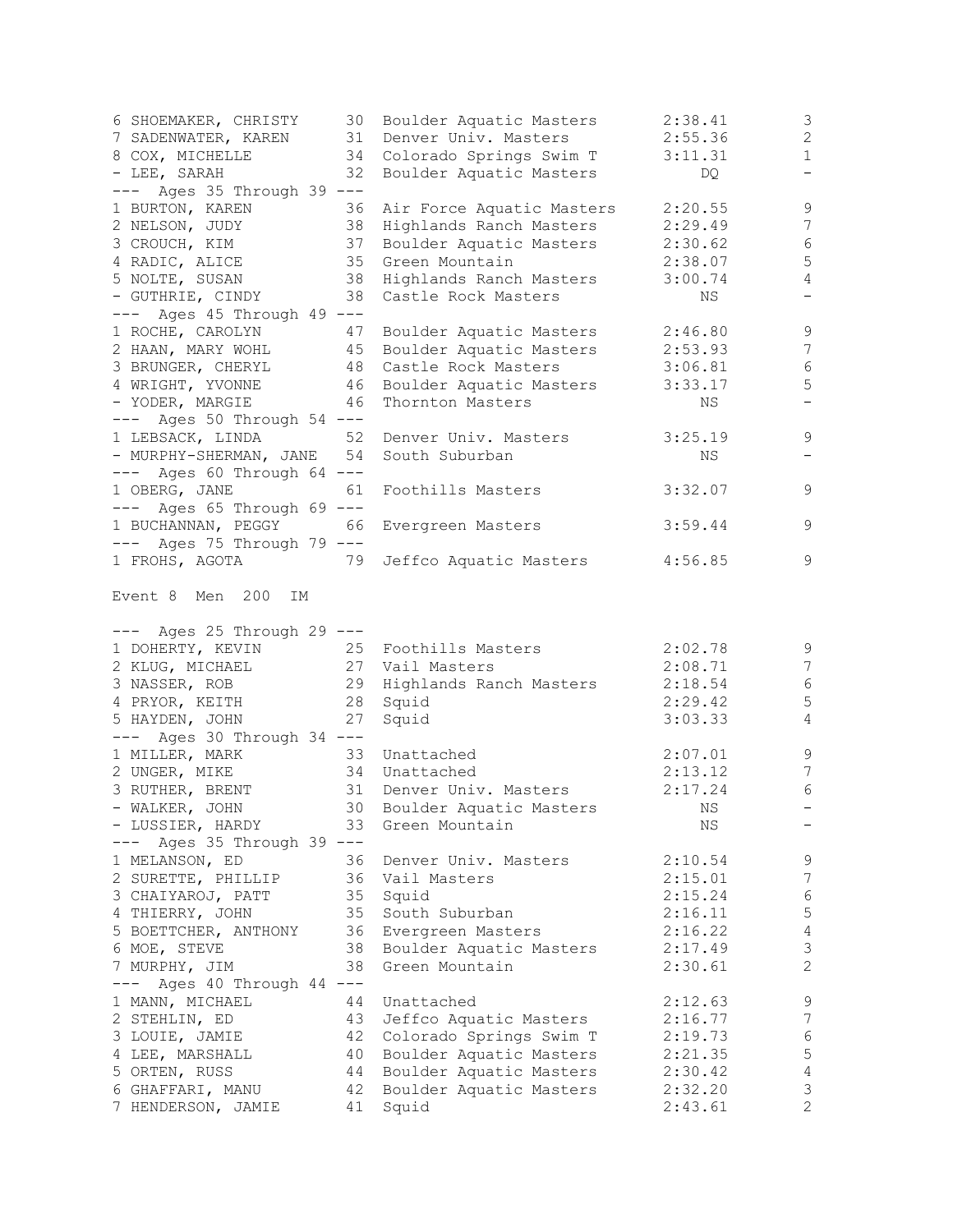| 8 ALVARADO, RAY<br>9 VALVANO, JOHN                       | 42 | Foothills Masters<br>42 Jeffco Aquatic Masters | 2:54.75<br>3:09.67 | $\mathbf{1}$<br>$-$      |
|----------------------------------------------------------|----|------------------------------------------------|--------------------|--------------------------|
| - GILBERT, JEFF                                          | 43 | Evergreen Masters                              | ΝS                 |                          |
| $---$ Ages 45 Through 49 $---$<br>1 FISCHER, CHUCK<br>47 |    | Greenwood Athletic Club                        | 2:21.36            | $\mathsf 9$              |
| 2 STANBACK, JOHN 45 Team Vortex                          |    |                                                | 2:23.59            | 7                        |
| 3 BARRAND, MARK                                          |    | 46 Highlands Ranch Masters                     | 2:23.60            | $\epsilon$               |
| 4 RHEEM, ALLEN                                           |    | 49 Squid                                       | 2:34.94            | 5                        |
| 5 VARNER, TIM                                            |    | 48 Boulder Aquatic Masters                     | 2:38.09            | $\sqrt{4}$               |
| 6 HOFSTRA, KURT                                          |    | 46 ACES                                        | 2:54.30            | $\mathfrak{Z}$           |
| 7 CURRY, KEVIN                                           |    | 46 Thornton Masters                            | 2:55.63            | $\overline{c}$           |
| - WHATLEY, TOM                                           |    | 47 Unattached                                  | NS                 |                          |
| $---$ Ages 50 Through 54 $---$                           |    |                                                |                    |                          |
| 1 GRIFFITH, BILL                                         |    | 52 Vail Masters                                | 2:34.54            | $\mathsf 9$              |
| 2 CARNEY, KENT 51 Evergreen Masters                      |    |                                                | 2:40.25            | 7                        |
|                                                          |    | - MAROS, ANDRAS 54 Colorado Springs Swim T     | NS                 | $\overline{\phantom{m}}$ |
| - ABBOTT, BILL                                           | 52 | Unattached                                     | NS                 |                          |
| $---$ Ages 55 Through 59 $---$                           |    |                                                |                    |                          |
| 1 MC DANAL, STEVE                                        |    | 55 Jeffco Aquatic Masters                      | 3:08.01            | $\mathsf 9$              |
| 2 CHESSNOE, MICHAEL                                      |    | 57 South Suburban                              | 3:25.61            | $7\phantom{.0}$          |
| 3 MC CALL, MIKE                                          |    | 57 Green Mountain                              | 3:33.42            | $\sqrt{6}$               |
| - ENGLE, HAL                                             | 59 | Thornton Masters                               | NS                 | $\overline{\phantom{0}}$ |
| --- Ages 60 Through 64 ---                               |    |                                                |                    |                          |
| 1 WENDELKEN, FREDERICK 60 Evergreen Masters              |    |                                                | 2:47.84            | 9                        |
| - PLUMMER, MARK 62 South Suburban                        |    |                                                | NS                 | $\qquad \qquad -$        |
| $---$ Ages 65 Through 69 $---$                           |    |                                                |                    |                          |
| 1 MYERS, JOHN                                            |    | 68 Boulder Y Aquatic Masters                   | 3:33.17            | $\mathsf 9$              |
| 2 ENSIGN, GEORGE                                         |    | 68 South Suburban                              | 3:34.66            | $\overline{7}$           |
| 3 BELLIS, BILL<br>66                                     |    | Boulder Aquatic Masters                        | 4:15.30            | 6                        |
| $---$ Ages 70 Through 74 $---$                           |    |                                                |                    |                          |
| 1 WEBER, BRUNO                                           | 71 | Unattached                                     | 3:53.42            | 9                        |
| --- Ages 75 Through 79 ---                               |    |                                                |                    |                          |
| 1 MC DERMOTT, ROBERT 76 Inverness Masters                |    |                                                | 5:29.70            | 9                        |
| - WRENN, JOHN 78 Boulder Aquatic Masters                 |    |                                                | NS                 |                          |
| Event 9 Women 50 Back                                    |    |                                                |                    |                          |
| $---$ Ages 19 Through 24 $---$                           |    |                                                |                    |                          |
| 1 HAST, MEGHAN 24 Vail Masters                           |    |                                                | 31.52              | 9                        |
| 2 STORCH, AMBER 24 Green Mountain                        |    |                                                | 32.81              | $7\overline{ }$          |
| --- Ages 25 Through 29 ---                               |    |                                                |                    |                          |
| 1 NIEMANN, CATHRINE                                      |    | 28 Aurora Masters                              | 32.23              | 9                        |
| 2 PETERSON, HEATHER 25 Evergreen Masters                 |    |                                                | 33.14              | 7                        |
| 3 PIMBLETT, CHRISTINE 29 Green Mountain                  |    |                                                | 38.26              | 6                        |
| $---$ Ages 30 Through 34 $---$                           |    |                                                |                    |                          |
| 1 LEE, SARAH                                             | 32 | Boulder Aquatic Masters                        | 29.49              | $\mathsf 9$              |
| 2 ROCKE, JENNIFER                                        |    | 33 Boulder Aquatic Masters                     | 33.89              | $\overline{7}$           |
| 3 DAILEY, PAULA                                          | 32 | Green Mountain                                 | 39.99              | $6\,$                    |
| --- Ages 35 Through 39 ---                               |    |                                                |                    |                          |
| 1 RICE, WENDY                                            | 36 | Boulder Aquatic Masters                        | 30.89              | $\mathsf 9$              |
| 2 BURNS, JENNIFER                                        |    | 36 Denver Univ. Masters                        | 32.42              | 7                        |
| 3 GOLDING, SANDY                                         |    | 35 Greenwood Athletic Club                     | 33.50              | $\sqrt{6}$               |
| 4 ROBERTSON, CHERYL 36 Durango Masters                   |    |                                                | 33.99              | $\mathsf S$              |
| 5 GARNIER, KATHY                                         |    | 38 Jeffco Aquatic Masters                      | 34.57              | $\sqrt{4}$               |
| 6 WASHBURN, LYNETTE 35                                   |    | Thornton Masters                               | 34.64              | $\mathcal{S}$            |
| $---$ Ages 40 Through 44 $---$                           |    |                                                |                    |                          |
| 1 COYNE, LEILONI                                         |    | 42 Squid                                       | 38.78              | 9                        |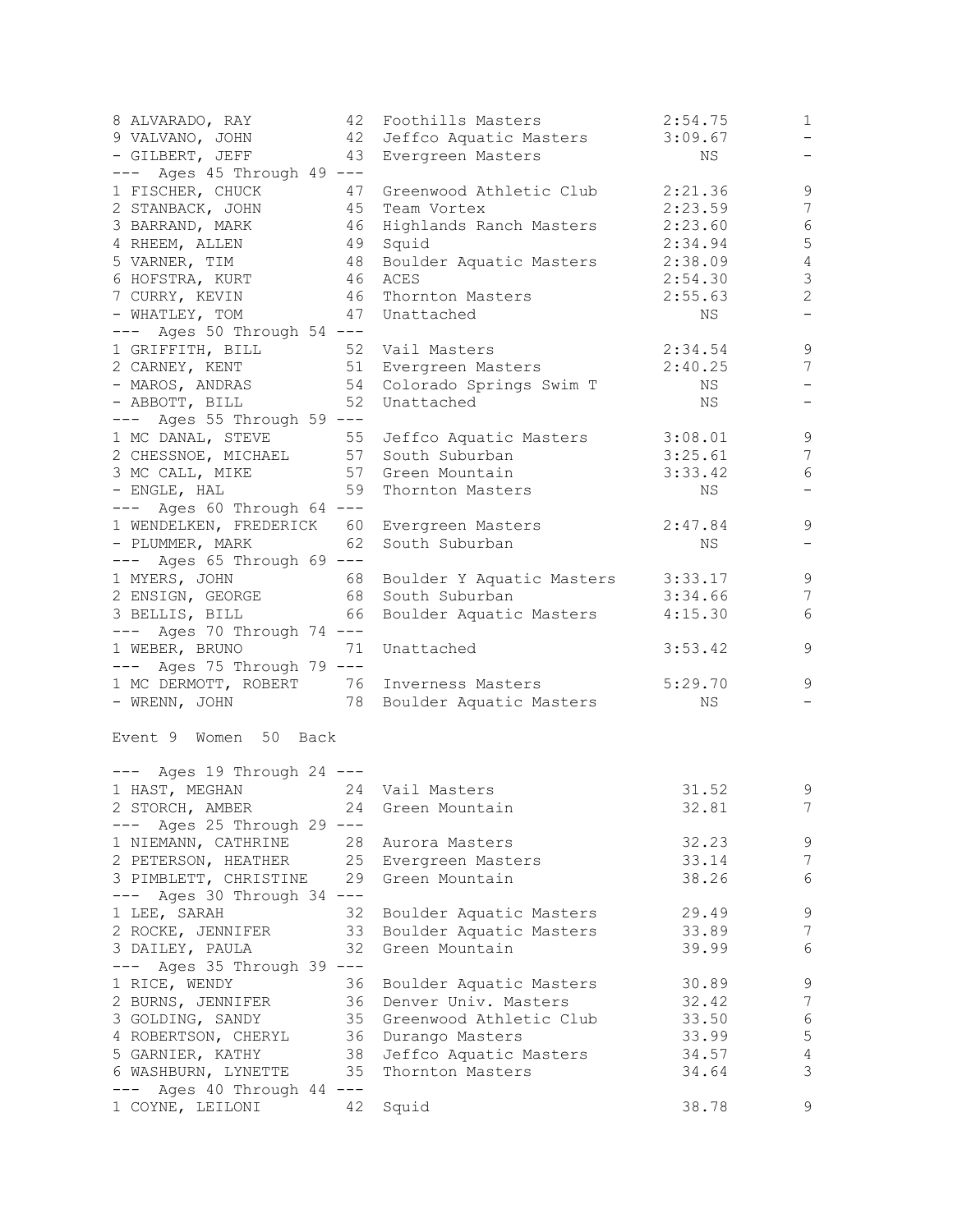| 2 BRINTON, MARJORIE 43 Durango Masters<br>3 MURPHY, MARY<br>4 MC GARITY, MAUREEN 43 Total Fitness                                                                                                         | 40 Foothills Masters                          | 40.64<br>41.93<br>44.21 | 7<br>$\sqrt{6}$<br>5             |
|-----------------------------------------------------------------------------------------------------------------------------------------------------------------------------------------------------------|-----------------------------------------------|-------------------------|----------------------------------|
| --- Ages 45 Through 49 ---<br>1 HAAN, MARY WOHL 45 Boulder Aquatic Masters<br>2 SCHICKLI, JEANNE 46 Unattached<br>3 SAXTON, PAM 46 Greenwood Athletic Club<br>4 WRIGHT, YVONNE 46 Boulder Aquatic Masters | 46 Unattached                                 | 35.16<br>38.18          | $\overline{9}$<br>$\overline{7}$ |
|                                                                                                                                                                                                           |                                               | 38.45                   | $\sqrt{6}$                       |
|                                                                                                                                                                                                           |                                               | 38.56                   | 5                                |
| 5 ANDERSON, DEBORAH 46 Durango Masters                                                                                                                                                                    |                                               | 39.79                   | $\overline{4}$                   |
| $---$ Ages 50 Through 54 $---$                                                                                                                                                                            |                                               |                         |                                  |
| 1 LEBSACK, LINDA 52                                                                                                                                                                                       | Denver Univ. Masters                          | 45.12                   | 9                                |
| $---$ Ages 55 Through 59 $---$                                                                                                                                                                            |                                               |                         |                                  |
| 1 WISE, LOUISE                                                                                                                                                                                            | 56 Green Mountain                             | 50.49                   | $\mathsf 9$                      |
| $---$ Ages 60 Through 64 $---$                                                                                                                                                                            |                                               |                         |                                  |
|                                                                                                                                                                                                           |                                               |                         | $\mathsf 9$                      |
|                                                                                                                                                                                                           |                                               | 51.39                   |                                  |
| 1 RYMAN, DONNA<br>2 CLAPP, MARY                   60 Aurora Masters<br>3 STOCK, LIZ                62 Jeffco Aquatic Masters                                                                              |                                               | 56.18                   | $\overline{7}$                   |
|                                                                                                                                                                                                           | Jeffco Aquatic Masters 1:54.81                |                         | 6                                |
| $---$ Ages 65 Through 69 $---$                                                                                                                                                                            |                                               |                         |                                  |
| 1 MANN, DENA 67 Green Mountain                                                                                                                                                                            |                                               | $46.96$<br>56.53        | 9                                |
| 2 HERTZBERG, RUTH 66 Summit County                                                                                                                                                                        |                                               |                         | 7                                |
| --- Ages 70 Through 74 ---                                                                                                                                                                                |                                               |                         |                                  |
|                                                                                                                                                                                                           | 1 HOLMES, FRANCES 71 Jeffco Aquatic Masters   | 1:04.19                 | $\mathsf 9$                      |
| --- Ages 75 Through 79 ---                                                                                                                                                                                |                                               |                         |                                  |
| 1 HEATH, LUELLA 79 Inverness Masters                                                                                                                                                                      |                                               | 1:19.23                 | 9                                |
| Event 10 Men 50 Back<br>--- Ages 19 Through 24 ---                                                                                                                                                        |                                               |                         |                                  |
| 1 MC CORMICK, AARON 24 Boulder Aquatic Masters                                                                                                                                                            |                                               | 28.17                   | 9                                |
| $---$ Ages 25 Through 29 $---$                                                                                                                                                                            |                                               |                         |                                  |
| 1 ROSINSKI, TOM                                                                                                                                                                                           | 29 Green Mountain                             | 30.62                   | 9                                |
|                                                                                                                                                                                                           | - MC CORMICK, MIKE 25 Boulder Aquatic Masters | NS                      | $\overline{\phantom{m}}$         |
| $---$ Ages 30 Through 34 $---$                                                                                                                                                                            |                                               |                         |                                  |
|                                                                                                                                                                                                           |                                               | 26.42                   | $\mathcal{G}$                    |
| 1 GONZALES, MIKE 32 Boulder Aquatic Masters<br>2 MARTIN, TROY 30 Thornton Masters                                                                                                                         |                                               | 29.33                   | $\boldsymbol{7}$                 |
| 3 KOWALAK, MARK 31 Squid                                                                                                                                                                                  |                                               | 29.43                   | $\epsilon$                       |
| 4 LOTOCKI, THOMAS 34 Denver Univ. Masters                                                                                                                                                                 |                                               | 30.97                   | 5                                |
| 5 SOLHEIM, PERRY 31 Durango Masters                                                                                                                                                                       |                                               | 31.32                   | $\overline{4}$                   |
| - SHAW, DAVE 34 Highlands Ranch Masters NS                                                                                                                                                                |                                               |                         | $\qquad \qquad -$                |
| --- Ages 35 Through 39 ---                                                                                                                                                                                |                                               |                         |                                  |
| 1 THIERRY, JOHN                                                                                                                                                                                           | 35 South Suburban                             | 28.66                   | 9                                |
|                                                                                                                                                                                                           | 35 Squid                                      | 28.79                   | $\boldsymbol{7}$                 |
| 2 CHAIYAROJ, PATT                                                                                                                                                                                         |                                               |                         |                                  |
| 3 O'BRIEN, MIKE                                                                                                                                                                                           | 37 Durango Masters                            | 32.83                   | $\sqrt{6}$                       |
| 4 KERN, TODD                                                                                                                                                                                              | 37 Green Mountain                             | 35.55                   | $\mathbf 5$                      |
| 5 REETZ, ERIC                                                                                                                                                                                             | 39 Broomfield Masters                         | 40.78                   | $\overline{4}$                   |
| - RYNO, MIKE                                                                                                                                                                                              | 37 Highlands Ranch Masters                    | NS                      |                                  |
| - SMITH, PAUL                                                                                                                                                                                             | 39 Vail Masters                               | NS                      |                                  |
| $---$ Ages 40 Through 44 $---$                                                                                                                                                                            |                                               |                         |                                  |
| 1 BRACKETT, BILL<br>41                                                                                                                                                                                    | Unattached                                    | 28.77                   | 9                                |
| 2 CARRUTHERS, MIKE<br>41                                                                                                                                                                                  | Boulder Aquatic Masters                       | 28.86                   | $\boldsymbol{7}$                 |
| 3 OLIVER, BOB                                                                                                                                                                                             | 41 Colorado Springs Swim T                    | 29.01                   | $\sqrt{6}$                       |
| 4 RADIC, CRIS                                                                                                                                                                                             | 44 Green Mountain                             | 29.80                   | $\mathbb S$                      |
| 5 SCHOENECKE, MICHAEL                                                                                                                                                                                     | 42 Broomfield Masters                         | 31.19                   | $\sqrt{4}$                       |
| 6 DEFUSCO, RUSS                                                                                                                                                                                           | 40 Air Force Aquatic Masters                  | 31.89                   | $\mathfrak{Z}$                   |
| 7 UHRLAUB, RICH                                                                                                                                                                                           | 40 Denver Univ. Masters                       | 34.08                   | $\overline{2}$                   |
| $---$ Ages 45 Through 49 $---$                                                                                                                                                                            |                                               |                         |                                  |
| 1                                                                                                                                                                                                         |                                               |                         |                                  |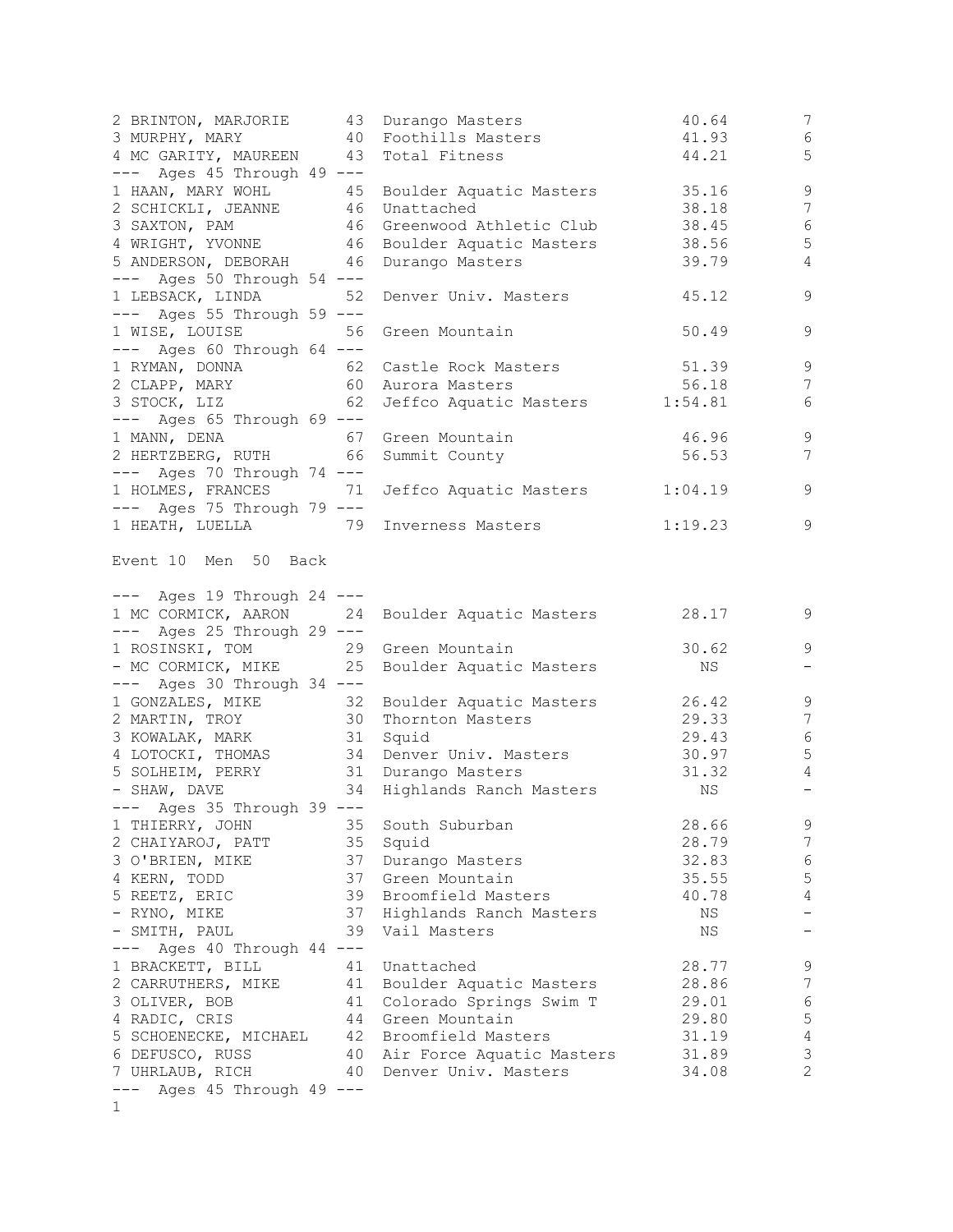| 2 WOLFF, CHUCK 47 Indorfins<br>3 BARRAND, MARK 46 Highlands Ranch Masters<br>4 SILVER, STEVEN 49 Aurora Masters<br>5 HENDERSHOT, ROGER 49 Boulder Aquatic Masters<br>6 LEE, WAYNE<br>7 MELI, BRUNO<br>8 PFLUM, GLENN<br>- COOLEY, RIC<br>--- Ages 50 Through 54 ---<br>- SCHAFER, ROGER 51 Foothills Masters | 45 Squid<br>45 ACES<br>49 Squid<br>49 Indorfins | 28.87<br>30.05<br>32.24<br>32.72<br>35.71<br>35.83<br>44.23<br>ΝS<br>NS | 7<br>$\sqrt{6}$<br>$\mathsf S$<br>$\sqrt{4}$<br>3<br>$\mathbf{2}$<br>$\mathbf 1$<br>$\overline{\phantom{m}}$<br>Ξ. |
|--------------------------------------------------------------------------------------------------------------------------------------------------------------------------------------------------------------------------------------------------------------------------------------------------------------|-------------------------------------------------|-------------------------------------------------------------------------|--------------------------------------------------------------------------------------------------------------------|
| - ABBOTT, BILL 52 Unattached<br>- WEST, DENNIS 54 Denver Univ. Masters<br>$---$ Ages 55 Through 59 $---$                                                                                                                                                                                                     |                                                 | NS<br>NS                                                                | $-$                                                                                                                |
| 1 GRAHAM, JAMES 57 Durango Masters<br>2 TOBIN, JOHN<br>56<br>$---$ Ages 60 Through 64 $---$                                                                                                                                                                                                                  | Evergreen Masters                               | 37.36<br>39.95                                                          | 9<br>7                                                                                                             |
| 1 DEHMEL, ROLF<br>2 KENRY, GEORGE 63 South Suburban<br>$---$ Ages 65 Through 69 $---$<br>1 CLEGERN, WAYNE 69 Unattached                                                                                                                                                                                      | 63 Estes Park Masters                           | 39.57<br>44.59<br>46.01                                                 | $\mathsf 9$<br>7<br>9                                                                                              |
| 2 BELLIS, BILL 66 Boulder Aquatic Masters<br>$---$ Ages 70 Through 74 $---$                                                                                                                                                                                                                                  |                                                 | 51.05                                                                   | 7                                                                                                                  |
| 1 TRUBY, JACK<br>74<br>$---$ Ages 75 Through 79 $---$<br>1 BIGUM, WILLIAM 77 Unattached<br>2 WOOD, RICHARD 77 Aurora Masters                                                                                                                                                                                 | Sporting Club                                   | 43.28<br>45.64                                                          | 9<br>9                                                                                                             |
| Event 11 Women 100 Free<br>$---$ Ages 19 Through 24 $---$                                                                                                                                                                                                                                                    |                                                 | 52.07                                                                   | 7                                                                                                                  |
| 1 EIGHMY, ALICIA 22 Durango Masters                                                                                                                                                                                                                                                                          |                                                 | 58.08                                                                   | 9                                                                                                                  |
| 2 NOONAN, HEATHER                                                                                                                                                                                                                                                                                            | 24 Denver Univ. Masters                         | 1:00.58                                                                 | $7\phantom{.0}$                                                                                                    |
| 3 HAST, MEGHAN                                                                                                                                                                                                                                                                                               |                                                 | 1:00.88                                                                 | $\sqrt{6}$                                                                                                         |
| 4 STEVENS, ANGELA                                                                                                                                                                                                                                                                                            | 24 Vail Masters<br>24 Denver Univ. Masters      | 1:02.42                                                                 | 5                                                                                                                  |
| 5 WEHNER, KRISTIN 23 Green Mountain<br>6 FINCH, MAIDA 24 Denver Univ. Masters                                                                                                                                                                                                                                |                                                 | 1:02.77                                                                 | $\sqrt{4}$                                                                                                         |
|                                                                                                                                                                                                                                                                                                              |                                                 | 1:03.54                                                                 | $\mathfrak{Z}$                                                                                                     |
| 7 MILLER, KRIS 22 Green Mountain                                                                                                                                                                                                                                                                             |                                                 | 1:06.31                                                                 | $\mathbf{2}$                                                                                                       |
| 8 STORCH, AMBER 24 Green Mountain                                                                                                                                                                                                                                                                            |                                                 | 1:06.56                                                                 | $\mathbf{1}$                                                                                                       |
| 9 KIBLER, JAMIE<br>Ages 25 Through 29 ---<br>1 WENZINGER, TERRY                                                                                                                                                                                                                                              | 19 Evergreen Masters                            | 1:15.28                                                                 | $\overline{\phantom{a}}$                                                                                           |
| 26<br>28<br>2 SURR, CHRISTY                                                                                                                                                                                                                                                                                  | Jeffco Aquatic Masters<br>Durango Masters       | 56.31<br>57.50                                                          | $\mathsf 9$<br>$\boldsymbol{7}$                                                                                    |
| 29<br>3 GEIL, KIMBERLY                                                                                                                                                                                                                                                                                       | Boulder Aquatic Masters                         | 59.53                                                                   | $\epsilon$                                                                                                         |
| 29<br>4 FARNSWORTH, DIANA                                                                                                                                                                                                                                                                                    | Vail Masters                                    | 59.55                                                                   | $\mathbf 5$                                                                                                        |
| 5 GRAYLIN, CHELSEA<br>29                                                                                                                                                                                                                                                                                     | Boulder Aquatic Masters                         | 1:02.95                                                                 | $\sqrt{4}$                                                                                                         |
| 6 PETERSON, HEATHER<br>25                                                                                                                                                                                                                                                                                    | Evergreen Masters                               | 1:03.38                                                                 | $\mathfrak{Z}$                                                                                                     |
| 26<br>7 SECKINGER, LEANNE                                                                                                                                                                                                                                                                                    | Jeffco Aquatic Masters                          | 1:05.99                                                                 | $\mathbf{2}$                                                                                                       |
| 8 ACHTENHAGEN, SUSANNE<br>28                                                                                                                                                                                                                                                                                 | Boulder Aquatic Masters                         | 1:07.29                                                                 | $\mathbf{1}$                                                                                                       |
| 9 WETHERALD, CINDY<br>25                                                                                                                                                                                                                                                                                     | Summit County                                   | 1:07.89                                                                 | $\qquad \qquad -$                                                                                                  |
| 10 ALKIRE, BETH<br>28                                                                                                                                                                                                                                                                                        | Jeffco Aquatic Masters                          | 1:10.51                                                                 | $\overline{\phantom{0}}$                                                                                           |
| 11 ROHR, JAMIE<br>28                                                                                                                                                                                                                                                                                         | Green Mountain                                  | 1:10.95                                                                 |                                                                                                                    |
| --- Ages 30 Through 34 ---                                                                                                                                                                                                                                                                                   |                                                 |                                                                         |                                                                                                                    |
| 1 EISGRUBER, INGRID<br>31                                                                                                                                                                                                                                                                                    | Green Mountain                                  | 58.93                                                                   | $\mathsf 9$                                                                                                        |
| 2 HAGADORN, HEATHER<br>34                                                                                                                                                                                                                                                                                    | Denver Univ. Masters                            | 59.83                                                                   | 7                                                                                                                  |
| 3 LUND, KIRSTEN<br>32<br>4 SHOEMAKER, CHRISTY<br>30                                                                                                                                                                                                                                                          | Denver Univ. Masters<br>Boulder Aquatic Masters | 1:00.90<br>1:01.76                                                      | 6<br>5                                                                                                             |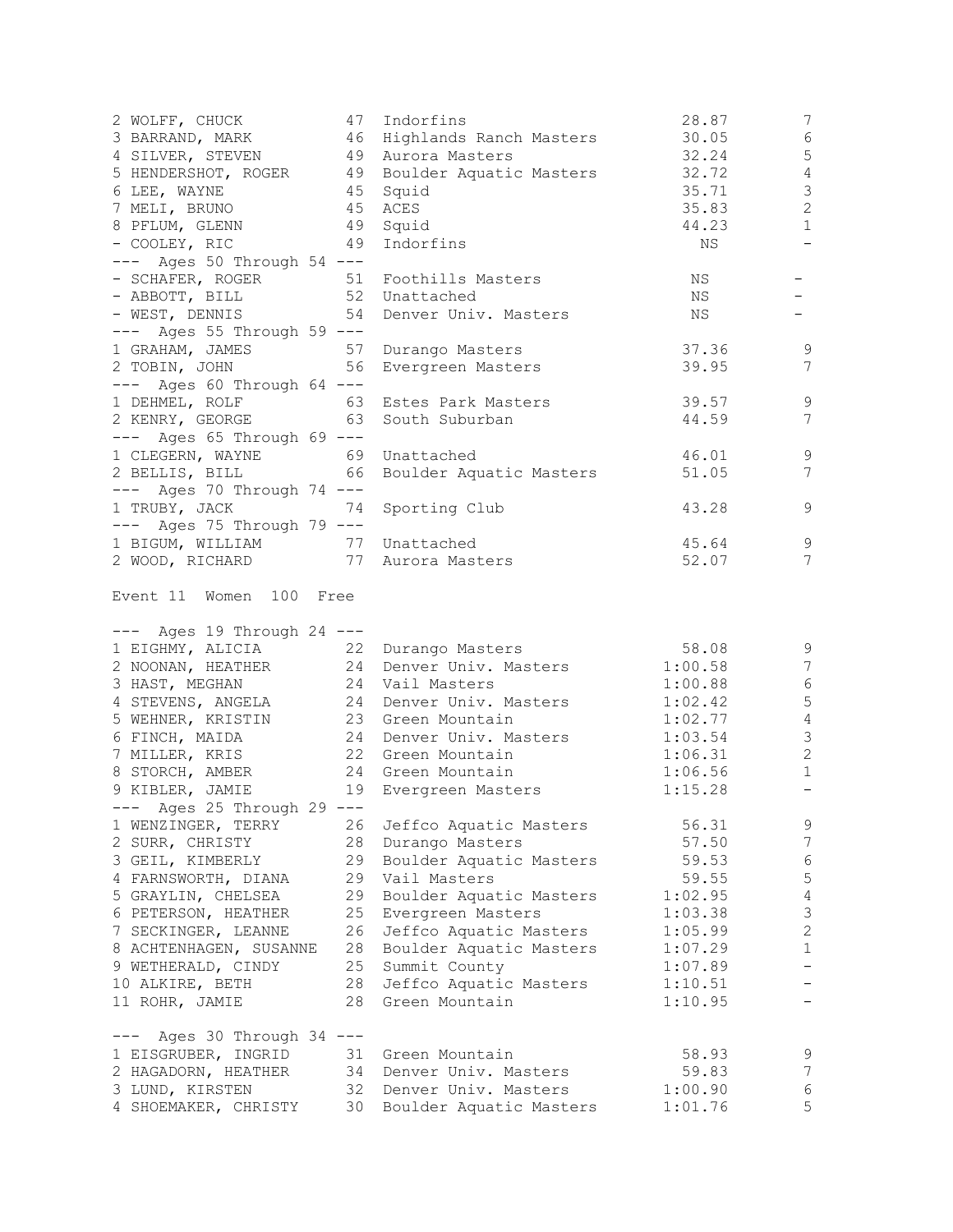| 5 GRECO, BARABARA                     | 31 | Green Mountain                                 | 1:02.07 | 4                         |
|---------------------------------------|----|------------------------------------------------|---------|---------------------------|
| 6 DAVIDSON, LENORE                    |    | 31 Durango Masters                             | 1:05.14 | $\mathsf 3$               |
| 7 WRIGHT, CAROL                       |    | 30 Jeffco Aquatic Masters                      | 1:06.23 | $\sqrt{2}$                |
| 8 KLIEGERMAN, TERESA                  |    | 33 Summit County                               | 1:21.50 | $\mathbf{1}$              |
| --- Ages 35 Through 39 ---            |    |                                                |         |                           |
| 1 NELSON, JUDY                        | 38 | Highlands Ranch Masters                        | 58.84   | 9                         |
| 2 GARNIER, KATHY                      | 38 | Jeffco Aquatic Masters                         | 59.04   | 7                         |
|                                       | 37 | South Suburban                                 |         | $\sqrt{6}$                |
| 3 DULLEA, MELANIE                     |    |                                                | 1:00.18 |                           |
| 4 BURNS, JENNIFER                     | 36 | Denver Univ. Masters                           | 1:02.58 | $\mathsf S$               |
| 5 RICE, WENDY                         |    | 36 Boulder Aquatic Masters                     | 1:02.68 | $\sqrt{4}$                |
| 6 RADIC, ALICE                        |    | 35 Green Mountain                              | 1:04.49 | $\ensuremath{\mathsf{3}}$ |
| 7 ROBERTSON, CHERYL                   |    | 36 Durango Masters                             | 1:06.04 | $\sqrt{2}$                |
| 8 TANK-WILLIAMS, JULIE                |    | 36 Green Mountain                              | 1:07.60 | $1\,$                     |
| 9 FIELDS, KIM                         |    | 36 Vail Masters                                | 1:11.55 | $\qquad \qquad -$         |
| --- Ages 40 Through 44 ---            |    |                                                |         |                           |
| 1 DROZDA, CATHY                       | 40 | Thornton Masters                               | 57.85   | $\mathsf 9$               |
| 2 HULL, KATHY                         |    | 42 Jeffco Aquatic Masters                      | 1:06.77 | $\overline{7}$            |
| 3 BRUNETTI, MARIE                     |    | 41 Green Mountain                              | 1:08.39 | $\sqrt{6}$                |
| 4 COYNE, LEILONI                      |    | 42 Squid                                       | 1:10.11 | $\mathsf S$               |
| 5 CHIDESTER, VICTORIA                 |    | 42 Foothills Masters                           | 1:11.41 | $\sqrt{4}$                |
| 6 MC GARITY, MAUREEN                  |    | 43 Total Fitness                               | 1:16.51 | $\mathfrak{Z}$            |
| 7 BRINTON, MARJORIE                   | 43 | Durango Masters                                | 1:17.14 | $\mathbf{2}$              |
| $---$ Ages 45 Through 49 $---$        |    |                                                |         |                           |
| 1 ROSENER, KAREN                      | 45 | Fort Collins Club                              |         | 9                         |
|                                       |    |                                                | 1:00.91 |                           |
| 2 ROCHE, CAROLYN                      |    | 47 Boulder Aquatic Masters                     | 1:06.62 | 7                         |
| 3 FOUTS, SUSAN                        | 48 | South Suburban                                 | 1:08.60 | $\sqrt{6}$                |
| 4 SANTILLANO, JENNIFER 46 Unattached  |    |                                                | 1:11.17 | $\mathsf S$               |
| 5 SAXTON, PAM                         |    | 46 Greenwood Athletic Club                     | 1:11.44 | $\sqrt{4}$                |
| 6 ANDERSON, DEBORAH                   |    | 46 Durango Masters                             | 1:13.96 | $\ensuremath{\mathsf{3}}$ |
| 7 MOYER, BARBARA                      |    | 45 ACES                                        | 1:18.85 | $\sqrt{2}$                |
| 8 SIMONS, BONNIE                      |    | 46 Durango Masters                             | 1:20.52 | $1\,$                     |
| - YODER, MARGIE                       | 46 | Thornton Masters                               | NS      | $\overline{\phantom{a}}$  |
| $---$ Ages 50 Through 54 $---$        |    |                                                |         |                           |
| 1 KING, KRISTINA                      | 51 | Los Altos Masters                              | 1:10.19 | 9                         |
| 2 LEBSACK, LINDA                      | 52 | Denver Univ. Masters                           | 1:16.08 | 7                         |
| $---$ Ages 55 Through 59 $---$        |    |                                                |         |                           |
| 1 REED, JUDY                          |    | 55 South Suburban                              | 1:06.27 | $\mathsf 9$               |
| 2 WISE, LOUISE                        |    | 56 Green Mountain                              | 1:16.72 | 7                         |
| $---$ Ages 60 Through 64 $---$        |    |                                                |         |                           |
| 1 CLAPP, MARY 60 Aurora Masters       |    |                                                | 1:56.17 | 9                         |
|                                       |    |                                                | 3:44.90 | $7\phantom{.0}$           |
| 2 STOCK, LIZ                          |    | 62 Jeffco Aquatic Masters                      |         |                           |
| - RYMAN, DONNA 62 Castle Rock Masters |    |                                                | NS      |                           |
| --- Ages 65 Through 69 ---            |    |                                                |         |                           |
| 1 MANN, DENA                          |    | 67 Green Mountain                              | 1:19.61 | 9                         |
| 2 BUCHANNAN, PEGGY                    |    | 66 Evergreen Masters                           | 1:39.34 | $7\phantom{.0}$           |
| 3 HERTZBERG, RUTH                     |    | 66 Summit County                               | 1:45.69 | 6                         |
| --- Ages 70 Through 74 ---            |    |                                                |         |                           |
| 1 HOLMES, FRANCES                     | 71 | Jeffco Aquatic Masters                         | 2:08.45 | $\mathsf 9$               |
| --- Ages 75 Through 79 ---            |    |                                                |         |                           |
|                                       |    | 1 KLINGMAN, MILDRED 76 Jeffco Aquatic Masters  | 2:19.43 | 9                         |
|                                       |    | 2 HEATH, LUELLA 79 Inverness Masters           | 2:33.65 | 7                         |
|                                       |    |                                                |         |                           |
| Event 12 Men 100 Free                 |    |                                                |         |                           |
|                                       |    |                                                |         |                           |
| $---$ Ages 19 Through 24 $---$        |    |                                                |         |                           |
|                                       |    | 1 MC CORMICK, AARON 24 Boulder Aquatic Masters | 52.42   | 9                         |
| 2 GIRON, MARCUS                       |    | 23 Thornton Masters                            | 59.26   | 7                         |
|                                       |    |                                                |         |                           |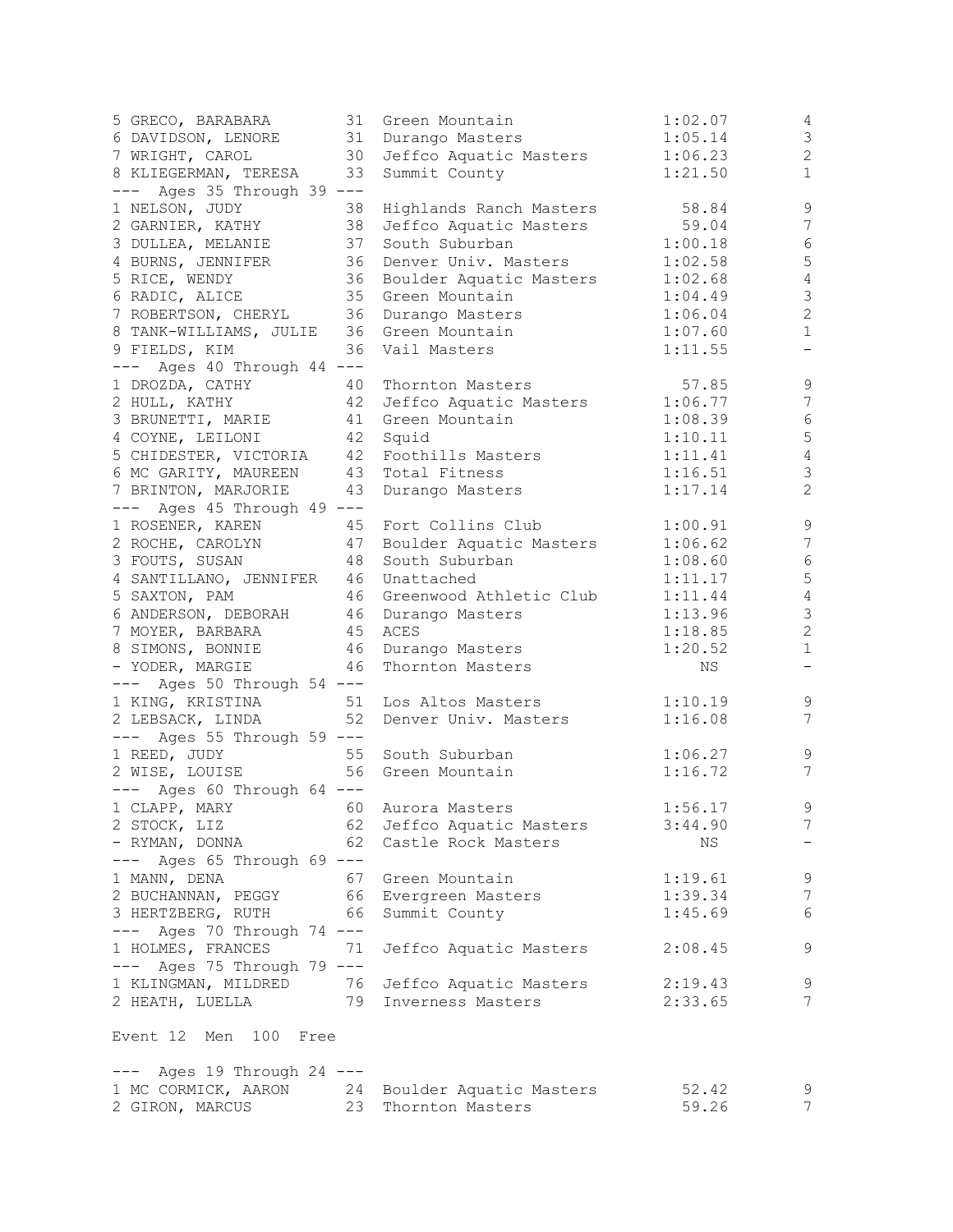| --- Ages 25 Through 29 ---      |    |                            |             |                   |
|---------------------------------|----|----------------------------|-------------|-------------------|
| 1 KLUG, MICHAEL                 |    | 27 Vail Masters            | 49.56       | 9                 |
| 2 ROSINSKI, TOM                 |    | 29 Green Mountain          | 50.59       | 7                 |
| 3 NASSER, ROB                   |    | 29 Highlands Ranch Masters | 51.25       | $\epsilon$        |
| 4 HALL, TOM                     |    | 26 ACES                    | 52.21       | 5                 |
|                                 |    | 26 Denver Univ. Masters    | 54.91       | $\sqrt{4}$        |
| 5 COX, BRETT                    |    |                            |             | $\mathcal{S}$     |
| 6 RICHARDSON, CHRIS             |    | 26 Denver Univ. Masters    | 58.39       | $\overline{c}$    |
| 7 PRYOR, KEITH                  |    | 28 Squid                   | 59.16       |                   |
| 8 FERRIER, MICHAEL              | 26 | Denver Univ. Masters       | 1:03.17     | $\mathbf{1}$      |
| --- Ages 30 Through 34 ---      |    |                            |             |                   |
| 1 SMIT, ROBERT                  | 30 | Boulder Aquatic Masters    | 48.36       | 9                 |
| 2 MILLER, MARK                  |    | 33 Unattached              | 51.62       | 7                 |
| 3 STAHL, BRIAN                  |    | 31 Unattached              | 52.67       | $\epsilon$        |
| 4 NIEMAN, ANDY                  |    | 33 Unattached              | 53.03       | 5                 |
| 5 MARTIN, TROY                  |    | 30 Thornton Masters        | 54.85       | $\sqrt{4}$        |
| 6 REILLY, QUINN                 |    | 33 Denver Univ. Masters    | 55.20       | 3                 |
| 7 RUTHER, BRENT                 |    | 31 Denver Univ. Masters    | 55.70       | $\mathbf{2}$      |
| 8 SAGE, KEVIN                   |    | 32 Jeffco Aquatic Masters  | 56.08       | $\mathbf{1}$      |
| 9 LOTOCKI, THOMAS               | 34 | Denver Univ. Masters       | 56.63       | $\qquad \qquad -$ |
| 10 SOLHEIM, PERRY               |    | 31 Durango Masters         | 56.68       |                   |
| 11 MILLER, GEORGE               |    | 33 Inverness Masters       | 56.87       |                   |
| 12 KOWALAK, MARK                |    | 31 Squid                   | 57.69       |                   |
| 13 KELLY, PATRICK               |    | 32 Boulder Aquatic Masters | 1:00.04     |                   |
| 14 CAZARES, JOE                 |    | 33 South Suburban          | 1:00.15     |                   |
| 15 THOMAS, KENT                 |    | 31 Squid                   | 1:01.31     |                   |
| 16 KIMBEL, MIKE                 |    | 33 Denver Univ. Masters    | 1:02.28     |                   |
| - WALKER, JOHN                  |    | 30 Boulder Aquatic Masters | ΝS          |                   |
| - MC DANIEL, ANDY               |    | 30 Green Mountain          | ΝS          |                   |
| - LUSSIER, HARDY                | 33 | Green Mountain             | ΝS          |                   |
| Ages 35 Through 39 ---<br>$---$ |    |                            |             |                   |
| 1 SMITH, PAUL                   |    | 39 Vail Masters            | 48.70       | 9                 |
| 2 THIERRY, JOHN                 |    | 35 South Suburban          | 51.32       | $\sqrt{}$         |
| 3 CHAIYAROJ, PATT               |    | 35 Squid                   | 52.23       | $\sqrt{6}$        |
| 4 BRODHACKER, DAVID             |    | 37 Thornton Masters        | 55.25       | 5                 |
| 5 KERN, TODD                    | 37 | Green Mountain             | 56.67       | $\sqrt{4}$        |
|                                 |    | 37 Durango Masters         | 59.73       | $\mathsf 3$       |
| 6 O'BRIEN, MIKE                 |    | 37 Thornton Masters        |             | $\mathbf{2}$      |
| 7 STEWART, DAVE                 |    |                            | 1:00.05     | $1\,$             |
| 8 KOSIROG, ARTHUR               |    | 35 Jeffco Aquatic Masters  | 1:02.98     |                   |
| 9 WILLIAMS, PAUL                | 38 | Green Mountain             | 1:04.08     |                   |
| 10 BARBER, JEFF                 | 37 | Inverness Masters          | 1:09.50     |                   |
| 11 ARNOLD, DANIEL               |    | 35 Durango Masters         | 1:10.67     |                   |
| 12 MC GARITY, BILL              |    | 39 Total Fitness           | 1:19.48     |                   |
| 13 LESKY, JIM                   |    | 39 Total Fitness           | 1:23.06     |                   |
| - ROBERTS, KEITH                | 36 | Fort Collins Club          | $_{\rm NS}$ |                   |
| Ages 40 Through 44 ---<br>$---$ |    |                            |             |                   |
| 1 HESS, RICHARD                 | 44 | Unattached                 | 50.12       | 9                 |
| 2 MANN, MICHAEL                 | 44 | Unattached                 | 51.41       | 7                 |
| 3 STEHLIN, ED                   | 43 | Jeffco Aquatic Masters     | 53.36       | $\sqrt{6}$        |
| 4 LEE, MARSHALL                 | 40 | Boulder Aquatic Masters    | 54.05       | $\mathsf S$       |
| 5 NOLTE, CHRIS                  | 42 | Inverness Masters          | 54.56       | $\sqrt{4}$        |
| 6 LESKO, STEVEN                 | 41 | Green Mountain             | 56.97       | $\mathfrak{Z}$    |
| 7 MARTIN, PIT                   | 41 | Colorado Springs Swim T    | 57.85       | $\sqrt{2}$        |
| 8 SCHWAB, TOMMY                 | 44 | Colorado Springs Swim T    | 59.07       | $\mathbf{1}$      |
| 9 SODINI, DAVID                 | 43 | Durango Masters            | 59.63       |                   |
| 10 MAYFIELD, JOHN               |    | 43 Unattached              | 59.73       | -                 |
| 11 BAKER, STEVE                 | 40 | Highlands Ranch Masters    | 1:00.86     |                   |
| 12 ALVARADO, RAY                | 42 | Foothills Masters          | 1:03.54     |                   |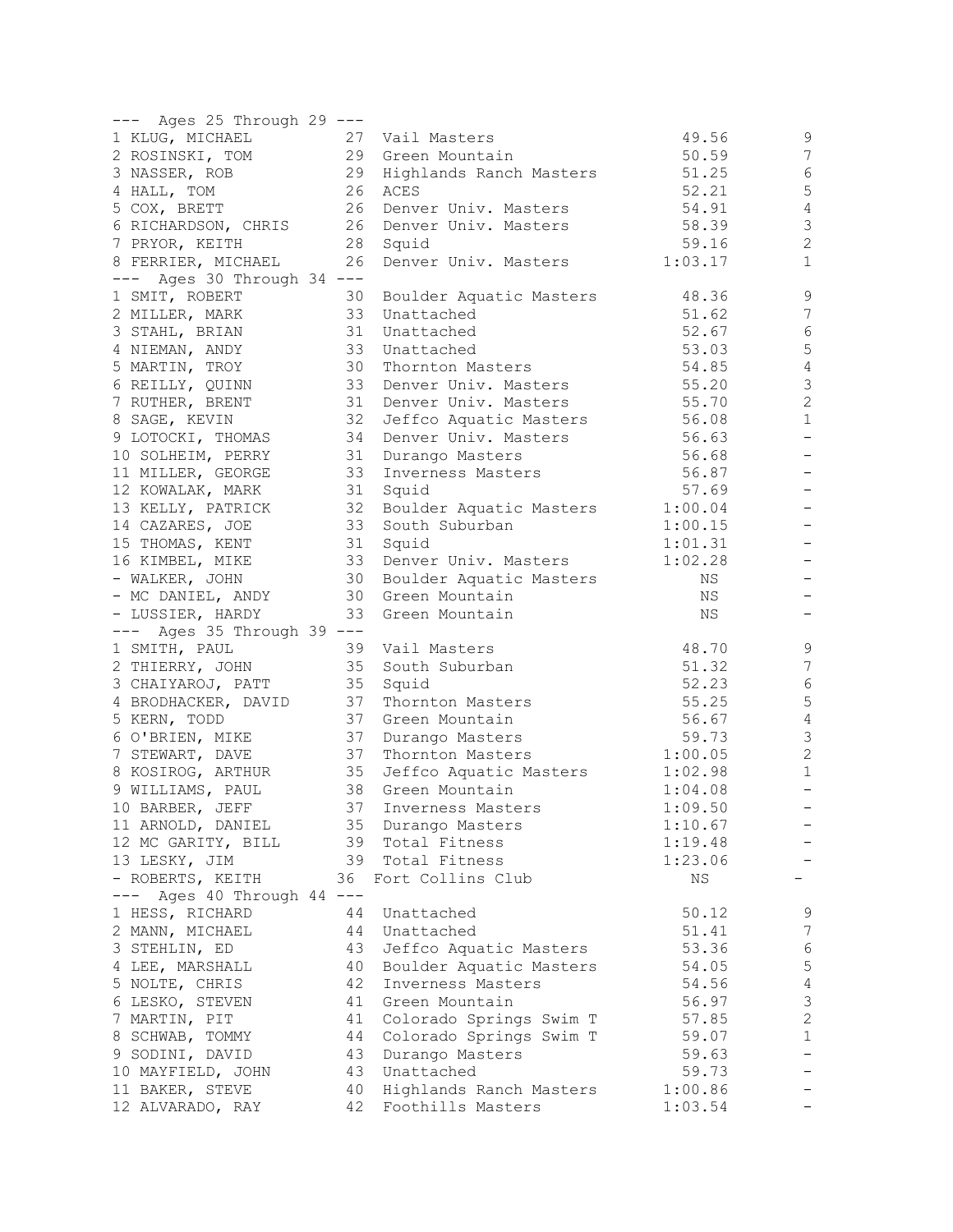| - VALVANO, JOHN                                 | 42 | Jeffco Aquatic Masters                          | DQ      |                       |
|-------------------------------------------------|----|-------------------------------------------------|---------|-----------------------|
| - DEFUSCO, RUSS                                 | 40 | Air Force Aquatic Masters                       | ΝS      |                       |
| Ages 45 Through 49 ---<br>———                   |    |                                                 |         |                       |
| 1 HUGHES, JOHN                                  | 45 | Highlands Ranch Masters                         | 54.05   | 9                     |
| 2 TVEITMOE, ROBERT                              |    | 46 Jeffco Aquatic Masters                       | 55.25   | $\overline{7}$        |
| 3 KIEFER, TONY                                  | 46 | Boulder Aquatic Masters                         | 57.97   | $\epsilon$            |
| 4 SILVER, STEVEN                                | 49 | Aurora Masters                                  | 59.47   | 5                     |
| 5 HOFSTRA, KURT                                 | 46 | ACES                                            | 1:02.27 | $\sqrt{4}$            |
| 6 VARNER, TIM                                   |    | 48 Boulder Aquatic Masters                      | 1:02.30 | $\mathfrak{Z}$        |
| 7 HENDERSHOT, ROGER                             |    | 49 Boulder Aquatic Masters                      | 1:05.52 | $\sqrt{2}$            |
| 8 LEE, WAYNE                                    | 45 | Squid                                           | 1:06.41 | $1\,$                 |
| 9 IWANICZKO, EUGENE                             | 46 | Jeffco Aquatic Masters                          | 1:12.35 | $\qquad \qquad -$     |
| 10 MELI, BRUNO                                  | 45 | ACES                                            | 1:13.78 | -                     |
| - WHATLEY, TOM                                  |    | 47 Unattached                                   | NS      |                       |
| - STRONG, JIM                                   | 45 | Jeffco Aquatic Masters                          | ΝS      |                       |
| Ages 50 Through 54 ---                          |    |                                                 |         |                       |
| $---$                                           |    |                                                 |         |                       |
| 1 ABRAHAMS, RICH                                |    | 54 Unattached                                   | 50.77   | 9<br>$\boldsymbol{7}$ |
| 2 MC CORMICK, PAUL                              |    | 52 Boulder Aquatic Masters                      | 53.67   |                       |
| 3 ELLIS, QUINCY                                 | 50 | Durango Masters                                 | 57.12   | 6                     |
| 4 LOPEZ, LUIS                                   | 51 | Denver AThletic Club                            | 58.82   | 5                     |
| 5 CARSON, MICHAEL                               |    | 50 Jeffco Aquatic Masters                       | 1:00.01 | $\sqrt{4}$            |
| 6 BURSON, BILL                                  | 54 | South Suburban                                  | 1:02.42 | $\mathfrak{Z}$        |
| 7 GOODMAN, LAURENCE                             |    | 51 Boulder Aquatic Masters                      | 1:03.72 | $\overline{c}$        |
| 8 BLANKENSHIP, JIM                              |    | 54 Durango Masters                              | 1:07.14 | $\mathbf{1}$          |
| 9 FLANAGAN, MICHAEL                             | 50 | Evergreen Masters                               | 1:07.75 | $\qquad \qquad -$     |
| - SCHAFER, ROGER                                | 51 | Foothills Masters                               | NS      |                       |
| Ages 55 Through 59 ---<br>$---$                 |    |                                                 |         |                       |
| 1 GRAHAM, JAMES                                 |    | 57 Durango Masters                              | 1:00.01 | 9                     |
| 2 CHESSNOE, MICHAEL                             |    | 57 South Suburban                               | 1:15.54 | 7                     |
| 3 MC CALL, MIKE                                 |    | 57 Green Mountain                               | 1:17.08 | 6                     |
| - ENGLE, HAL                                    | 59 | Thornton Masters                                | ΝS      |                       |
| Ages 60 Through 64 ---<br>$\qquad \qquad - - -$ |    |                                                 |         |                       |
| 1 PLUMMER, MARK                                 | 62 | South Suburban                                  | 1:18.84 | 9                     |
| 2 APPLEGATE, FRANK                              |    | 61 Jeffco Aquatic Masters                       | 1:34.82 | $\overline{7}$        |
| - KENRY, GEORGE                                 | 63 | South Suburban                                  | NS      |                       |
| - MALONE, MARK                                  | 60 | Green Mountain                                  | ΝS      |                       |
| --- Ages 65 Through 69 ---                      |    |                                                 |         |                       |
| 1 ENSIGN, GEORGE                                |    | 68 South Suburban                               | 1:17.57 | $\mathsf 9$           |
| 2 CLEGERN, WAYNE                                |    | 69 Unattached                                   | 1:19.90 | 7                     |
| 3 BELLIS, BILL                                  |    | 66 Boulder Aquatic Masters                      | 1:30.89 | $6\,$                 |
| - HARPOLE, GEORGE 69                            |    | Waves                                           | ΝS      |                       |
| - KING, BILL                                    | 65 | Jeffco Aquatic Masters                          | NS      |                       |
| $---$ Ages 70 Through 74 $---$                  |    |                                                 |         |                       |
| 1 TRUBY, JACK 74                                |    | Sporting Club                                   | 1:21.30 | 9                     |
| $---$ Ages 75 Through 79 $---$                  |    |                                                 |         |                       |
| 1 RICHARDS, HUGH 78 Grand Junctions             |    |                                                 | 1:19.08 | 9                     |
| 2 WOOD, RICHARD                                 |    | 77 Aurora Masters                               | 1:40.22 | $\overline{7}$        |
| 3 NICHOLS, DAVID 75 Thornton Masters            |    |                                                 |         | 6                     |
|                                                 |    |                                                 | 1:49.09 |                       |
| Event 13 Women 200 Fly                          |    |                                                 |         |                       |
|                                                 |    |                                                 |         |                       |
| --- Ages 19 Through 24 ---                      |    |                                                 |         |                       |
| 1 DUFF, STEFANIE                                | 24 | Denver Univ. Masters                            | 2:19.56 | 9                     |
| $---$ Ages 25 Through 29 $---$                  |    |                                                 |         |                       |
|                                                 |    | 1 LONGFELLOW, CHERYL 29 Boulder Aquatic Masters | 2:26.46 | 9                     |
| 2 SURR, CHRISTY 28 Durango Masters              |    |                                                 | 2:26.73 | 7                     |
| 3 TAYLOR, JEN                                   |    | 27 Foothills Masters                            | 2:57.29 | 6                     |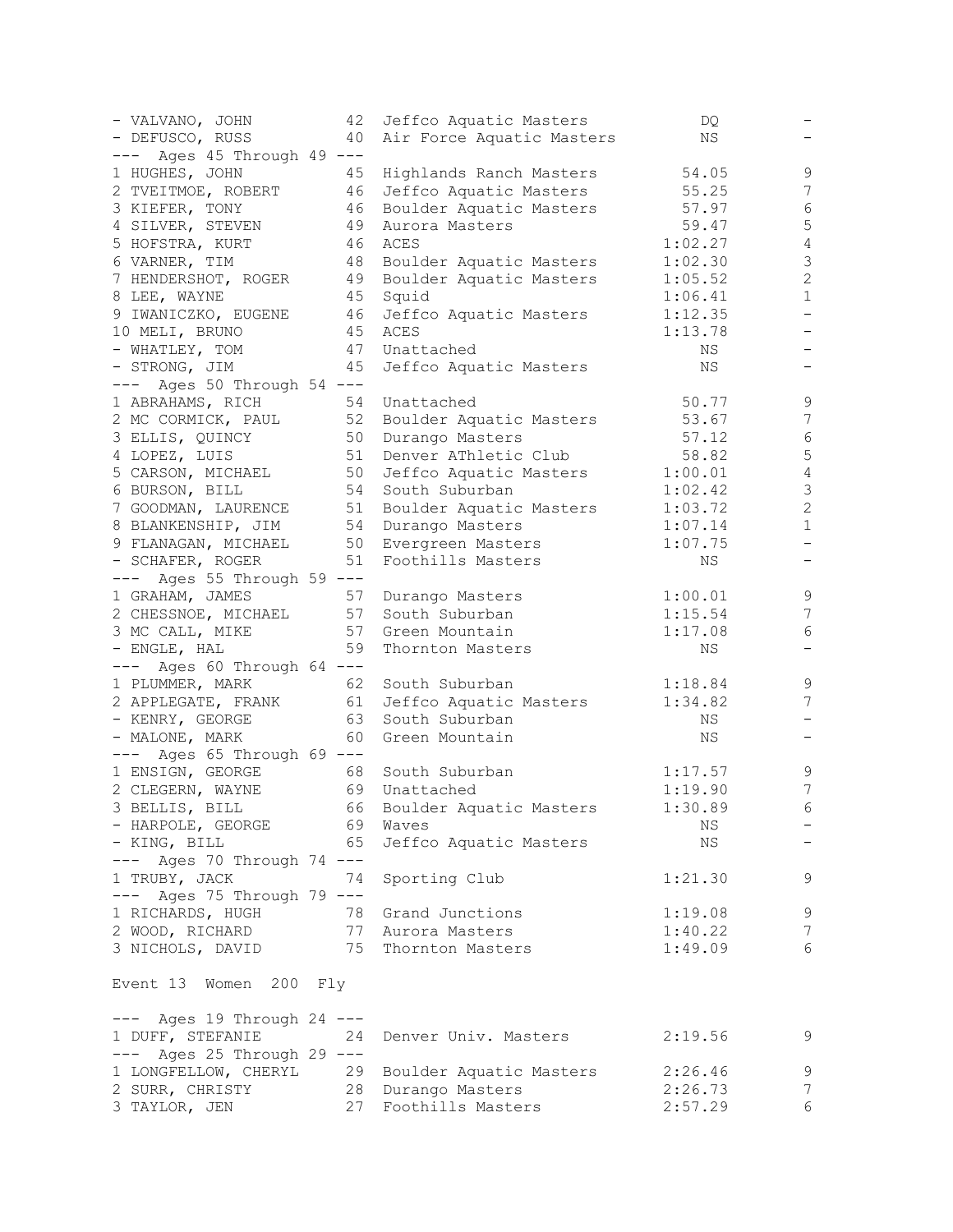| $---$ Ages 30 Through 34 $---$                                                                       |                                                                                                                                                     |         |                          |
|------------------------------------------------------------------------------------------------------|-----------------------------------------------------------------------------------------------------------------------------------------------------|---------|--------------------------|
| 1 LUND, KIRSTEN 32 Denver Univ. Masters                                                              |                                                                                                                                                     | 2:30.39 | 9                        |
|                                                                                                      | 2 HAGADORN, HEATHER 34 Denver Univ. Masters                                                                                                         | 2:36.81 | $\overline{7}$           |
| 3 KUMMETH, BARBARA 34 Green Mountain                                                                 |                                                                                                                                                     | 2:42.56 | 6                        |
| $---$ Ages 35 Through 39 $---$                                                                       |                                                                                                                                                     |         |                          |
|                                                                                                      | 1 BURTON, KAREN 36 Air Force Aquatic Masters 2:17.88                                                                                                |         | $\mathsf 9$              |
| - OERMAN, VONI 38 Grand Junctions                                                                    |                                                                                                                                                     | NS      | $\overline{\phantom{0}}$ |
| $---$ Ages 40 Through 44 $---$                                                                       |                                                                                                                                                     |         |                          |
|                                                                                                      |                                                                                                                                                     | 3:33.34 | $\mathsf 9$              |
| 1 MURPHY, MARY 40 Foothills Masters<br>2 JOHNSON, LINDA 44 Broomfield Masters                        |                                                                                                                                                     | 4:23.34 | $7\phantom{.0}$          |
|                                                                                                      |                                                                                                                                                     |         |                          |
| --- Ages 60 Through 64 ---                                                                           |                                                                                                                                                     |         |                          |
| 1 OBERG, JANE 61                                                                                     | Foothills Masters                                                                                                                                   | 3:42.22 | $\mathsf 9$              |
| --- Ages 65 Through 69 ---                                                                           |                                                                                                                                                     |         |                          |
| 1 HERTZBERG, RUTH 66 Summit County                                                                   |                                                                                                                                                     | 5:51.80 | 9                        |
| Event 14 Men 200 Fly                                                                                 |                                                                                                                                                     |         |                          |
| $---$ Ages 25 Through 29 $---$                                                                       |                                                                                                                                                     |         |                          |
| 1 DOHERTY, KEVIN<br>25 Foothills Masters<br>27 Green Mountain<br>3 PEDERSEN, DON 27 Thornton Masters |                                                                                                                                                     | 2:09.34 | 9                        |
|                                                                                                      |                                                                                                                                                     | 2:13.97 | $7\phantom{.0}$          |
|                                                                                                      |                                                                                                                                                     | 2:34.04 | 6                        |
| --- Ages 30 Through 34 ---                                                                           |                                                                                                                                                     |         |                          |
| 1 BRIEGER, MICHAEL 33 Durango Masters                                                                |                                                                                                                                                     | 2:20.00 | $\overline{9}$           |
| 2 CAZARES, JOE 33                                                                                    | South Suburban                                                                                                                                      | 2:56.18 | 7                        |
| $---$ Ages 35 Through 39 $---$                                                                       |                                                                                                                                                     |         |                          |
|                                                                                                      |                                                                                                                                                     | 2:03.72 | $\mathsf 9$              |
| 1 MELANSON, ED 36 Denver Univ. Masters                                                               |                                                                                                                                                     | 2:17.29 | $7\phantom{.0}$          |
| 2 BOETTCHER, ANTHONY 36 Evergreen Masters                                                            |                                                                                                                                                     |         |                          |
|                                                                                                      | 3 MOE, STEVE 38 Boulder Aquatic Masters 2:20.00<br>4 MURPHY, JIM 38 Green Mountain 2:40.00                                                          |         | $\sqrt{6}$               |
|                                                                                                      |                                                                                                                                                     |         | $\mathsf S$              |
| --- Ages 40 Through 44 ---                                                                           |                                                                                                                                                     |         |                          |
|                                                                                                      | 1 HARBACH, RUSSELL 43 Colorado Springs Swim T 2:18.15                                                                                               |         | $\mathsf 9$              |
|                                                                                                      | 2 CARRUTHERS, MIKE 41 Boulder Aquatic Masters 2:18.48                                                                                               |         | $\sqrt{ }$               |
|                                                                                                      | 3 MARTIN, PIT 41 Colorado Springs Swim T                                                                                                            | 2:33.13 | $\epsilon$               |
| 4 LESKO, STEVEN 41 Green Mountain                                                                    |                                                                                                                                                     | 2:45.27 | 5                        |
|                                                                                                      | 5 GHAFFARI, MANU 42 Boulder Aquatic Masters 2:46.34                                                                                                 |         | $\overline{4}$           |
| 6 SCHWAB, TOMMY                                                                                      | 44 Colorado Springs Swim T                                                                                                                          | 3:25.89 | $\mathcal{S}$            |
| --- Ages 45 Through 49 ---                                                                           |                                                                                                                                                     |         |                          |
|                                                                                                      | 1 VARNER, TIM 48 Boulder Aquatic Masters                                                                                                            | 2:57.32 | 9                        |
|                                                                                                      |                                                                                                                                                     |         |                          |
| --- Ages 50 Through 54 ---                                                                           |                                                                                                                                                     |         |                          |
|                                                                                                      | 1 GOODMAN, LAURENCE 51 Boulder Aquatic Masters                                                                                                      | 3:46.11 | 9                        |
| $---$ Ages 60 Through 64 $---$                                                                       |                                                                                                                                                     |         |                          |
| 1 O'BRIEN, DENNIS                                                                                    | 63 Durango Masters                                                                                                                                  | 2:56.17 | 9                        |
| --- Ages 70 Through 74 ---                                                                           |                                                                                                                                                     |         |                          |
| 1 WEBER, BRUNO 71 Unattached                                                                         |                                                                                                                                                     | 4:13.40 | 9                        |
| Event 15 Women 200 Back                                                                              |                                                                                                                                                     |         |                          |
| $---$ Ages 19 Through 24 $---$                                                                       |                                                                                                                                                     |         |                          |
| 1 HAST, MEGHAN 24 Vail Masters                                                                       |                                                                                                                                                     | 2:21.50 | 9                        |
| 2 STORCH, AMBER 24 Green Mountain                                                                    |                                                                                                                                                     | 2:51.23 | 7                        |
| $---$ Ages 25 Through 29 $---$                                                                       |                                                                                                                                                     |         |                          |
| 1 TAYLOR, JEN                                                                                        | 27 Foothills Masters                                                                                                                                | 2:51.23 | 9                        |
| --- Ages 30 Through 34 ---                                                                           |                                                                                                                                                     |         |                          |
|                                                                                                      |                                                                                                                                                     |         |                          |
|                                                                                                      | 1 WALTERS, TERRI 32 Air Force Aquatic Masters 2:21.51<br>2 SMITH, LAURA 33 Vail Masters 2:22.49<br>3 HOWELL, TRACEY 30 Denver Univ. Masters 2:24.12 |         | 9                        |
|                                                                                                      |                                                                                                                                                     |         | $7\phantom{.0}$          |
|                                                                                                      |                                                                                                                                                     |         | $\sqrt{6}$               |
|                                                                                                      | 4 HAGADORN, HEATHER 34 Denver Univ. Masters 2:44.03                                                                                                 |         | 5                        |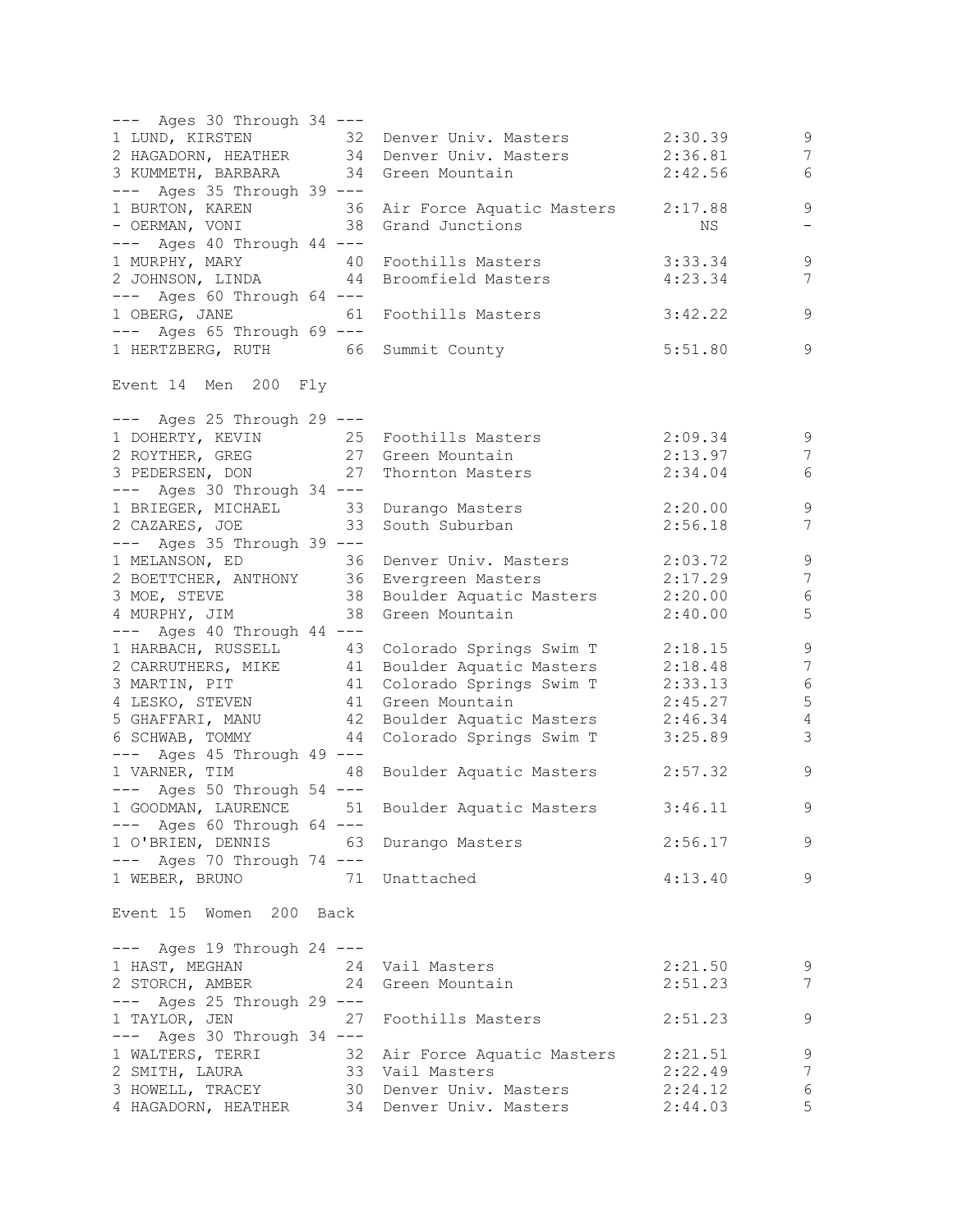| $---$ Ages 35 Through 39 $---$                                              | - ROCKE, JENNIFER 33 Boulder Aquatic Masters                                                                                                                  | NS        | $-$                        |
|-----------------------------------------------------------------------------|---------------------------------------------------------------------------------------------------------------------------------------------------------------|-----------|----------------------------|
|                                                                             |                                                                                                                                                               |           |                            |
|                                                                             |                                                                                                                                                               |           | 9                          |
|                                                                             | 1 BURTON, KAREN 36 Air Force Aquatic Masters 2:20.27<br>2 RICE, WENDY 36 Boulder Aquatic Masters 2:28.50<br>3 NOLTE, SUSAN 38 Highlands Ranch Masters 3:07.50 |           | $7\phantom{.0}$            |
|                                                                             |                                                                                                                                                               | 3:07.50   | 6                          |
| - BURNS, JENNIFER 36 Denver Univ. Masters<br>$---$ Ages 40 Through 44 $---$ |                                                                                                                                                               | NS        | $\overline{\phantom{a}}$   |
| 1 CHIDESTER, VICTORIA 42                                                    | Foothills Masters                                                                                                                                             | 2:59.78   | 9                          |
| $---$ Ages 45 Through 49 $---$                                              |                                                                                                                                                               |           |                            |
|                                                                             | Greenwood Athletic Club 2:58.33                                                                                                                               |           | $\mathsf 9$                |
| 1 SAXTON, PAM 46                                                            |                                                                                                                                                               |           | 7                          |
| 2 WRIGHT, YVONNE 46                                                         | Boulder Aquatic Masters                                                                                                                                       | 3:07.49   |                            |
| $---$ Ages 60 Through 64 $---$                                              |                                                                                                                                                               |           |                            |
| 1 OBERG, JANE 61<br>2 STOCK, LIZ 62                                         | Foothills Masters                                                                                                                                             | 3:37.63   | $\mathsf 9$                |
|                                                                             | Jeffco Aquatic Masters 8:10.22                                                                                                                                |           | 7                          |
| $---$ Ages 70 Through 74 $---$                                              |                                                                                                                                                               |           |                            |
|                                                                             | 1 HOLMES, FRANCES 71 Jeffco Aquatic Masters                                                                                                                   | 5:04.15   | 9                          |
| $---$ Ages 75 Through 79 $---$                                              |                                                                                                                                                               |           |                            |
|                                                                             | 1 HEATH, LUELLA 79 Inverness Masters                                                                                                                          | 5:56.75   | 9                          |
| Event 16 Men 200 Back                                                       |                                                                                                                                                               |           |                            |
| $---$ Ages 25 Through 29 $---$                                              |                                                                                                                                                               |           |                            |
|                                                                             |                                                                                                                                                               | 2:05.28   | 9                          |
|                                                                             | 1 DOHERTY, KEVIN 25 Foothills Masters<br>2 ROSINSKI, TOM 29 Green Mountain                                                                                    | 2:32.71   | 7                          |
|                                                                             | 3 FERRIER, MICHAEL 26 Denver Univ. Masters                                                                                                                    | 2:54.89   | 6                          |
| $---$ Ages 30 Through 34 $---$                                              |                                                                                                                                                               |           |                            |
|                                                                             | 1 GONZALES, MIKE 32 Boulder Aquatic Masters 2:01.46                                                                                                           |           | 9                          |
| 2 KOWALAK, MARK 31 Squid                                                    |                                                                                                                                                               | 2:22.91   | $7\phantom{.0}$            |
|                                                                             | 3 LOTOCKI, THOMAS 34 Denver Univ. Masters                                                                                                                     | 2:40.64   | 6                          |
|                                                                             |                                                                                                                                                               |           |                            |
| $---$ Ages 35 Through 39 $---$                                              |                                                                                                                                                               |           |                            |
|                                                                             | 1 MELANSON, ED 36 Denver Univ. Masters<br>- RYNO, MIKE 37 Highlands Ranch Masters                                                                             | 2:15.14   | 9                          |
|                                                                             |                                                                                                                                                               | NS        | $\overline{\phantom{a}}$   |
| - KNIGHT, ROGER 35                                                          | Boulder Aquatic Masters                                                                                                                                       | <b>NS</b> | $\qquad \qquad -$          |
| $---$ Ages 40 Through 44 $---$                                              |                                                                                                                                                               |           |                            |
| 1 BRACKETT, BILL 41                                                         | Unattached                                                                                                                                                    | 2:15.51   | 9                          |
|                                                                             | 2 OLIVER, BOB 41 Colorado Springs Swim T 2:17.63                                                                                                              |           | $\overline{7}$             |
|                                                                             | 3 HARBACH, RUSSELL 43 Colorado Springs Swim T 2:20.13                                                                                                         |           | $\sqrt{6}$                 |
| 4 RADIC, CRIS                                                               |                                                                                                                                                               | 2:29.64   | $\mathsf S$                |
|                                                                             | 4 RADIC, CRIS 44 Green Mountain<br>5 SCHOENECKE, MICHAEL 42 Broomfield Masters                                                                                | 2:35.58   | $\overline{4}$             |
|                                                                             | 6 LESKO, STEVEN 41 Green Mountain                                                                                                                             | 2:37.23   | $\overline{\phantom{a}}$ 3 |
| - GILBERT, JEFF                                                             | 43 Evergreen Masters                                                                                                                                          | NS.       | $-$                        |
| $---$ Ages 45 Through 49 $---$                                              |                                                                                                                                                               |           |                            |
| 1 HUGHES, JOHN                                                              |                                                                                                                                                               | 2:12.46   | 9                          |
|                                                                             | 45 Highlands Ranch Masters                                                                                                                                    |           |                            |
| 2 STANBACK, JOHN 45 Team Vortex                                             |                                                                                                                                                               | 2:21.53   | 7                          |
| - COOLEY, RIC                                                               | 49 Indorfins                                                                                                                                                  | NS        | $\overline{\phantom{a}}$   |
| 45<br>- MELI, BRUNO                                                         | ACES                                                                                                                                                          | NS        | $\qquad \qquad -$          |
| $---$ Ages 50 Through 54 $---$                                              |                                                                                                                                                               |           |                            |
| 1 WEST, DENNIS<br>54                                                        | Denver Univ. Masters                                                                                                                                          | 2:47.46   | 9                          |
| --- Ages 55 Through 59 ---                                                  |                                                                                                                                                               |           |                            |
| 1 TOBIN, JOHN                                                               | 56 Evergreen Masters                                                                                                                                          | 3:08.43   | 9                          |
| 2 MC DANAL, STEVE<br>55                                                     | Jeffco Aquatic Masters                                                                                                                                        | 3:25.83   | 7                          |
| $---$ Ages 60 Through 64 $---$                                              |                                                                                                                                                               |           |                            |
| 1 WENDELKEN, FREDERICK 60 Evergreen Masters                                 |                                                                                                                                                               | 2:52.03   | 9                          |
|                                                                             | 2 DEHMEL, ROLF 63 Estes Park Masters                                                                                                                          | 3:24.68   | 7                          |
| 62<br>- PLUMMER, MARK                                                       | South Suburban                                                                                                                                                | NS        | $\overline{\phantom{m}}$   |
| $---$ Ages 75 Through 79 $---$                                              |                                                                                                                                                               |           |                            |
| 1 WOOD, RICHARD                                                             | 77 Aurora Masters                                                                                                                                             | 4:17.18   | 9                          |
|                                                                             |                                                                                                                                                               |           |                            |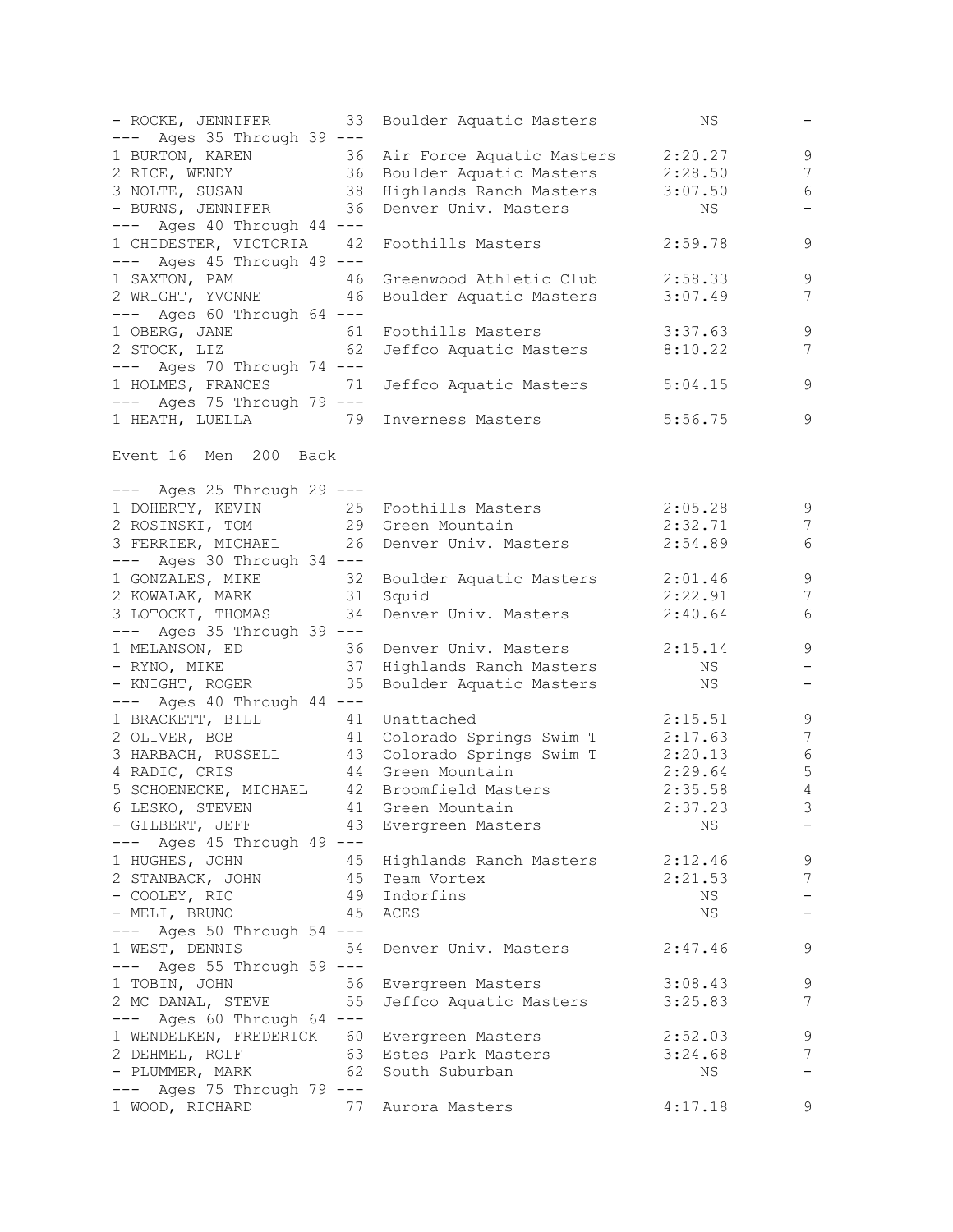Event 17 Women 100 Breast

| $---$ Ages 19 Through 24 $---$                    |                                             |         |                          |
|---------------------------------------------------|---------------------------------------------|---------|--------------------------|
| 1 NOONAN, HEATHER 24 Denver Univ. Masters         |                                             | 1:17.77 | 9                        |
| 2 STEVENS, ANGELA 24 Denver Univ. Masters         |                                             | 1:23.67 | $\overline{7}$           |
| 3 WEHNER, KRISTIN<br>23                           | Green Mountain                              | 1:26.84 | 6                        |
| --- Ages 25 Through 29 ---                        |                                             |         |                          |
| 1 WENZINGER, TERRY<br>26                          | Jeffco Aquatic Masters                      | 1:12.29 | $\mathsf 9$              |
| 2 NIEMANN, CATHRINE 28 Aurora Masters             |                                             | 1:16.96 | $\overline{7}$           |
| 3 ACHTENHAGEN, SUSANNE<br>28                      | Boulder Aquatic Masters                     | 1:20.02 | $\sqrt{6}$               |
| $---$ Ages 30 Through 34 $---$                    |                                             |         |                          |
| 1 ARREDONDO, SHEILA<br>34                         | Colorado Springs Swim T                     | 1:11.96 | $\mathsf 9$              |
| 32<br>2 LEE, SARAH                                | Boulder Aquatic Masters                     | 1:12.61 | $\boldsymbol{7}$         |
| 3 EISGRUBER, INGRID 31 Green Mountain             |                                             | 1:16.31 | $\epsilon$               |
| 4 KLIEGERMAN, TERESA 33 Summit County             |                                             | 1:22.55 | $\mathbf 5$              |
| 5 ROCKE, JENNIFER                                 | 33 Boulder Aquatic Masters                  | 1:26.66 | $\sqrt{4}$               |
| 6 SADENWATER, KAREN 31 Denver Univ. Masters       |                                             | 1:27.62 | $\mathfrak{Z}$           |
| 7 WRIGHT, CAROL                                   | 30 Jeffco Aquatic Masters                   | 1:29.74 | $\mathbf{2}$             |
| 8 COX, MICHELLE                                   | 34 Colorado Springs Swim T                  |         | $1\,$                    |
| 32                                                |                                             | 1:33.64 | $\overline{\phantom{a}}$ |
| - WEULE, KERSTIN                                  | Evergreen Masters                           | ΝS      |                          |
| $---$ Ages 35 Through 39 $---$                    |                                             |         |                          |
| 1 CROUCH, KIM<br>37                               | Boulder Aquatic Masters                     | 1:16.43 | $\mathsf 9$              |
| 2 MILLER, CHERYL 36 Evergreen Masters             |                                             | 1:17.30 | 7                        |
| 3 WASHBURN, LYNETTE 35 Thornton Masters           |                                             | 1:18.52 | $6\,$                    |
| 4 POZZI, LORI                                     | 35 Denver Univ. Masters                     | 1:21.36 | 5                        |
| 5 RADIC, ALICE                                    | 35 Green Mountain                           | 1:22.82 | $\overline{4}$           |
| - OERMAN, VONI                                    | 38 Grand Junctions                          | NS      | $\qquad \qquad -$        |
| $---$ Ages 40 Through 44 $---$                    |                                             |         |                          |
| 1 DROZDA, CATHY                                   | 40 Thornton Masters                         | 1:15.35 | $\mathsf 9$              |
| 2 COYNE, LEILONI                                  | 42 Squid                                    | 1:30.93 | 7                        |
| 3 BRINTON, MARJORIE 43                            | Durango Masters                             | 1:34.60 | 6                        |
| - SCOTT, TINA<br>42                               | Durango Masters                             | NS      |                          |
| $---$ Ages 45 Through 49 $---$                    |                                             |         |                          |
| 1 HAAN, MARY WOHL 45                              | Boulder Aquatic Masters                     | 1:25.11 | $\mathsf 9$              |
| 2 FOUTS, SUSAN<br>48                              | South Suburban                              | 1:32.95 | $7\phantom{.0}$          |
| 3 KLATT, TRUDY                                    | 49 Durango Masters                          | 1:35.91 | $\sqrt{6}$               |
| 4 SCRAGGS, JEAN                                   | 46 Evergreen Masters                        | 1:39.18 | $\mathsf S$              |
|                                                   | 5 WRIGHT, YVONNE 46 Boulder Aquatic Masters | 1:41.47 | $\overline{4}$           |
| - BRUNGER, CHERYL 48 Castle Rock Masters          |                                             | DQ      |                          |
| $---$ Ages 50 Through 54 $---$                    |                                             |         |                          |
| - MURPHY-SHERMAN, JANE 54 South Suburban          |                                             | ΝS      |                          |
| $---$ Ages 60 Through 64 $---$                    |                                             |         |                          |
| 1 RYMAN, DONNA                                    | 62 Castle Rock Masters                      | 1:41.88 | 9                        |
| 2 OBERG, JANE                                     | 61 Foothills Masters                        | 1:43.15 | $\overline{7}$           |
| 3 CLAPP, MARY                                     | 60 Aurora Masters                           | 2:44.66 | 6                        |
| --- Ages 65 Through 69 ---                        |                                             |         |                          |
| 1 BUCHANNAN, PEGGY 66 Evergreen Masters           |                                             | 2:00.05 | 9                        |
| $---$ Ages 75 Through 79 $---$                    |                                             |         |                          |
| 1 FROHS, AGOTA                                    | 79 Jeffco Aquatic Masters                   | 2:21.74 | 9                        |
| 2 KLINGMAN, MILDRED 76 Jeffco Aquatic Masters     |                                             | 3:19.32 | 7                        |
|                                                   |                                             |         |                          |
| Event 18 Men 100 Breast                           |                                             |         |                          |
| $---$ Ages 25 Through 29 $---$<br>1 ROSINSKI, TOM | 29 Green Mountain                           | 1:11.40 | 9                        |
|                                                   |                                             |         |                          |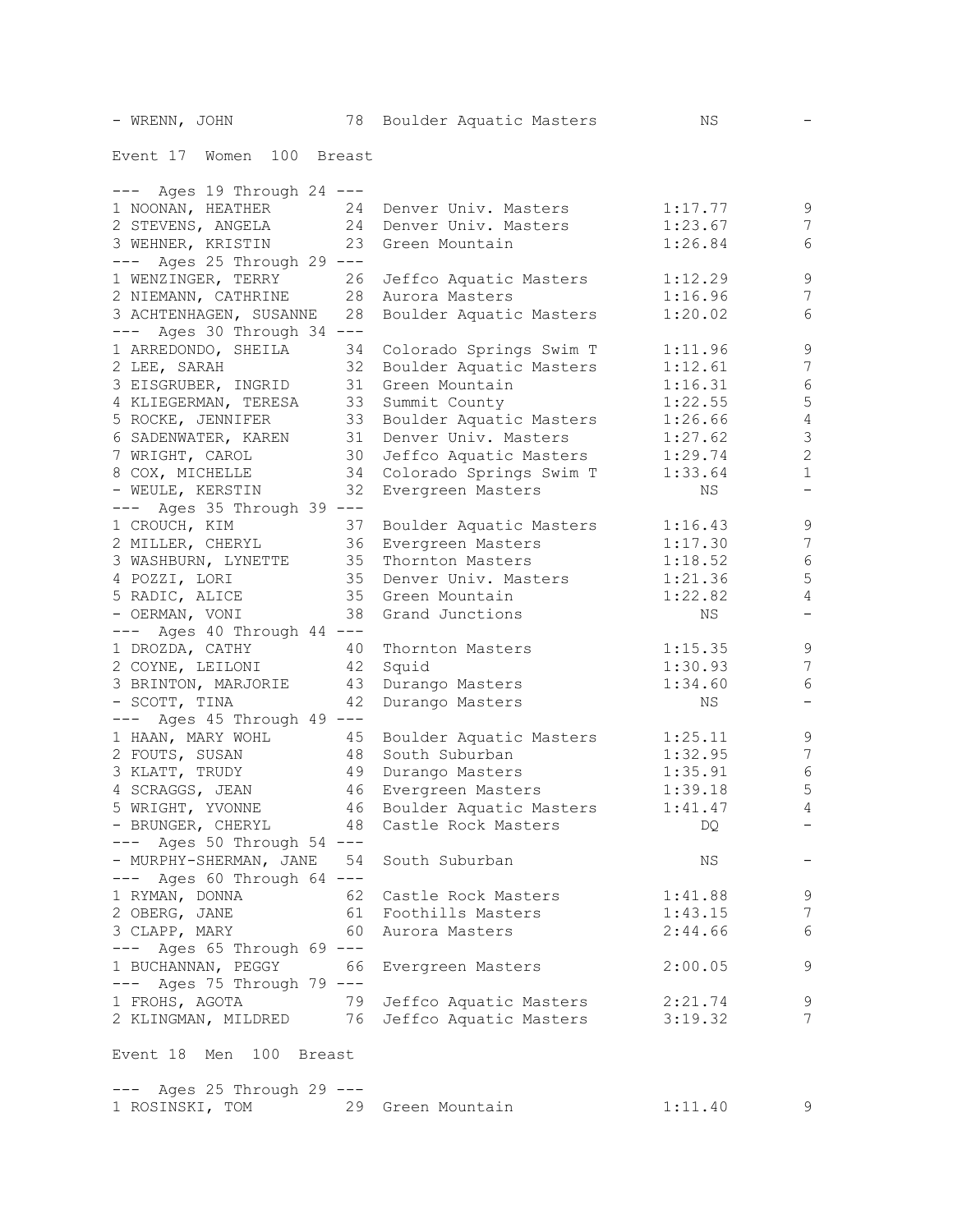| 2 RICHARDSON, CHRIS                      | 26 | Denver Univ. Masters                | 1:17.39 | 7                        |
|------------------------------------------|----|-------------------------------------|---------|--------------------------|
| 3 PRYOR, KEITH                           | 28 | Squid                               | 1:17.46 | 6                        |
| 4 HAYDEN, JOHN                           | 27 | Squid                               | 1:25.55 | 5                        |
| Ages 30 Through 34 ---<br>———            |    |                                     |         |                          |
| 1 UNGER, MIKE                            | 34 | Unattached                          | 1:03.93 | 9                        |
| 2 MILLER, GEORGE                         | 33 | Inverness Masters                   | 1:06.88 | 7                        |
| 3 SAGE, KEVIN                            | 32 | Jeffco Aquatic Masters              | 1:09.39 | 6                        |
| 4 MC DANIEL, ANDY                        | 30 | Green Mountain                      | 1:15.82 | 5                        |
| 5 THOMAS, KENT                           | 31 | Squid                               | 1:18.08 | $\overline{4}$           |
| 6 KIMBEL, MIKE                           | 33 | Denver Univ. Masters                | 1:25.55 | 3                        |
| - LUSSIER, HARDY                         | 33 | Green Mountain                      | NS      |                          |
| --- Ages 35 Through 39 ---               |    |                                     |         |                          |
| 1 SURETTE, PHILLIP                       | 36 | Vail Masters                        | 1:08.98 | 9                        |
| 2 BARBER, JEFF                           | 37 | Inverness Masters                   | 1:09.42 | 7                        |
| 3 O'BRIEN, MIKE                          | 37 | Durango Masters                     | 1:19.15 | 6                        |
| 4 KERN, TODD                             | 37 | Green Mountain                      | 1:19.37 | 5                        |
| 5 LESKY, JIM                             | 39 | Total Fitness                       | 1:33.17 | 4                        |
| - KOSIROG, ARTHUR                        | 35 | Jeffco Aquatic Masters              | DQ      |                          |
| Ages 40 Through 44 ---<br>———            |    |                                     |         |                          |
| 1 GREY, DAVID                            | 40 | Thornton Masters                    | 1:02.53 | 9                        |
| 2 MANN, MICHAEL                          | 44 | Unattached                          | 1:08.35 | 7                        |
| 3 STEHLIN, ED                            | 43 | Jeffco Aquatic Masters              | 1:09.19 | 6                        |
| 4 LOUIE, JAMIE                           | 42 | Colorado Springs Swim T             | 1:09.58 | 5                        |
| 5 NOLTE, CHRIS                           | 42 | Inverness Masters                   | 1:11.44 | 3.5                      |
|                                          |    |                                     |         | 3.5                      |
| 5 SODINI, DAVID                          | 43 | Durango Masters                     | 1:11.44 | $\overline{2}$           |
| 7 ORTEN, RUSS                            | 44 | Boulder Aquatic Masters             | 1:13.12 | $\mathbf{1}$             |
| 8 DEFUSCO, RUSS                          | 40 | Air Force Aquatic Masters           | 1:13.71 |                          |
| 9 BAKER, STEVE                           | 40 | Highlands Ranch Masters             | 1:18.88 |                          |
| 10 GHAFFARI, MANU                        | 42 | Boulder Aquatic Masters             | 1:19.57 | $\overline{\phantom{0}}$ |
| 11 ALVARADO, RAY                         | 42 | Foothills Masters                   | 1:21.10 | -                        |
| 12 VALVANO, JOHN                         | 42 | Jeffco Aquatic Masters              | 1:32.48 | $\overline{\phantom{m}}$ |
| $---$ Ages 45 Through 49 $---$           |    |                                     |         |                          |
| 1 WOLFF, CHUCK                           | 47 | Indorfins                           | 1:10.88 | 9                        |
| 2 FISCHER, CHUCK                         | 47 | Greenwood Athletic Club             | 1:11.80 | 7                        |
| 3 BARRAND, MARK                          | 46 | Highlands Ranch Masters             | 1:14.91 | 6                        |
| 4 HENDERSHOT, ROGER                      | 49 | Boulder Aquatic Masters             | 1:20.16 | 5                        |
| 5 HOFSTRA, KURT                          | 46 | ACES                                | 1:22.44 | 4                        |
| 6 RATIGAN, RICHARD                       | 49 | Green Mountain                      | 1:23.45 | 3                        |
| 7 PFLUM, GLENN                           | 49 | Squid                               | 1:52.57 | $\overline{c}$           |
| - STRONG, JIM                            |    | 45 Jeffco Aquatic Masters           | NS NS   | $\qquad \qquad -$        |
| $---$ Ages 50 Through 54 $---$           |    |                                     |         |                          |
| 1 GRIFFITH, BILL 52                      |    | Vail Masters                        | 1:10.15 | 9                        |
|                                          |    | 2 CARNEY, KENT 51 Evergreen Masters | 1:18.86 | $\overline{7}$           |
| 3 FLANAGAN, MICHAEL 50 Evergreen Masters |    |                                     | 1:20.59 | $\sqrt{6}$               |
| - SCHAFER, ROGER                         |    | 51 Foothills Masters                | NS      |                          |
| - CONLAND, ROBERT                        | 54 | Unattached                          | NS      |                          |
| --- Ages 55 Through 59 ---               |    |                                     |         |                          |
| 1 MC DANAL, STEVE                        | 55 | Jeffco Aquatic Masters              | 1:30.26 | 9                        |
| $---$ Ages 60 Through 64 $---$           |    |                                     |         |                          |
| 1 PATTEN, BOB                            | 64 | Denver AThletic Club                | 1:23.00 | 9                        |
| $---$ Ages 65 Through 69 $---$           |    |                                     |         |                          |
| 1 MYERS, JOHN                            | 68 | Boulder Y Aquatic Masters           | 1:41.59 | 9                        |
| --- Ages 75 Through 79 ---               |    |                                     |         |                          |
| 1 WRENN, JOHN                            | 78 | Boulder Aquatic Masters             | 1:02.75 | $\mathsf 9$              |
| 2 WOOD, RICHARD                          | 77 | Aurora Masters                      | 2:30.55 | 7                        |
|                                          |    |                                     |         |                          |

Event 19 Women 50 Fly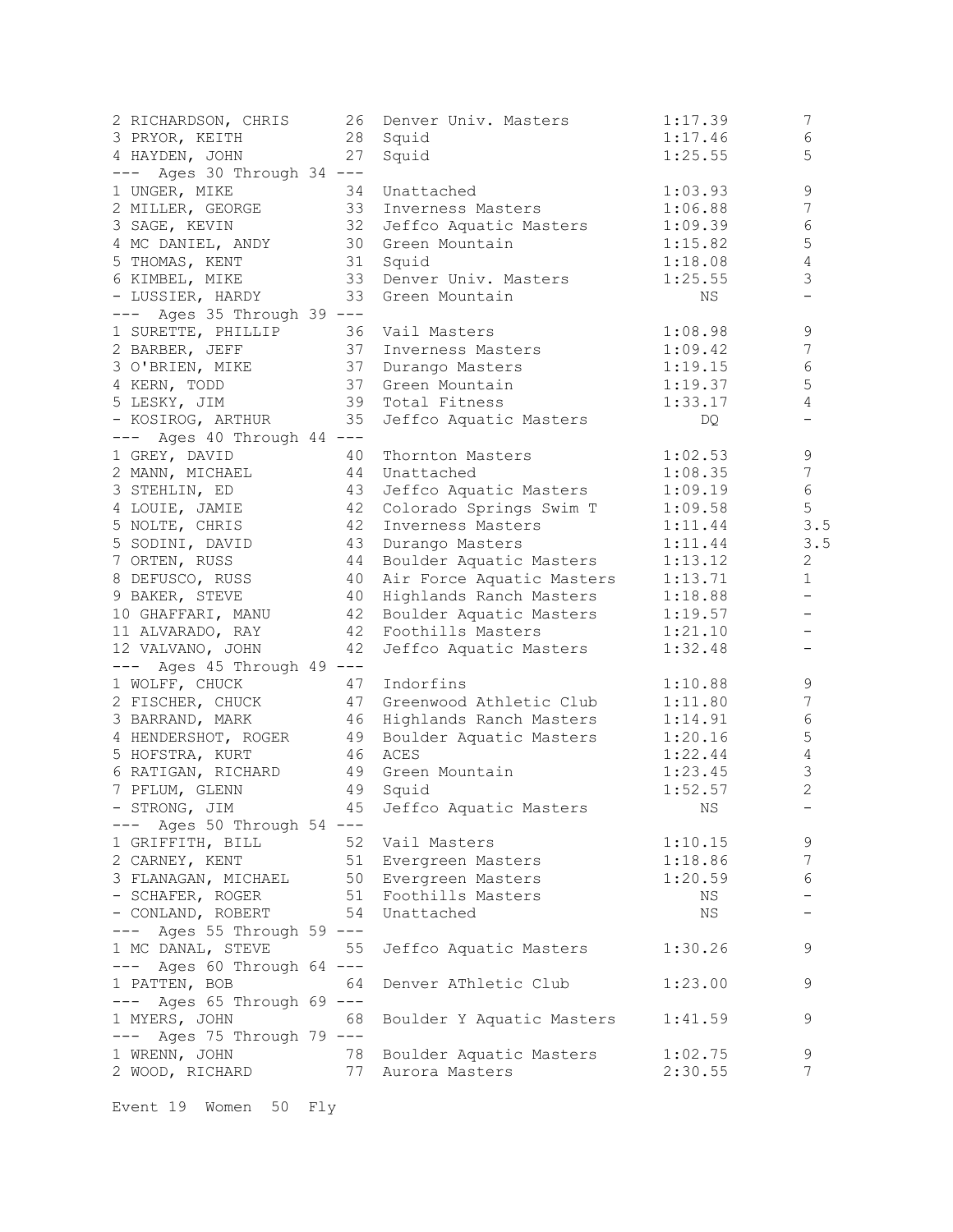| --- Ages 19 Through 24 ---<br>1 EIGHMY, ALICIA | 22 | Durango Masters            | 30.13 | $\mathsf 9$      |
|------------------------------------------------|----|----------------------------|-------|------------------|
| 2 STORCH, AMBER                                | 24 | Green Mountain             | 32.52 | $\boldsymbol{7}$ |
|                                                | 23 | Green Mountain             | 32.57 | 6                |
| 3 WEHNER, KRISTIN                              |    |                            |       |                  |
| 4 FINCH, MAIDA                                 | 24 | Denver Univ. Masters       | 32.66 | 5                |
| 5 HAST, MEGHAN                                 | 24 | Vail Masters               | 33.81 | 4                |
| 6 MILLER, KIMBERLY                             | 22 | Green Mountain             | 33.82 | 3                |
| 7 KIBLER, JAMIE                                | 19 | Evergreen Masters          | 36.47 | 2                |
| - NOONAN, HEATHER                              | 24 | Denver Univ. Masters       | ΝS    | -                |
| --- Ages 25 Through 29 ---                     |    |                            |       |                  |
| 1 LONGFELLOW, CHERYL                           | 29 | Boulder Aquatic Masters    | 28.60 | 9                |
| 2 PETERSON, HEATHER                            | 25 | Evergreen Masters          | 30.72 | $\boldsymbol{7}$ |
| 3 FARNSWORTH, DIANA                            | 29 | Vail Masters               | 31.31 | 6                |
| 4 NIEMANN, CATHRINE                            | 28 | Aurora Masters             | 31.42 | 5                |
| 5 WETHERALD, CINDY                             | 25 | Summit County              | 31.68 | 4                |
| 6 SECKINGER, LEANNE                            | 26 | Jeffco Aquatic Masters     | 36.49 | $\mathsf 3$      |
| 7 ROHR, JAMIE                                  | 28 | Green Mountain             | 36.55 | $\overline{2}$   |
|                                                | 28 | Jeffco Aquatic Masters     | 36.83 | $\mathbf{1}$     |
| 8 ALKIRE, BETH                                 | 29 |                            |       |                  |
| - PIMBLETT, CHRISTINE                          |    | Green Mountain             | ΝS    |                  |
| $---$ Ages 30 Through 34 $---$                 |    |                            |       |                  |
| 1 LEE, SARAH                                   | 32 | Boulder Aquatic Masters    | 28.13 | 9                |
| 2 WALTERS, TERRI                               | 32 | Air Force Aquatic Masters  | 29.26 | 7                |
| 3 ARREDONDO, SHEILA                            | 34 | Colorado Springs Swim T    | 29.84 | 6                |
| 4 LUND, KIRSTEN                                | 32 | Denver Univ. Masters       | 30.30 | 5                |
| 5 KUMMETH, BARBARA                             | 34 | Green Mountain             | 31.11 | 4                |
| 6 GRECO, BARABARA                              | 31 | Green Mountain             | 31.13 | $\mathsf 3$      |
| 7 SMITH, LAURA                                 | 33 | Vail Masters               | 31.34 | $\overline{c}$   |
| 8 DAVIDSON, LENORE                             | 31 | Durango Masters            | 33.15 | $\mathbf{1}$     |
| 9 COX, MICHELLE                                |    | 34 Colorado Springs Swim T | 37.16 |                  |
| 10 DAILEY, PAULA                               |    | 32 Green Mountain          | 44.17 |                  |
| - HAGADORN, HEATHER                            | 34 | Denver Univ. Masters       | ΝS    |                  |
| --- Ages 35 Through 39 ---                     |    |                            |       |                  |
|                                                | 37 |                            | 30.29 | 9                |
| 1 CROUCH, KIM                                  | 37 | Boulder Aquatic Masters    |       | 7                |
| 2 DULLEA, MELANIE                              |    | South Suburban             | 30.86 |                  |
| 3 OERMAN, VONI                                 | 38 | Grand Junctions            | 31.40 | 6                |
| 4 WASHBURN, LYNETTE                            | 35 | Thornton Masters           | 31.79 | 5                |
| 5 GARNIER, KATHY                               | 38 | Jeffco Aquatic Masters     | 32.44 | $\overline{4}$   |
| 6 RADIC, ALICE                                 | 35 | Green Mountain             | 32.52 | $\mathsf 3$      |
| 7 ROBERTSON, CHERYL                            | 36 | Durango Masters            | 32.80 | $\overline{2}$   |
| - GUTHRIE, CINDY                               | 38 | Castle Rock Masters        | ΝS    |                  |
| Ages 40 Through 44 ---                         |    |                            |       |                  |
| 1 BRUNETTI, MARIE                              | 41 | Green Mountain             | 37.95 | 9                |
| - LOWTHER, JULIE                               | 42 | Montrose Masters           | NS    |                  |
| Ages 45 Through 49 ---<br>$---$                |    |                            |       |                  |
| 1 ROSENER, KAREN                               | 45 | Fort Collins Club          | 29.16 | 9                |
| 2 ROCHE, CAROLYN                               | 47 | Boulder Aquatic Masters    | 33.02 | 7                |
| 3 HAAN, MARY WOHL                              | 45 | Boulder Aquatic Masters    | 33.07 | $\sqrt{6}$       |
| 4 SCHICKLI, JEANNE                             | 46 | Unattached                 | 37.21 | $\mathsf S$      |
|                                                |    |                            |       |                  |
| 5 ANDERSON, DEBORAH                            | 46 | Durango Masters            | 38.93 | $\overline{4}$   |
| 6 MOYER, BARBARA                               | 45 | ACES                       | 41.84 | 3                |
| - YODER, MARGIE                                | 46 | Thornton Masters           | NS    |                  |
| Ages 50 Through 54 ---<br>$---$                |    |                            |       |                  |
| - KING, KRISTINA                               | 51 | Los Altos Masters          | NS    |                  |
| Ages 55 Through 59 ---                         |    |                            |       |                  |
| 1 REED, JUDY                                   | 55 | South Suburban             | 34.12 | 9                |
| --- Ages 60 Through 64 ---                     |    |                            |       |                  |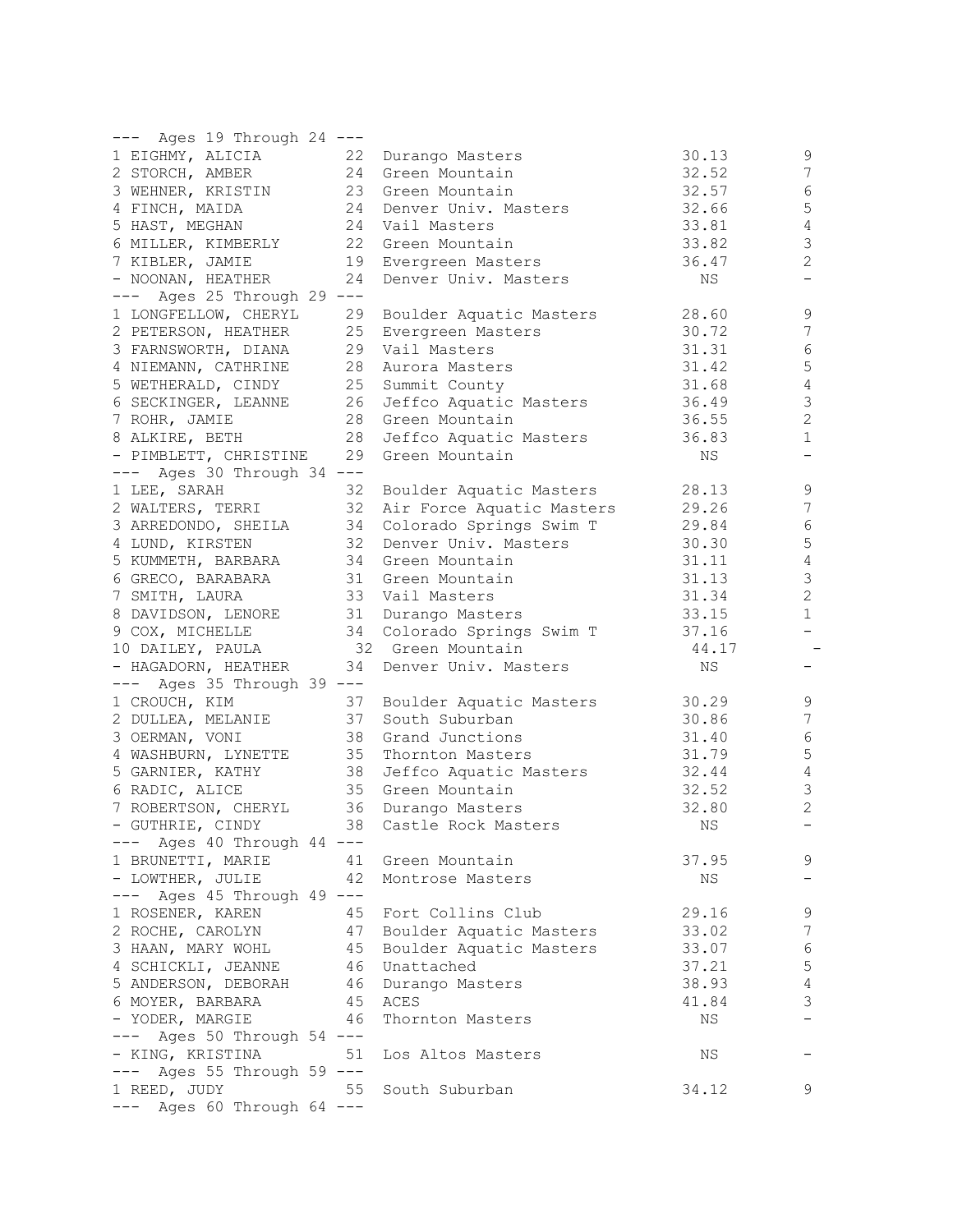| 1 HERTZBERG, RUTH 66 Summit County<br>1:08.56<br>9<br>--- Ages 19 Through 24 ---<br>1 HUGHES, DAVID<br>23.89<br>24 Unattached<br>9<br>2 MC CORMICK, AARON<br>7<br>24<br>25.82<br>Boulder Aquatic Masters<br>--- Ages 25 Through 29 ---<br>24.74<br>9<br>27<br>Vail Masters<br>$\boldsymbol{7}$<br>2 HALL, TOM<br>26<br>25.76<br>ACES<br>6<br>27<br>3 ROYTHER, GREG<br>25.80<br>Green Mountain<br>5<br>29 Green Mountain<br>27.34<br>4 ROSINSKI, TOM<br>4<br>5 COX, BRETT<br>26<br>28.62<br>Denver Univ. Masters<br>3<br>27<br>6 HAYDEN, JOHN<br>Squid<br>37.45<br>29<br>- NASSER, ROB<br>Highlands Ranch Masters<br>NS<br>25<br>- MC CORMICK, MIKE<br>Boulder Aquatic Masters<br>NS<br>$---$ Ages 30 Through 34 $---$<br>9<br>1 SMIT, ROBERT<br>23.71<br>Boulder Aquatic Masters<br>30<br>$\sqrt{ }$<br>2 GONZALES, MIKE<br>32<br>25.34<br>Boulder Aquatic Masters<br>$\epsilon$<br>3 STAHL, BRIAN<br>31<br>Unattached<br>25.54<br>5<br>33<br>25.67<br>4 MILLER, MARK<br>Unattached<br>4<br>33<br>5 BRIEGER, MICHAEL<br>26.18<br>Durango Masters<br>3<br>6 NIEMAN, ANDY<br>33<br>Unattached<br>26.62<br>$\overline{c}$<br>7 MARTIN, TROY<br>27.32<br>30<br>Thornton Masters<br>$\mathbf{1}$<br>32<br>8 SAGE, KEVIN<br>Jeffco Aquatic Masters 28.84<br>32<br>9 KELLY, PATRICK<br>Boulder Aquatic Masters 31.25<br>31 Squid<br>10 THOMAS, KENT<br>31.40<br>31 Squid<br>31.85<br>11 KOWALAK, MARK<br>- LUSSIER, HARDY<br>33 Green Mountain<br>NS<br>34<br>Highlands Ranch Masters<br>NS<br>--- Ages 35 Through 39 ---<br>39 Vail Masters<br>23.75<br>9<br>$\boldsymbol{7}$<br>2 BOETTCHER, ANTHONY<br>26.24<br>36 Evergreen Masters<br>$\epsilon$<br>27.32<br>3 BRODHACKER, DAVID<br>37<br>Thornton Masters<br>$\mathbf 5$<br>38<br>Boulder Aquatic Masters 28.03<br>$\sqrt{4}$<br>37<br>Green Mountain<br>31.95<br>3<br>37<br>33.64<br>6 O'BRIEN, MIKE<br>Durango Masters<br>7 REETZ, ERIC<br>39 Broomfield Masters<br>$\sqrt{2}$<br>33.97<br>1<br>8 MC GARITY, BILL<br>39<br>Total Fitness<br>43.72<br>35<br>- CHAIYAROJ, PATT<br>Squid<br>DQ<br>- RYNO, MIKE<br>37<br>Highlands Ranch Masters<br>ΝS<br>37<br>- BARBER, JEFF<br>Inverness Masters<br>NS<br>- KNIGHT, ROGER<br>35<br>Boulder Aquatic Masters<br>NS<br>- ROBERTS, KEITH<br>36<br>Fort Collins Club<br>ΝS<br>$---$ Ages 40 Through 44 $---$<br>24.37<br>9<br>1 HESS, RICHARD<br>44<br>Unattached<br>$\boldsymbol{7}$<br>26.10<br>2 GREY, DAVID<br>40<br>Thornton Masters<br>6<br>3 LEE, MARSHALL<br>26.37<br>40<br>Boulder Aquatic Masters<br>5<br>Boulder Aquatic Masters<br>4 CARRUTHERS, MIKE<br>41<br>26.42<br>4<br>5 LESKO, STEVEN<br>Green Mountain<br>41<br>26.64<br>$\mathsf 3$<br>43<br>Jeffco Aquatic Masters<br>26.67<br>6 STEHLIN, ED<br>$\overline{c}$<br>42<br>Broomfield Masters<br>7 SCHOENECKE, MICHAEL<br>28.86<br>$\mathbf{1}$<br>Boulder Aquatic Masters<br>8 ORTEN, RUSS<br>44<br>29.51<br>44<br>Green Mountain<br>29.89<br>9 RADIC, CRIS<br>31.70<br>10 HENDERSON, JAMIE<br>41<br>Squid | 1 OBERG, JANE<br>$---$<br>Ages 65 Through 69 --- | 61 | Foothills Masters | 42.74 | 9 |
|---------------------------------------------------------------------------------------------------------------------------------------------------------------------------------------------------------------------------------------------------------------------------------------------------------------------------------------------------------------------------------------------------------------------------------------------------------------------------------------------------------------------------------------------------------------------------------------------------------------------------------------------------------------------------------------------------------------------------------------------------------------------------------------------------------------------------------------------------------------------------------------------------------------------------------------------------------------------------------------------------------------------------------------------------------------------------------------------------------------------------------------------------------------------------------------------------------------------------------------------------------------------------------------------------------------------------------------------------------------------------------------------------------------------------------------------------------------------------------------------------------------------------------------------------------------------------------------------------------------------------------------------------------------------------------------------------------------------------------------------------------------------------------------------------------------------------------------------------------------------------------------------------------------------------------------------------------------------------------------------------------------------------------------------------------------------------------------------------------------------------------------------------------------------------------------------------------------------------------------------------------------------------------------------------------------------------------------------------------------------------------------------------------------------------------------------------------------------------------------------------------------------------------------------------------------------------------------------------------------------------------------------------------------------------------------------------------------------------------------------------------------------------------------------------------------------------------------------------------------------------------------------------------------------------------------------------------------------------|--------------------------------------------------|----|-------------------|-------|---|
|                                                                                                                                                                                                                                                                                                                                                                                                                                                                                                                                                                                                                                                                                                                                                                                                                                                                                                                                                                                                                                                                                                                                                                                                                                                                                                                                                                                                                                                                                                                                                                                                                                                                                                                                                                                                                                                                                                                                                                                                                                                                                                                                                                                                                                                                                                                                                                                                                                                                                                                                                                                                                                                                                                                                                                                                                                                                                                                                                                           |                                                  |    |                   |       |   |
|                                                                                                                                                                                                                                                                                                                                                                                                                                                                                                                                                                                                                                                                                                                                                                                                                                                                                                                                                                                                                                                                                                                                                                                                                                                                                                                                                                                                                                                                                                                                                                                                                                                                                                                                                                                                                                                                                                                                                                                                                                                                                                                                                                                                                                                                                                                                                                                                                                                                                                                                                                                                                                                                                                                                                                                                                                                                                                                                                                           | Event 20 Men 50 Fly                              |    |                   |       |   |
|                                                                                                                                                                                                                                                                                                                                                                                                                                                                                                                                                                                                                                                                                                                                                                                                                                                                                                                                                                                                                                                                                                                                                                                                                                                                                                                                                                                                                                                                                                                                                                                                                                                                                                                                                                                                                                                                                                                                                                                                                                                                                                                                                                                                                                                                                                                                                                                                                                                                                                                                                                                                                                                                                                                                                                                                                                                                                                                                                                           |                                                  |    |                   |       |   |
|                                                                                                                                                                                                                                                                                                                                                                                                                                                                                                                                                                                                                                                                                                                                                                                                                                                                                                                                                                                                                                                                                                                                                                                                                                                                                                                                                                                                                                                                                                                                                                                                                                                                                                                                                                                                                                                                                                                                                                                                                                                                                                                                                                                                                                                                                                                                                                                                                                                                                                                                                                                                                                                                                                                                                                                                                                                                                                                                                                           |                                                  |    |                   |       |   |
|                                                                                                                                                                                                                                                                                                                                                                                                                                                                                                                                                                                                                                                                                                                                                                                                                                                                                                                                                                                                                                                                                                                                                                                                                                                                                                                                                                                                                                                                                                                                                                                                                                                                                                                                                                                                                                                                                                                                                                                                                                                                                                                                                                                                                                                                                                                                                                                                                                                                                                                                                                                                                                                                                                                                                                                                                                                                                                                                                                           |                                                  |    |                   |       |   |
|                                                                                                                                                                                                                                                                                                                                                                                                                                                                                                                                                                                                                                                                                                                                                                                                                                                                                                                                                                                                                                                                                                                                                                                                                                                                                                                                                                                                                                                                                                                                                                                                                                                                                                                                                                                                                                                                                                                                                                                                                                                                                                                                                                                                                                                                                                                                                                                                                                                                                                                                                                                                                                                                                                                                                                                                                                                                                                                                                                           |                                                  |    |                   |       |   |
|                                                                                                                                                                                                                                                                                                                                                                                                                                                                                                                                                                                                                                                                                                                                                                                                                                                                                                                                                                                                                                                                                                                                                                                                                                                                                                                                                                                                                                                                                                                                                                                                                                                                                                                                                                                                                                                                                                                                                                                                                                                                                                                                                                                                                                                                                                                                                                                                                                                                                                                                                                                                                                                                                                                                                                                                                                                                                                                                                                           | 1 KLUG, MICHAEL                                  |    |                   |       |   |
|                                                                                                                                                                                                                                                                                                                                                                                                                                                                                                                                                                                                                                                                                                                                                                                                                                                                                                                                                                                                                                                                                                                                                                                                                                                                                                                                                                                                                                                                                                                                                                                                                                                                                                                                                                                                                                                                                                                                                                                                                                                                                                                                                                                                                                                                                                                                                                                                                                                                                                                                                                                                                                                                                                                                                                                                                                                                                                                                                                           |                                                  |    |                   |       |   |
|                                                                                                                                                                                                                                                                                                                                                                                                                                                                                                                                                                                                                                                                                                                                                                                                                                                                                                                                                                                                                                                                                                                                                                                                                                                                                                                                                                                                                                                                                                                                                                                                                                                                                                                                                                                                                                                                                                                                                                                                                                                                                                                                                                                                                                                                                                                                                                                                                                                                                                                                                                                                                                                                                                                                                                                                                                                                                                                                                                           |                                                  |    |                   |       |   |
|                                                                                                                                                                                                                                                                                                                                                                                                                                                                                                                                                                                                                                                                                                                                                                                                                                                                                                                                                                                                                                                                                                                                                                                                                                                                                                                                                                                                                                                                                                                                                                                                                                                                                                                                                                                                                                                                                                                                                                                                                                                                                                                                                                                                                                                                                                                                                                                                                                                                                                                                                                                                                                                                                                                                                                                                                                                                                                                                                                           |                                                  |    |                   |       |   |
|                                                                                                                                                                                                                                                                                                                                                                                                                                                                                                                                                                                                                                                                                                                                                                                                                                                                                                                                                                                                                                                                                                                                                                                                                                                                                                                                                                                                                                                                                                                                                                                                                                                                                                                                                                                                                                                                                                                                                                                                                                                                                                                                                                                                                                                                                                                                                                                                                                                                                                                                                                                                                                                                                                                                                                                                                                                                                                                                                                           |                                                  |    |                   |       |   |
|                                                                                                                                                                                                                                                                                                                                                                                                                                                                                                                                                                                                                                                                                                                                                                                                                                                                                                                                                                                                                                                                                                                                                                                                                                                                                                                                                                                                                                                                                                                                                                                                                                                                                                                                                                                                                                                                                                                                                                                                                                                                                                                                                                                                                                                                                                                                                                                                                                                                                                                                                                                                                                                                                                                                                                                                                                                                                                                                                                           |                                                  |    |                   |       |   |
|                                                                                                                                                                                                                                                                                                                                                                                                                                                                                                                                                                                                                                                                                                                                                                                                                                                                                                                                                                                                                                                                                                                                                                                                                                                                                                                                                                                                                                                                                                                                                                                                                                                                                                                                                                                                                                                                                                                                                                                                                                                                                                                                                                                                                                                                                                                                                                                                                                                                                                                                                                                                                                                                                                                                                                                                                                                                                                                                                                           |                                                  |    |                   |       |   |
|                                                                                                                                                                                                                                                                                                                                                                                                                                                                                                                                                                                                                                                                                                                                                                                                                                                                                                                                                                                                                                                                                                                                                                                                                                                                                                                                                                                                                                                                                                                                                                                                                                                                                                                                                                                                                                                                                                                                                                                                                                                                                                                                                                                                                                                                                                                                                                                                                                                                                                                                                                                                                                                                                                                                                                                                                                                                                                                                                                           |                                                  |    |                   |       |   |
|                                                                                                                                                                                                                                                                                                                                                                                                                                                                                                                                                                                                                                                                                                                                                                                                                                                                                                                                                                                                                                                                                                                                                                                                                                                                                                                                                                                                                                                                                                                                                                                                                                                                                                                                                                                                                                                                                                                                                                                                                                                                                                                                                                                                                                                                                                                                                                                                                                                                                                                                                                                                                                                                                                                                                                                                                                                                                                                                                                           |                                                  |    |                   |       |   |
|                                                                                                                                                                                                                                                                                                                                                                                                                                                                                                                                                                                                                                                                                                                                                                                                                                                                                                                                                                                                                                                                                                                                                                                                                                                                                                                                                                                                                                                                                                                                                                                                                                                                                                                                                                                                                                                                                                                                                                                                                                                                                                                                                                                                                                                                                                                                                                                                                                                                                                                                                                                                                                                                                                                                                                                                                                                                                                                                                                           |                                                  |    |                   |       |   |
|                                                                                                                                                                                                                                                                                                                                                                                                                                                                                                                                                                                                                                                                                                                                                                                                                                                                                                                                                                                                                                                                                                                                                                                                                                                                                                                                                                                                                                                                                                                                                                                                                                                                                                                                                                                                                                                                                                                                                                                                                                                                                                                                                                                                                                                                                                                                                                                                                                                                                                                                                                                                                                                                                                                                                                                                                                                                                                                                                                           |                                                  |    |                   |       |   |
|                                                                                                                                                                                                                                                                                                                                                                                                                                                                                                                                                                                                                                                                                                                                                                                                                                                                                                                                                                                                                                                                                                                                                                                                                                                                                                                                                                                                                                                                                                                                                                                                                                                                                                                                                                                                                                                                                                                                                                                                                                                                                                                                                                                                                                                                                                                                                                                                                                                                                                                                                                                                                                                                                                                                                                                                                                                                                                                                                                           |                                                  |    |                   |       |   |
|                                                                                                                                                                                                                                                                                                                                                                                                                                                                                                                                                                                                                                                                                                                                                                                                                                                                                                                                                                                                                                                                                                                                                                                                                                                                                                                                                                                                                                                                                                                                                                                                                                                                                                                                                                                                                                                                                                                                                                                                                                                                                                                                                                                                                                                                                                                                                                                                                                                                                                                                                                                                                                                                                                                                                                                                                                                                                                                                                                           |                                                  |    |                   |       |   |
|                                                                                                                                                                                                                                                                                                                                                                                                                                                                                                                                                                                                                                                                                                                                                                                                                                                                                                                                                                                                                                                                                                                                                                                                                                                                                                                                                                                                                                                                                                                                                                                                                                                                                                                                                                                                                                                                                                                                                                                                                                                                                                                                                                                                                                                                                                                                                                                                                                                                                                                                                                                                                                                                                                                                                                                                                                                                                                                                                                           |                                                  |    |                   |       |   |
|                                                                                                                                                                                                                                                                                                                                                                                                                                                                                                                                                                                                                                                                                                                                                                                                                                                                                                                                                                                                                                                                                                                                                                                                                                                                                                                                                                                                                                                                                                                                                                                                                                                                                                                                                                                                                                                                                                                                                                                                                                                                                                                                                                                                                                                                                                                                                                                                                                                                                                                                                                                                                                                                                                                                                                                                                                                                                                                                                                           |                                                  |    |                   |       |   |
|                                                                                                                                                                                                                                                                                                                                                                                                                                                                                                                                                                                                                                                                                                                                                                                                                                                                                                                                                                                                                                                                                                                                                                                                                                                                                                                                                                                                                                                                                                                                                                                                                                                                                                                                                                                                                                                                                                                                                                                                                                                                                                                                                                                                                                                                                                                                                                                                                                                                                                                                                                                                                                                                                                                                                                                                                                                                                                                                                                           |                                                  |    |                   |       |   |
|                                                                                                                                                                                                                                                                                                                                                                                                                                                                                                                                                                                                                                                                                                                                                                                                                                                                                                                                                                                                                                                                                                                                                                                                                                                                                                                                                                                                                                                                                                                                                                                                                                                                                                                                                                                                                                                                                                                                                                                                                                                                                                                                                                                                                                                                                                                                                                                                                                                                                                                                                                                                                                                                                                                                                                                                                                                                                                                                                                           |                                                  |    |                   |       |   |
|                                                                                                                                                                                                                                                                                                                                                                                                                                                                                                                                                                                                                                                                                                                                                                                                                                                                                                                                                                                                                                                                                                                                                                                                                                                                                                                                                                                                                                                                                                                                                                                                                                                                                                                                                                                                                                                                                                                                                                                                                                                                                                                                                                                                                                                                                                                                                                                                                                                                                                                                                                                                                                                                                                                                                                                                                                                                                                                                                                           |                                                  |    |                   |       |   |
|                                                                                                                                                                                                                                                                                                                                                                                                                                                                                                                                                                                                                                                                                                                                                                                                                                                                                                                                                                                                                                                                                                                                                                                                                                                                                                                                                                                                                                                                                                                                                                                                                                                                                                                                                                                                                                                                                                                                                                                                                                                                                                                                                                                                                                                                                                                                                                                                                                                                                                                                                                                                                                                                                                                                                                                                                                                                                                                                                                           |                                                  |    |                   |       |   |
|                                                                                                                                                                                                                                                                                                                                                                                                                                                                                                                                                                                                                                                                                                                                                                                                                                                                                                                                                                                                                                                                                                                                                                                                                                                                                                                                                                                                                                                                                                                                                                                                                                                                                                                                                                                                                                                                                                                                                                                                                                                                                                                                                                                                                                                                                                                                                                                                                                                                                                                                                                                                                                                                                                                                                                                                                                                                                                                                                                           |                                                  |    |                   |       |   |
|                                                                                                                                                                                                                                                                                                                                                                                                                                                                                                                                                                                                                                                                                                                                                                                                                                                                                                                                                                                                                                                                                                                                                                                                                                                                                                                                                                                                                                                                                                                                                                                                                                                                                                                                                                                                                                                                                                                                                                                                                                                                                                                                                                                                                                                                                                                                                                                                                                                                                                                                                                                                                                                                                                                                                                                                                                                                                                                                                                           |                                                  |    |                   |       |   |
|                                                                                                                                                                                                                                                                                                                                                                                                                                                                                                                                                                                                                                                                                                                                                                                                                                                                                                                                                                                                                                                                                                                                                                                                                                                                                                                                                                                                                                                                                                                                                                                                                                                                                                                                                                                                                                                                                                                                                                                                                                                                                                                                                                                                                                                                                                                                                                                                                                                                                                                                                                                                                                                                                                                                                                                                                                                                                                                                                                           |                                                  |    |                   |       |   |
|                                                                                                                                                                                                                                                                                                                                                                                                                                                                                                                                                                                                                                                                                                                                                                                                                                                                                                                                                                                                                                                                                                                                                                                                                                                                                                                                                                                                                                                                                                                                                                                                                                                                                                                                                                                                                                                                                                                                                                                                                                                                                                                                                                                                                                                                                                                                                                                                                                                                                                                                                                                                                                                                                                                                                                                                                                                                                                                                                                           | - SHAW, DAVE                                     |    |                   |       |   |
|                                                                                                                                                                                                                                                                                                                                                                                                                                                                                                                                                                                                                                                                                                                                                                                                                                                                                                                                                                                                                                                                                                                                                                                                                                                                                                                                                                                                                                                                                                                                                                                                                                                                                                                                                                                                                                                                                                                                                                                                                                                                                                                                                                                                                                                                                                                                                                                                                                                                                                                                                                                                                                                                                                                                                                                                                                                                                                                                                                           |                                                  |    |                   |       |   |
|                                                                                                                                                                                                                                                                                                                                                                                                                                                                                                                                                                                                                                                                                                                                                                                                                                                                                                                                                                                                                                                                                                                                                                                                                                                                                                                                                                                                                                                                                                                                                                                                                                                                                                                                                                                                                                                                                                                                                                                                                                                                                                                                                                                                                                                                                                                                                                                                                                                                                                                                                                                                                                                                                                                                                                                                                                                                                                                                                                           | 1 SMITH, PAUL                                    |    |                   |       |   |
|                                                                                                                                                                                                                                                                                                                                                                                                                                                                                                                                                                                                                                                                                                                                                                                                                                                                                                                                                                                                                                                                                                                                                                                                                                                                                                                                                                                                                                                                                                                                                                                                                                                                                                                                                                                                                                                                                                                                                                                                                                                                                                                                                                                                                                                                                                                                                                                                                                                                                                                                                                                                                                                                                                                                                                                                                                                                                                                                                                           |                                                  |    |                   |       |   |
|                                                                                                                                                                                                                                                                                                                                                                                                                                                                                                                                                                                                                                                                                                                                                                                                                                                                                                                                                                                                                                                                                                                                                                                                                                                                                                                                                                                                                                                                                                                                                                                                                                                                                                                                                                                                                                                                                                                                                                                                                                                                                                                                                                                                                                                                                                                                                                                                                                                                                                                                                                                                                                                                                                                                                                                                                                                                                                                                                                           |                                                  |    |                   |       |   |
|                                                                                                                                                                                                                                                                                                                                                                                                                                                                                                                                                                                                                                                                                                                                                                                                                                                                                                                                                                                                                                                                                                                                                                                                                                                                                                                                                                                                                                                                                                                                                                                                                                                                                                                                                                                                                                                                                                                                                                                                                                                                                                                                                                                                                                                                                                                                                                                                                                                                                                                                                                                                                                                                                                                                                                                                                                                                                                                                                                           | 4 MOE, STEVE                                     |    |                   |       |   |
|                                                                                                                                                                                                                                                                                                                                                                                                                                                                                                                                                                                                                                                                                                                                                                                                                                                                                                                                                                                                                                                                                                                                                                                                                                                                                                                                                                                                                                                                                                                                                                                                                                                                                                                                                                                                                                                                                                                                                                                                                                                                                                                                                                                                                                                                                                                                                                                                                                                                                                                                                                                                                                                                                                                                                                                                                                                                                                                                                                           | 5 KERN, TODD                                     |    |                   |       |   |
|                                                                                                                                                                                                                                                                                                                                                                                                                                                                                                                                                                                                                                                                                                                                                                                                                                                                                                                                                                                                                                                                                                                                                                                                                                                                                                                                                                                                                                                                                                                                                                                                                                                                                                                                                                                                                                                                                                                                                                                                                                                                                                                                                                                                                                                                                                                                                                                                                                                                                                                                                                                                                                                                                                                                                                                                                                                                                                                                                                           |                                                  |    |                   |       |   |
|                                                                                                                                                                                                                                                                                                                                                                                                                                                                                                                                                                                                                                                                                                                                                                                                                                                                                                                                                                                                                                                                                                                                                                                                                                                                                                                                                                                                                                                                                                                                                                                                                                                                                                                                                                                                                                                                                                                                                                                                                                                                                                                                                                                                                                                                                                                                                                                                                                                                                                                                                                                                                                                                                                                                                                                                                                                                                                                                                                           |                                                  |    |                   |       |   |
|                                                                                                                                                                                                                                                                                                                                                                                                                                                                                                                                                                                                                                                                                                                                                                                                                                                                                                                                                                                                                                                                                                                                                                                                                                                                                                                                                                                                                                                                                                                                                                                                                                                                                                                                                                                                                                                                                                                                                                                                                                                                                                                                                                                                                                                                                                                                                                                                                                                                                                                                                                                                                                                                                                                                                                                                                                                                                                                                                                           |                                                  |    |                   |       |   |
|                                                                                                                                                                                                                                                                                                                                                                                                                                                                                                                                                                                                                                                                                                                                                                                                                                                                                                                                                                                                                                                                                                                                                                                                                                                                                                                                                                                                                                                                                                                                                                                                                                                                                                                                                                                                                                                                                                                                                                                                                                                                                                                                                                                                                                                                                                                                                                                                                                                                                                                                                                                                                                                                                                                                                                                                                                                                                                                                                                           |                                                  |    |                   |       |   |
|                                                                                                                                                                                                                                                                                                                                                                                                                                                                                                                                                                                                                                                                                                                                                                                                                                                                                                                                                                                                                                                                                                                                                                                                                                                                                                                                                                                                                                                                                                                                                                                                                                                                                                                                                                                                                                                                                                                                                                                                                                                                                                                                                                                                                                                                                                                                                                                                                                                                                                                                                                                                                                                                                                                                                                                                                                                                                                                                                                           |                                                  |    |                   |       |   |
|                                                                                                                                                                                                                                                                                                                                                                                                                                                                                                                                                                                                                                                                                                                                                                                                                                                                                                                                                                                                                                                                                                                                                                                                                                                                                                                                                                                                                                                                                                                                                                                                                                                                                                                                                                                                                                                                                                                                                                                                                                                                                                                                                                                                                                                                                                                                                                                                                                                                                                                                                                                                                                                                                                                                                                                                                                                                                                                                                                           |                                                  |    |                   |       |   |
|                                                                                                                                                                                                                                                                                                                                                                                                                                                                                                                                                                                                                                                                                                                                                                                                                                                                                                                                                                                                                                                                                                                                                                                                                                                                                                                                                                                                                                                                                                                                                                                                                                                                                                                                                                                                                                                                                                                                                                                                                                                                                                                                                                                                                                                                                                                                                                                                                                                                                                                                                                                                                                                                                                                                                                                                                                                                                                                                                                           |                                                  |    |                   |       |   |
|                                                                                                                                                                                                                                                                                                                                                                                                                                                                                                                                                                                                                                                                                                                                                                                                                                                                                                                                                                                                                                                                                                                                                                                                                                                                                                                                                                                                                                                                                                                                                                                                                                                                                                                                                                                                                                                                                                                                                                                                                                                                                                                                                                                                                                                                                                                                                                                                                                                                                                                                                                                                                                                                                                                                                                                                                                                                                                                                                                           |                                                  |    |                   |       |   |
|                                                                                                                                                                                                                                                                                                                                                                                                                                                                                                                                                                                                                                                                                                                                                                                                                                                                                                                                                                                                                                                                                                                                                                                                                                                                                                                                                                                                                                                                                                                                                                                                                                                                                                                                                                                                                                                                                                                                                                                                                                                                                                                                                                                                                                                                                                                                                                                                                                                                                                                                                                                                                                                                                                                                                                                                                                                                                                                                                                           |                                                  |    |                   |       |   |
|                                                                                                                                                                                                                                                                                                                                                                                                                                                                                                                                                                                                                                                                                                                                                                                                                                                                                                                                                                                                                                                                                                                                                                                                                                                                                                                                                                                                                                                                                                                                                                                                                                                                                                                                                                                                                                                                                                                                                                                                                                                                                                                                                                                                                                                                                                                                                                                                                                                                                                                                                                                                                                                                                                                                                                                                                                                                                                                                                                           |                                                  |    |                   |       |   |
|                                                                                                                                                                                                                                                                                                                                                                                                                                                                                                                                                                                                                                                                                                                                                                                                                                                                                                                                                                                                                                                                                                                                                                                                                                                                                                                                                                                                                                                                                                                                                                                                                                                                                                                                                                                                                                                                                                                                                                                                                                                                                                                                                                                                                                                                                                                                                                                                                                                                                                                                                                                                                                                                                                                                                                                                                                                                                                                                                                           |                                                  |    |                   |       |   |
|                                                                                                                                                                                                                                                                                                                                                                                                                                                                                                                                                                                                                                                                                                                                                                                                                                                                                                                                                                                                                                                                                                                                                                                                                                                                                                                                                                                                                                                                                                                                                                                                                                                                                                                                                                                                                                                                                                                                                                                                                                                                                                                                                                                                                                                                                                                                                                                                                                                                                                                                                                                                                                                                                                                                                                                                                                                                                                                                                                           |                                                  |    |                   |       |   |
|                                                                                                                                                                                                                                                                                                                                                                                                                                                                                                                                                                                                                                                                                                                                                                                                                                                                                                                                                                                                                                                                                                                                                                                                                                                                                                                                                                                                                                                                                                                                                                                                                                                                                                                                                                                                                                                                                                                                                                                                                                                                                                                                                                                                                                                                                                                                                                                                                                                                                                                                                                                                                                                                                                                                                                                                                                                                                                                                                                           |                                                  |    |                   |       |   |
|                                                                                                                                                                                                                                                                                                                                                                                                                                                                                                                                                                                                                                                                                                                                                                                                                                                                                                                                                                                                                                                                                                                                                                                                                                                                                                                                                                                                                                                                                                                                                                                                                                                                                                                                                                                                                                                                                                                                                                                                                                                                                                                                                                                                                                                                                                                                                                                                                                                                                                                                                                                                                                                                                                                                                                                                                                                                                                                                                                           |                                                  |    |                   |       |   |
|                                                                                                                                                                                                                                                                                                                                                                                                                                                                                                                                                                                                                                                                                                                                                                                                                                                                                                                                                                                                                                                                                                                                                                                                                                                                                                                                                                                                                                                                                                                                                                                                                                                                                                                                                                                                                                                                                                                                                                                                                                                                                                                                                                                                                                                                                                                                                                                                                                                                                                                                                                                                                                                                                                                                                                                                                                                                                                                                                                           |                                                  |    |                   |       |   |
|                                                                                                                                                                                                                                                                                                                                                                                                                                                                                                                                                                                                                                                                                                                                                                                                                                                                                                                                                                                                                                                                                                                                                                                                                                                                                                                                                                                                                                                                                                                                                                                                                                                                                                                                                                                                                                                                                                                                                                                                                                                                                                                                                                                                                                                                                                                                                                                                                                                                                                                                                                                                                                                                                                                                                                                                                                                                                                                                                                           |                                                  |    |                   |       |   |
|                                                                                                                                                                                                                                                                                                                                                                                                                                                                                                                                                                                                                                                                                                                                                                                                                                                                                                                                                                                                                                                                                                                                                                                                                                                                                                                                                                                                                                                                                                                                                                                                                                                                                                                                                                                                                                                                                                                                                                                                                                                                                                                                                                                                                                                                                                                                                                                                                                                                                                                                                                                                                                                                                                                                                                                                                                                                                                                                                                           |                                                  |    |                   |       |   |
|                                                                                                                                                                                                                                                                                                                                                                                                                                                                                                                                                                                                                                                                                                                                                                                                                                                                                                                                                                                                                                                                                                                                                                                                                                                                                                                                                                                                                                                                                                                                                                                                                                                                                                                                                                                                                                                                                                                                                                                                                                                                                                                                                                                                                                                                                                                                                                                                                                                                                                                                                                                                                                                                                                                                                                                                                                                                                                                                                                           |                                                  |    |                   |       |   |
|                                                                                                                                                                                                                                                                                                                                                                                                                                                                                                                                                                                                                                                                                                                                                                                                                                                                                                                                                                                                                                                                                                                                                                                                                                                                                                                                                                                                                                                                                                                                                                                                                                                                                                                                                                                                                                                                                                                                                                                                                                                                                                                                                                                                                                                                                                                                                                                                                                                                                                                                                                                                                                                                                                                                                                                                                                                                                                                                                                           |                                                  |    |                   |       |   |
|                                                                                                                                                                                                                                                                                                                                                                                                                                                                                                                                                                                                                                                                                                                                                                                                                                                                                                                                                                                                                                                                                                                                                                                                                                                                                                                                                                                                                                                                                                                                                                                                                                                                                                                                                                                                                                                                                                                                                                                                                                                                                                                                                                                                                                                                                                                                                                                                                                                                                                                                                                                                                                                                                                                                                                                                                                                                                                                                                                           |                                                  |    |                   |       |   |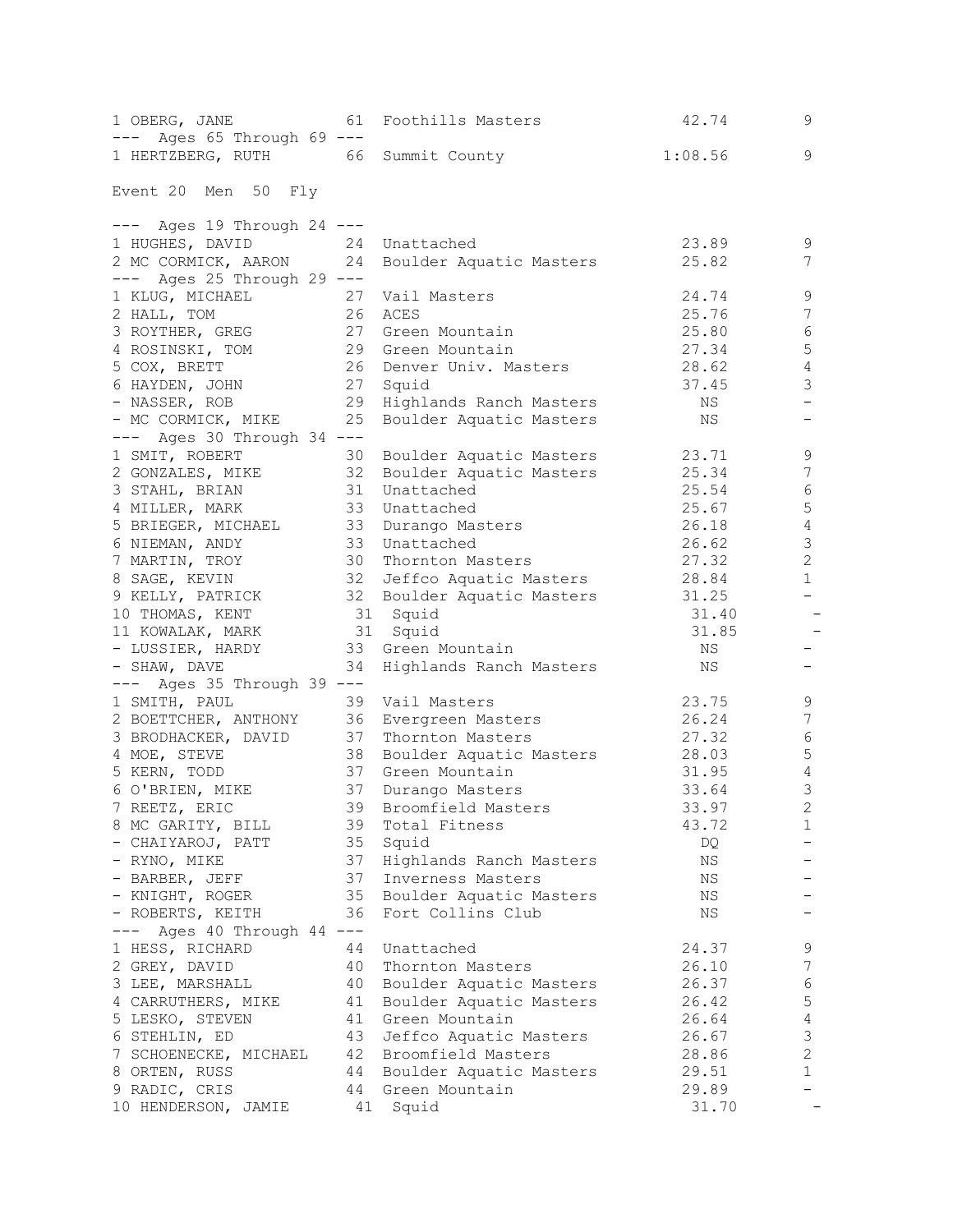| - GILBERT, JEFF<br>43                          | Evergreen Masters          | ΝS      |                          |
|------------------------------------------------|----------------------------|---------|--------------------------|
| --- Ages 45 Through 49 ---                     |                            |         |                          |
| 1 RHEEM, ALLEN<br>49                           | Squid                      | 27.40   | 9                        |
| 2 TVEITMOE, ROBERT 46 Jeffco Aquatic Masters   |                            | 28.18   | 7                        |
| 3 SILVER, STEVEN                               | 49   Aurora Masters        | 30.23   | $\epsilon$               |
| 4 HOFSTRA, KURT                                | 46 ACES                    | 31.49   | 5                        |
| 46                                             |                            | 31.60   | $\sqrt{4}$               |
| 5 CURRY, KEVIN                                 | Thornton Masters           |         |                          |
| 6 VARNER, TIM                                  | 48 Boulder Aquatic Masters | 31.97   | $\mathfrak{Z}$           |
| 7 RATIGAN, RICHARD                             | 49 Green Mountain          | 33.35   | $\sqrt{2}$               |
| 8 IWANICZKO, EUGENE                            | 46 Jeffco Aquatic Masters  | 36.34   | $\mathbf 1$              |
| 9 MELI, BRUNO                                  | 45 ACES                    | 1:30.97 | $\qquad \qquad -$        |
| - WHATLEY, TOM                                 | 47 Unattached              | NS      | $\qquad \qquad -$        |
| 45<br>- STRONG, JIM                            | Jeffco Aquatic Masters     | NS      |                          |
| --- Ages 50 Through 54 ---                     |                            |         |                          |
| 1 ABRAHAMS, RICH<br>54                         | Unattached                 | 24.64   | $\mathsf 9$              |
| 2 MC CORMICK, PAUL                             | 52 Boulder Aquatic Masters | 28.60   | $7\phantom{.0}$          |
| 3 MAROS, ANDRAS                                | 54 Colorado Springs Swim T | 30.02   | $\sqrt{6}$               |
| 4 ELLIS, QUINCY                                | 50 Durango Masters         | 30.57   | $\mathbf 5$              |
| 5 CARSON, MICHAEL                              | 50 Jeffco Aquatic Masters  | 30.64   | $\sqrt{4}$               |
|                                                | 51 Denver AThletic Club    |         | $\mathfrak{Z}$           |
| 6 LOPEZ, LUIS                                  |                            | 31.59   |                          |
| 7 CARNEY, KENT                                 | 51 Evergreen Masters       | 32.83   | $\sqrt{2}$               |
| 8 GOODMAN, LAURENCE 51 Boulder Aquatic Masters |                            | 33.14   | $\mathbf{1}$             |
| 9 BURSON, BILL                                 | 54 South Suburban          | 34.56   | $\overline{\phantom{m}}$ |
| 52<br>- ABBOTT, BILL                           | Unattached                 | NS      | -                        |
| --- Ages 55 Through 59 ---                     |                            |         |                          |
| 1 MC DANAL, STEVE                              | 55 Jeffco Aquatic Masters  | 34.10   | $\mathsf 9$              |
| 2 MC CALL, MIKE<br>57                          | Green Mountain             | 46.81   | $\overline{7}$           |
| --- Ages 60 Through 64 ---                     |                            |         |                          |
| 1 O'BRIEN, DENNIS                              | 63 Durango Masters         | 30.59   | $\mathsf 9$              |
| 2 WENDELKEN, FREDERICK 60 Evergreen Masters    |                            | 33.23   | 7                        |
|                                                | 62 South Suburban          |         | 6                        |
| 3 PLUMMER, MARK                                |                            | 41.83   |                          |
| - APPLEGATE, FRANK<br>61                       | Jeffco Aquatic Masters     | NS      | $\qquad \qquad -$        |
| --- Ages 65 Through 69 ---                     |                            |         |                          |
| 1 ENSIGN, GEORGE<br>68                         | South Suburban             | 44.75   | $\mathsf 9$              |
| 2 BELLIS, BILL<br>66                           | Boulder Aquatic Masters    | 59.12   | 7                        |
| --- Ages 70 Through 74 ---                     |                            |         |                          |
| 1 WEBER, BRUNO<br>71                           | Unattached                 | 56.32   | 9                        |
| $---$ Ages 75 Through 79 $---$                 |                            |         |                          |
| 78<br>1 RICHARDS, HUGH                         | Grand Junctions            | 40.86   | 9                        |
| - MC DERMOTT, ROBERT 76 Inverness Masters      |                            | NS      |                          |
|                                                |                            |         |                          |
| Event 21 Women 200 R-Free                      |                            |         |                          |
|                                                |                            |         |                          |
| $---$ Ages 19 Through 24 $---$                 |                            |         |                          |
| 1 Durango Masters A W-19                       | <b>DUR</b>                 | 1:49.34 | 18                       |
| 2 DU B W-19                                    | DU                         | 1:56.94 | 14                       |
| 3 Vail Masters A W-19                          | VAIL                       | 1:57.88 | 12                       |
| 4 Green Mountain A W-19                        | <b>DAWGS</b>               | 1:58.54 | 10                       |
| 5 EVE W-19                                     | EVE                        | 2:15.15 | - 8                      |
| $---$ Ages 25 Through 34 $---$                 |                            |         |                          |
| 1 BAM A W-25                                   | BAM                        | 1:47.92 | 18                       |
| 2 JAM A W-25                                   | JAM                        | 1:52.45 | 14                       |
| 3 DU A W-25                                    | DU                         | 1:53.07 | 12                       |
| 4 BAM B W-25                                   | <b>BAM</b>                 | 1:54.15 | 10                       |
|                                                |                            |         |                          |
| 5 Green Mountain B W-25                        | DAWGS                      | 1:55.75 | - 8                      |
| $---$ Ages 35 Through 44 $---$                 |                            |         |                          |
| 1 Green Mountain C W-35                        | DAWGS                      | 2:06.48 | 18                       |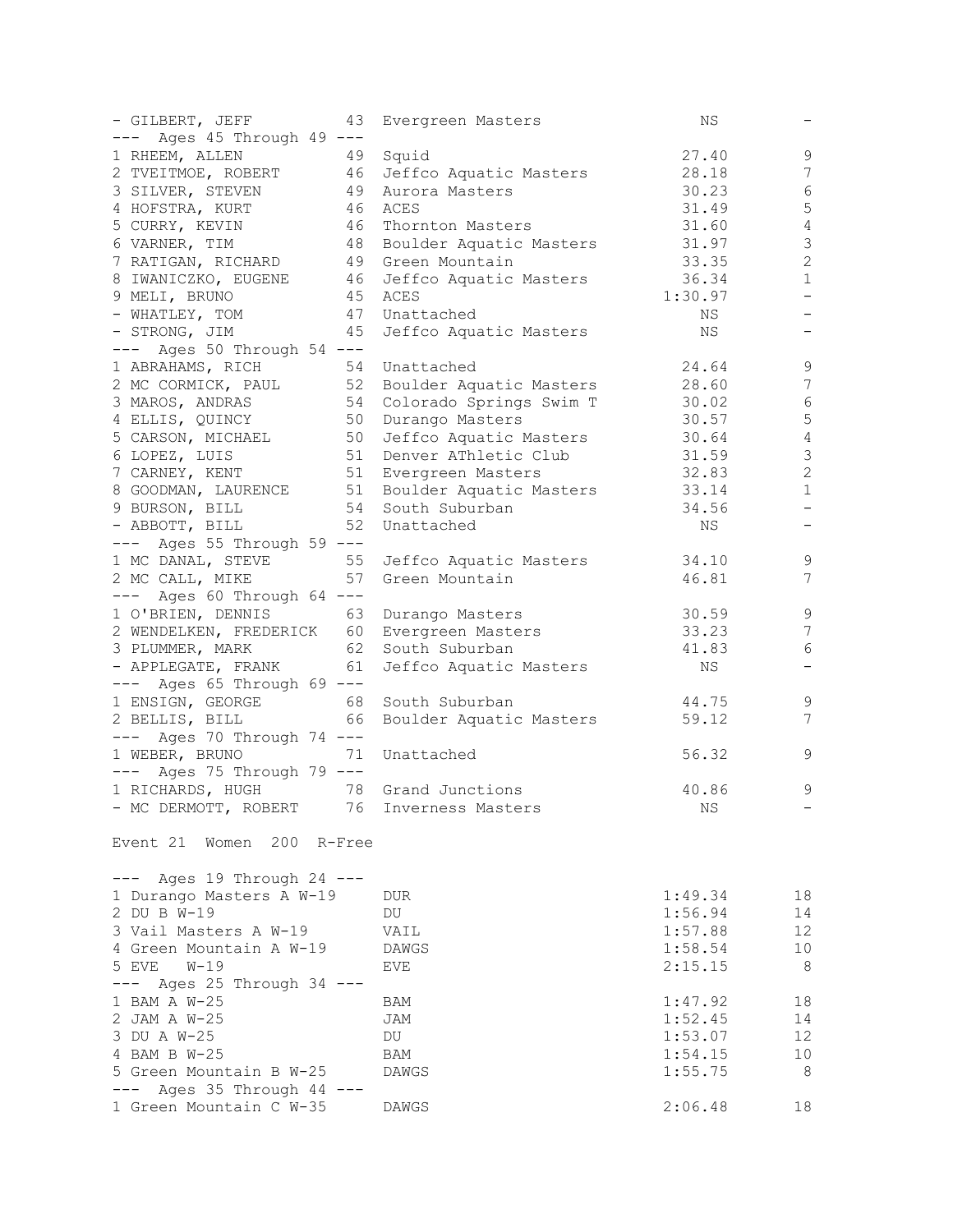| 2 Durango Masters B W-35<br>$---$ Ages 55 Through 64 $---$ | DUR.                            | 2:15.15 | 14                       |
|------------------------------------------------------------|---------------------------------|---------|--------------------------|
| 1 JAM B W-55                                               | JAM                             | 4:46.91 | 18                       |
| Event 22 Men 200 R-Free                                    |                                 |         |                          |
|                                                            |                                 |         |                          |
| $---$ Ages 19 Through 24 $---$                             |                                 |         |                          |
| 1 BAM A M-19<br>$---$ Ages 25 Through 34 $---$             | BAM                             | 1:33.32 | 18                       |
| 1 Vail Masters A M-25                                      | VAIL                            | 1:32.25 | 18                       |
| 2 Green Mountain A M-25                                    | DAWGS                           | 1:37.90 | 14                       |
| 3 JAM M-25                                                 | JAM                             | 1:39.39 | 12                       |
| 4 THORN M-25                                               | THORN                           | 1:39.53 | 10                       |
| 5 DU A M-25                                                | DU                              | 1:39.79 | 8                        |
| 6 Squid M-25                                               | SQUID                           | 1:40.63 | $6\overline{6}$          |
| 7 Durango Masters A M-25                                   | <b>DUR</b>                      | 1:41.86 | $\overline{4}$           |
| 8 DU B M-25                                                | DU                              | 1:50.45 | 2                        |
| 9 Squid B M-25                                             | SQUID                           | 1:55.34 | $\overline{\phantom{a}}$ |
| $---$ Ages 35 Through 44 $---$                             |                                 |         |                          |
| 1 BAM M-35                                                 | BAM                             | 1:43.65 | 18                       |
| 2 DU C M-35                                                | DU                              | 1:48.99 | 14                       |
| 3 EVE M-35                                                 | EVE                             | 1:52.46 | 12                       |
| 4 Green Mountain B M-35 DAWGS                              |                                 | 2:01.65 | 10                       |
| 5 JAM<br>M-35                                              | JAM                             | 2:01.82 | 8                        |
| $---$ Ages 45 Through 54 $---$                             |                                 |         |                          |
| 1 BAM C M-45                                               | BAM                             | 1:48.99 | 18                       |
| 2 Durango Masters B M-45 DUR                               |                                 | 1:53.82 | 14                       |
| Event 23 Women 500 Free                                    |                                 |         |                          |
|                                                            |                                 |         |                          |
| $---$ Ages 19 Through 24 $---$                             |                                 |         |                          |
| 1 DUFF, STEFANIE                                           | 24 Denver Univ. Masters 5:42.89 |         | 9                        |
| 2 EIGHMY, ALICIA 22                                        | Durango Masters                 | 5:45.56 | 7                        |
| - HAST, MEGHAN<br>24                                       | Vail Masters                    | NS      |                          |
| $---$ Ages 25 Through 29 $---$                             |                                 |         |                          |
| 1 SURR, CHRISTY<br>28                                      | Durango Masters                 | 5:42.37 | 9                        |
| 2 LONGFELLOW, CHERYL                                       | 29 Boulder Aquatic Masters      | 5:45.22 | $7\phantom{.0}$          |
| 3 GEIL, KIMBERLY                                           | 29 Boulder Aquatic Masters      | 5:57.01 | $\,$ 6 $\,$              |
| 4 LIPSON, CHRISTINE 29 Boulder Aquatic Masters             |                                 | 6:00.75 | 5                        |
| 5 ALKIRE, BETH                                             | 28 Jeffco Aquatic Masters       | 6:51.37 | $\overline{4}$           |
| 6 WEBER, MARTA<br>$---$ Ages 30 Through 34 $---$           | 25 Evergreen Masters            | 8:21.08 | 3                        |
| 1 WALTERS, TERRI<br>32                                     | Air Force Aquatic Masters       | 5:45.13 | 9                        |
| 30<br>2 WRIGHT, CAROL                                      | Jeffco Aquatic Masters          | 6:40.70 | $\overline{7}$           |
| 3 DAVIDSON, LENORE                                         | 31 Durango Masters              | 6:49.13 | $\sqrt{6}$               |
| 4 SADENWATER, KAREN                                        | 31 Denver Univ. Masters         | 7:13.66 | $\mathsf S$              |
| - WEULE, KERSTIN<br>32                                     | Evergreen Masters               | ΝS      | $\overline{\phantom{0}}$ |
| --- Ages 35 Through 39 ---                                 |                                 |         |                          |
| 1 BURTON, KAREN                                            | 36 Air Force Aquatic Masters    | 5:24.74 | 9                        |
| 2 POZZI, LORI                                              | 35 Denver Univ. Masters         | 5:46.12 | 7                        |
| 3 DULLEA, MELANIE                                          | 37 South Suburban               | 5:54.46 | $\sqrt{6}$               |
| 4 TANK-WILLIAMS, JULIE 36 Green Mountain                   |                                 | 6:45.92 | 5                        |
| - OERMAN, VONI                                             | 38 Grand Junctions              | ΝS      | $\qquad \qquad -$        |
| - GUTHRIE, CINDY                                           | 38 Castle Rock Masters          | ΝS      |                          |
| - MOREY, CLARE                                             | 36 Denver Univ. Masters         | ΝS      |                          |
| - VAN ORDEN, SUSAN                                         | 39 Denver Univ. Masters         | ΝS      |                          |
| - NELSON, JUDY                                             | 38 Highlands Ranch Masters      | ΝS      |                          |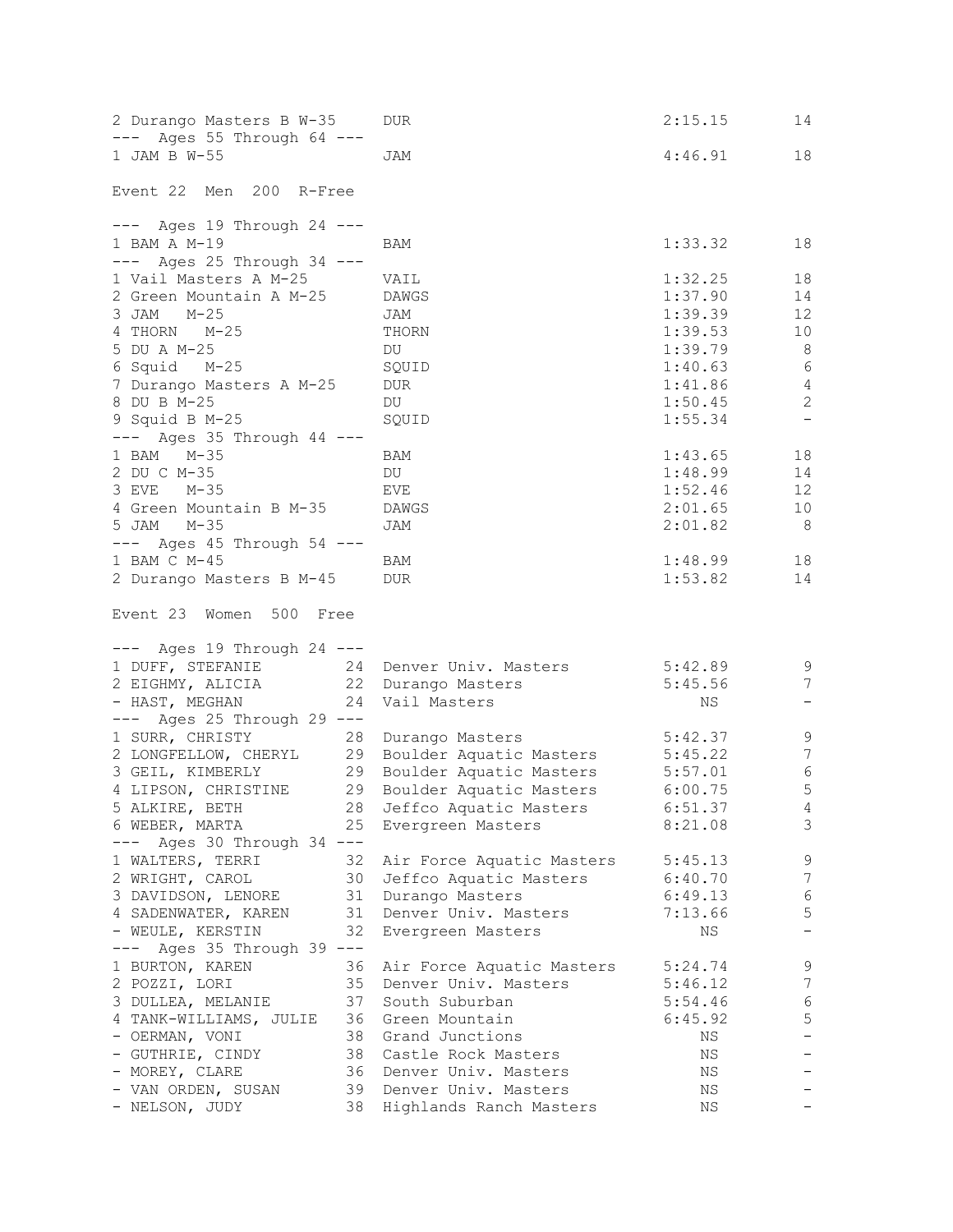| --- Ages 40 Through 44 ---                                                  |                                                     |         |                          |
|-----------------------------------------------------------------------------|-----------------------------------------------------|---------|--------------------------|
|                                                                             | 1 HULL, KATHY 42 Jeffco Aquatic Masters             | 6:50.13 | 9                        |
|                                                                             | 2 CHIDESTER, VICTORIA 42 Foothills Masters          | 7:09.09 | 7                        |
| 3 BRUNETTI, MARIE 41 Green Mountain                                         |                                                     | 7:15.94 | $6\,$                    |
|                                                                             | 4 JOHNSON, LINDA 44 Broomfield Masters              | 7:38.32 | 5                        |
| 5 BRINTON, MARJORIE 43 Durango Masters                                      |                                                     | 7:47.39 | $\overline{4}$           |
| 42<br>- SCOTT, TINA                                                         | Durango Masters                                     | NS      | $\qquad \qquad -$        |
| $---$ Ages 45 Through 49 $---$                                              |                                                     |         |                          |
|                                                                             |                                                     |         |                          |
|                                                                             | 1 ROCHE, CAROLYN 47 Boulder Aquatic Masters 6:39.33 |         | $\mathsf 9$              |
| 2 SANTILLANO, JENNIFER 46 Unattached                                        |                                                     | 6:41.66 | $\overline{7}$           |
| 3 FOUTS, SUSAN 48 South Suburban                                            |                                                     | 6:44.97 | $\epsilon$               |
|                                                                             | 4 BRUNGER, CHERYL 48 Castle Rock Masters            | 6:57.32 | $\mathsf S$              |
| 5 SAXTON, PAM                                                               | 46 Greenwood Athletic Club                          | 7:11.84 | $\sqrt{4}$               |
| 6 MOYER, BARBARA 45 ACES                                                    |                                                     | 7:37.27 | $\mathfrak{Z}$           |
|                                                                             | 7 WRIGHT, YVONNE 46 Boulder Aquatic Masters         | 7:55.82 | $\sqrt{2}$               |
|                                                                             |                                                     | 8:06.90 | $\mathbf 1$              |
| 8 SIMONS, BONNIE 46 Durango Masters<br>9 SCRAGGS, JEAN 46 Evergreen Masters |                                                     | 8:32.89 | $\overline{\phantom{0}}$ |
|                                                                             | - SHEETS, FRAN 49 Boulder Aquatic Masters           | NS      | $\overline{\phantom{m}}$ |
| $---$ Ages 50 Through 54 $---$                                              |                                                     |         |                          |
| 1 KING, KRISTINA 51 Los Altos Masters                                       |                                                     | 6:45.30 |                          |
|                                                                             |                                                     |         | 9                        |
|                                                                             | 2 LEBSACK, LINDA 52 Denver Univ. Masters            | 7:46.45 | 7                        |
| - MURPHY-SHERMAN, JANE 54 South Suburban                                    |                                                     | NS      | $\overline{\phantom{a}}$ |
| $---$ Ages 55 Through 59 $---$                                              |                                                     |         |                          |
| 1 REED, JUDY 55 South Suburban<br>- WISE, LOUISE 56 Green Mountain          |                                                     | 7:24.63 | $\mathsf 9$              |
|                                                                             |                                                     | NS      | $\overline{\phantom{0}}$ |
| $---$ Ages 60 Through 64 $---$                                              |                                                     |         |                          |
| 1 STOCK, LIZ 62                                                             | Jeffco Aquatic Masters 22:46.83                     |         | 9                        |
| $---$ Ages 70 Through 74 $---$                                              |                                                     |         |                          |
| - HOLMES, FRANCES 71 Jeffco Aquatic Masters                                 |                                                     | NS      |                          |
| $---$ Ages 75 Through 79 $---$                                              |                                                     |         |                          |
|                                                                             | 1 FROHS, AGOTA 79 Jeffco Aquatic Masters 11:18.78   |         | 9                        |
|                                                                             |                                                     |         |                          |
| Event 24 Men 500 Free                                                       |                                                     |         |                          |
|                                                                             |                                                     |         |                          |
| $---$ Ages 25 Through 29 $---$                                              |                                                     |         |                          |
|                                                                             | 1 DOHERTY, KEVIN 25 Foothills Masters               |         |                          |
|                                                                             | 2 FERRIER, MICHAEL 26 Denver Univ. Masters 6:21.53  | 5:04.08 | 9                        |
|                                                                             |                                                     |         | 7                        |
| - MARTINEZ, DAVID 29 Denver Univ. Masters                                   |                                                     | NS      |                          |
| $---$ Ages 30 Through 34 $---$                                              |                                                     |         |                          |
|                                                                             | 1 RUTHER, BRENT 31 Denver Univ. Masters             | 5:29.56 | $\overline{9}$           |
| 2 NIEMAN, ANDY                                                              | 33<br>Unattached                                    | 5:36.34 | 7                        |
| 3 REILLY, QUINN                                                             | 33<br>Denver Univ. Masters                          | 5:41.40 | 6                        |
| 4 KELLY, PATRICK                                                            | 32 Boulder Aquatic Masters                          | 6:13.85 | 5                        |
| - LUSSIER, HARDY                                                            | 33 Green Mountain                                   | ΝS      | $\qquad \qquad -$        |
| - CAZARES, JOE                                                              | 33<br>South Suburban                                | ΝS      |                          |
| --- Ages 35 Through 39 ---                                                  |                                                     |         |                          |
|                                                                             | 36<br>Denver Univ. Masters                          | 5:12.88 |                          |
| 1 MELANSON, ED                                                              |                                                     |         | 9                        |
| 2 MOE, STEVE                                                                | 38<br>Boulder Aquatic Masters                       | 5:22.46 | $\boldsymbol{7}$         |
| 3 FIELDS, RIC                                                               | 37<br>Vail Masters                                  | 5:30.26 | 6                        |
| 4 CLASSEN, KEN                                                              | 38<br>Denver Univ. Masters                          | 5:37.31 | $\mathbf 5$              |
| 5 KERN, TODD                                                                | 37<br>Green Mountain                                | 6:19.08 | $\sqrt{4}$               |
| 6 WILLIAMS, PAUL                                                            | 38<br>Green Mountain                                | 6:46.23 | $\mathfrak{Z}$           |
| 7 STEWART, DAVE                                                             | 37<br>Thornton Masters                              | 7:03.87 | $\sqrt{2}$               |
| 8 ARNOLD, DANIEL                                                            | 35<br>Durango Masters                               | 7:37.08 | $\mathbf{1}$             |
| - PALMER, BILL                                                              | 38<br>Cheyenne Masters                              | ΝS      |                          |
| - KNIGHT, ROGER                                                             | 35<br>Boulder Aquatic Masters                       | NS      |                          |
| Ages 40 Through 44 ---                                                      |                                                     |         |                          |
|                                                                             |                                                     |         |                          |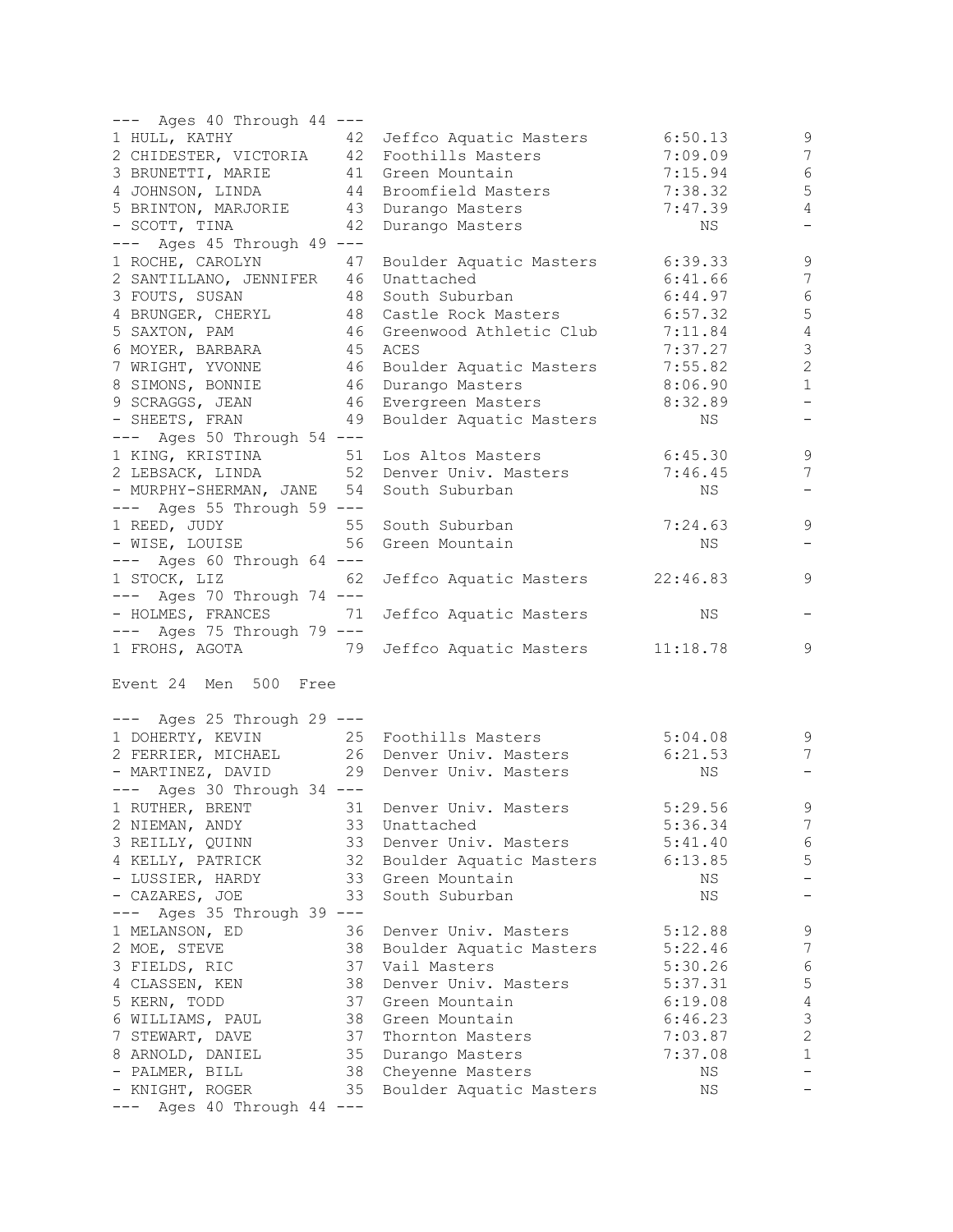| 1 NOLTE, CHRIS                        | 42 | Inverness Masters                                 | 5:39.12  | 9                        |
|---------------------------------------|----|---------------------------------------------------|----------|--------------------------|
| 2 HARBACH, RUSSELL                    | 43 | Colorado Springs Swim T                           | 5:39.21  | $\overline{7}$           |
| 3 UHRLAUB, RICH                       | 40 | Denver Univ. Masters                              | 6:18.35  | $\sqrt{6}$               |
| 4 CROSSEN, TIM                        |    | 41 Denver Univ. Masters                           | 6:49.91  | 5                        |
| 5 VALVANO, JOHN                       |    | 42 Jeffco Aquatic Masters                         | 7:17.81  | $\overline{4}$           |
| - OLIVER, BOB                         | 41 | Colorado Springs Swim T                           | ΝS       | $\qquad \qquad -$        |
| - DEFUSCO, RUSS                       | 40 | Air Force Aquatic Masters                         | NS       | $\overline{\phantom{a}}$ |
| - HENDERSON, JAMIE                    |    | 41 Squid                                          | NS       | $\qquad \qquad -$        |
| - MANN, MICHAEL                       |    | 44 Unattached                                     | NS       | $\overline{\phantom{0}}$ |
| $---$ Ages 45 Through 49 $---$        |    |                                                   |          |                          |
| 1 HUGHES, JOHN                        |    | 45 Highlands Ranch Masters                        | 5:18.74  | 9                        |
| 2 STANBACK, JOHN                      |    | 45 Team Vortex                                    | 5:44.75  | 7                        |
| 3 HOFSTRA, KURT                       |    | 46 ACES                                           | 7:47.60  | 6                        |
| $---$ Ages 50 Through 54 $---$        |    |                                                   |          |                          |
| 1 MC CORMICK, PAUL                    |    | 52 Boulder Aquatic Masters                        | 5:24.40  | 9                        |
| 2 BURSON, BILL                        |    | 54 South Suburban                                 | 6:23.31  | $\overline{7}$           |
|                                       |    | 54 Denver Univ. Masters                           |          | $\sqrt{6}$               |
| 3 WEST, DENNIS                        |    |                                                   | 6:43.44  | 5                        |
| 4 BLANKENSHIP, JIM                    |    | 54 Durango Masters                                | 7:16.53  | $\qquad \qquad -$        |
| - CARSON, MICHAEL                     |    | 50 Jeffco Aquatic Masters                         | ΝS       |                          |
| - SCHAFER, ROGER                      |    | 51 Foothills Masters                              | NS       |                          |
| $---$ Ages 55 Through 59 $---$        |    |                                                   |          |                          |
| 1 GRAHAM, JAMES                       | 57 | Durango Masters                                   | 6:55.40  | $\mathsf 9$              |
| 2 MC CALL, MIKE                       |    | 57 Green Mountain                                 | 7:36.36  | 7                        |
| 3 ENGLE, HAL                          |    | 59 Thornton Masters                               | 7:37.28  | 6                        |
| 4 RILEY, CALVIN                       |    | 58 Squid                                          | 13:12.02 | 5                        |
| - CHESSNOE, MICHAEL                   | 57 | South Suburban                                    | NS       | $\overline{\phantom{a}}$ |
| $---$ Ages 60 Through 64 $---$        |    |                                                   |          |                          |
| 1 O'BRIEN, DENNIS                     |    | 63 Durango Masters                                | 6:36.81  | $\mathsf 9$              |
| - APPLEGATE, FRANK                    |    | 61 Jeffco Aquatic Masters                         | NS       | $\overline{\phantom{0}}$ |
| $---$ Ages 65 Through 69 $---$        |    |                                                   |          |                          |
| 1 MYERS, JOHN                         |    | 68 Boulder Y Aquatic Masters                      | 8:36.76  | 9                        |
| - CLEGERN, WAYNE                      |    | 69 Unattached                                     | NS       |                          |
| - KING, BILL                          | 65 | Jeffco Aquatic Masters                            | NS       |                          |
|                                       |    |                                                   |          |                          |
| Event 25 Women 400<br>IM              |    |                                                   |          |                          |
|                                       |    |                                                   |          |                          |
| --- Ages 35 Through 39 ---            |    |                                                   |          |                          |
|                                       |    | 1 BURTON, KAREN 36 Air Force Aquatic Masters      | 4:52.17  | 9                        |
| - OERMAN, VONI                        |    | 38 Grand Junctions                                | NS       | $\overline{\phantom{a}}$ |
| --- Ages 40 Through 44 ---            |    |                                                   |          |                          |
|                                       |    | 1 MURPHY, MARY 40 Foothills Masters               | 6:41.54  | 9                        |
|                                       |    | 2 JOHNSON, LINDA 44 Broomfield Masters            | 7:31.31  | $7\phantom{.0}$          |
| $---$ Ages 45 Through 49 $---$        |    |                                                   |          |                          |
| 1 WRIGHT, YVONNE 46                   |    | Boulder Aquatic Masters                           | 7:15.19  | 9                        |
| $---$ Ages 60 Through 64 $---$        |    |                                                   |          |                          |
| 1 OBERG, JANE                         | 61 | Foothills Masters                                 | 7:29.18  | 9                        |
|                                       |    |                                                   |          |                          |
| $---$ Ages 65 Through 69 $---$        |    |                                                   |          |                          |
| 1 HERTZBERG, RUTH 66 Summit County    |    |                                                   | 9:45.02  | 9                        |
| $---$ Ages 75 Through 79 $---$        |    |                                                   |          |                          |
|                                       |    | 1 FROHS, AGOTA 79 Jeffco Aquatic Masters 10:28.45 |          | 9                        |
|                                       |    |                                                   |          |                          |
| Event 26 Men 400<br>IΜ                |    |                                                   |          |                          |
|                                       |    |                                                   |          |                          |
| $---$ Ages 25 Through 29 $---$        |    |                                                   |          |                          |
| 1 DOHERTY, KEVIN 25 Foothills Masters |    |                                                   | 4:29.57  | 9                        |
| 2 ROYTHER, GREG 27 Green Mountain     |    |                                                   | 4:53.04  | $\overline{7}$           |
| 3 PEDERSEN, DON 27 Thornton Masters   |    |                                                   | 5:23.50  | 6                        |
|                                       |    |                                                   |          |                          |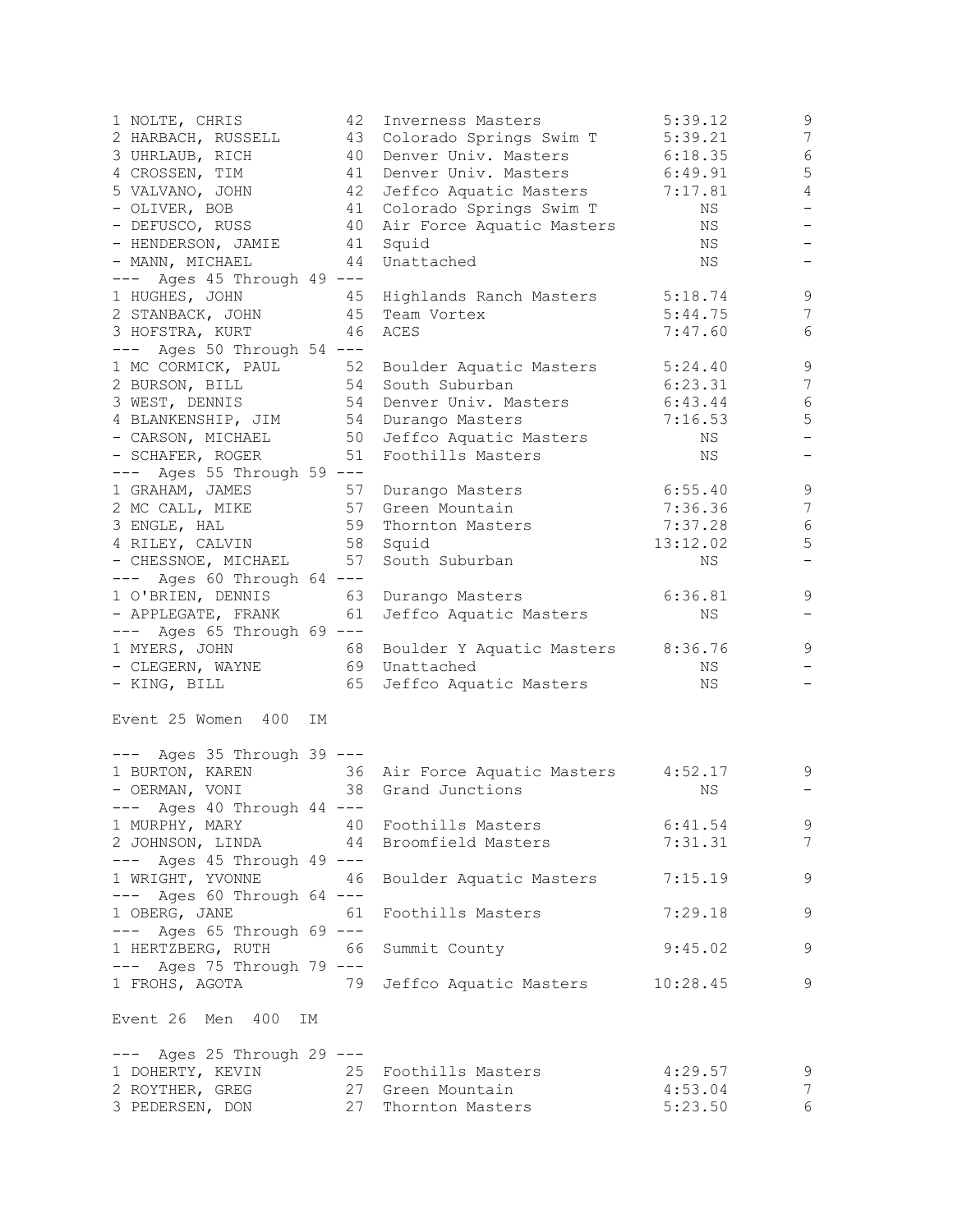| $---$ Ages 30 Through 34 $---$                                                                        |         |                          |
|-------------------------------------------------------------------------------------------------------|---------|--------------------------|
| 1 REEDER, DAVID 32 Colorado Springs Swim T 5:02.67                                                    |         | 9                        |
| 2 CAZARES, JOE 33 South Suburban                                                                      | 6:03.91 | $7\phantom{.0}$          |
| - ALLEMAN, JEFF 34 Green Mountain                                                                     | NS      | $\overline{\phantom{a}}$ |
| $---$ Ages 35 Through 39 $---$                                                                        |         |                          |
|                                                                                                       | 4:40.55 | 9                        |
| 1 MELANSON, ED 36 Denver Univ. Masters<br>2 SURETTE, PHILLIP 36 Vail Masters                          | 4:55.58 | $7\phantom{.0}$          |
|                                                                                                       |         | $6\,$                    |
| 3 MURPHY, JIM<br>38 Green Mountain                                                                    | 5:25.07 |                          |
| --- Ages 40 Through 44 ---                                                                            |         |                          |
| Colorado Springs Swim T 5:03.78<br>1 LOUIE, JAMIE 42                                                  |         | $\mathsf 9$              |
| 2 LESKO, STEVEN 41 Green Mountain                                                                     | 5:37.68 | $7\phantom{.0}$          |
| 3 SCHWAB, TOMMY 44 Colorado Springs Swim T 6:07.62                                                    |         | $\sqrt{6}$               |
| 4 VALVANO, JOHN 42 Jeffco Aquatic Masters 6:52.81                                                     |         | 5                        |
| - MARTIN, PIT 41 Colorado Springs Swim T                                                              | DQ.     | $\overline{\phantom{a}}$ |
| 44 Unattached<br>- MANN, MICHAEL                                                                      | NS      | $\overline{\phantom{a}}$ |
| $---$ Ages 45 Through 49 $---$                                                                        |         |                          |
|                                                                                                       |         | $\mathcal{G}$            |
| 1 HUGHES, JOHN 45 Highlands Ranch Masters 4:53.13<br>2 VARNER, TIM 48 Boulder Aquatic Masters 5:45.21 |         | 7                        |
| $---$ Ages 50 Through 54 $---$                                                                        |         |                          |
|                                                                                                       |         |                          |
| 1 WEST, DENNIS 54<br>Denver Univ. Masters                                                             | 5:49.38 | 9                        |
| $---$ Ages 55 Through 59 $---$                                                                        |         |                          |
| 1 MC DANAL, STEVE 55<br>Jeffco Aquatic Masters                                                        | 7:01.86 | 9                        |
| $---$ Ages 60 Through 64 $---$                                                                        |         |                          |
| 1 O'BRIEN, DENNIS 63<br>Durango Masters                                                               | 5:56.51 | 9                        |
| $---$ Ages 70 Through 74 $---$                                                                        |         |                          |
| 1 WEBER, BRUNO 71<br>Unattached                                                                       | 7:59.50 | $\overline{9}$           |
| $---$ Ages 75 Through 79 $---$                                                                        |         |                          |
| - MC DERMOTT, ROBERT 76 Inverness Masters                                                             | ΝS      |                          |
|                                                                                                       |         |                          |
| Event 27 Mixed 200 Free Relay                                                                         |         |                          |
|                                                                                                       |         |                          |
| --- Mixed Ages 19 Through 24 ---                                                                      |         |                          |
| 1 Durango Masters A                                                                                   | 1:41.10 | 18                       |
| 2 Vail Masters                                                                                        | 1:41.42 | 14                       |
|                                                                                                       | 1:45.90 | 12                       |
| 3 Boulder Aquatic Masters C                                                                           |         |                          |
| 4 Denver Univ. Masters B                                                                              | 1:46.09 | 10                       |
| 5 Green Mountain A                                                                                    | 1:57.74 | 8 <sup>8</sup>           |
| --- Mixed Ages 25 Through 34 ---                                                                      |         |                          |
| 1 Boulder Aquatic Masters A                                                                           | 1:39.53 | 18                       |
| 2 Jeffco Aquatic Masters A                                                                            | 1:41.82 | 14                       |
| 3 Denver Univ. Masters<br>Α                                                                           | 1:42.16 | 12                       |
| 4 Green Mountain<br>$\Box$                                                                            | 1:43.24 | 10 <sub>o</sub>          |
| 5 Green Mountain<br>D                                                                                 | 1:46.41 | 8                        |
| 6 Durango Masters<br>$\Box$                                                                           | 1:48.61 | 6                        |
| 7 Evergreen A                                                                                         | 1:48.97 | $\overline{4}$           |
| 8 Green Mountain C                                                                                    | 1:53.86 | $\mathbf{2}$             |
|                                                                                                       |         |                          |
| 9 Foothills                                                                                           | 1:55.10 |                          |
| 10 Jeffco Aquatic Masters B                                                                           | 2:02.19 |                          |
| 11 Denver Univ. Masters<br>$\mathbb C$                                                                | 2:03.09 |                          |
| --- Mixed Ages 35 Through 44 ---                                                                      |         |                          |
| 1 Thornton                                                                                            | 1:42.08 | 18                       |
| 2 Boulder Aquatic Masters<br>В                                                                        | 1:44.36 | 14                       |
| 3 Denver Univ. Masters<br>$\Box$                                                                      | 1:54.28 | 12                       |
| 4 Evergreen B                                                                                         | 2:00.51 | 10                       |
| 5 Boulder Aquatic Masters<br>D                                                                        | 2:00.55 | 8                        |
| 6 Green Mountain<br>Е                                                                                 | 2:00.70 | 6                        |
| 7 Durango Masters<br>D                                                                                | 2:07.08 | 4                        |
|                                                                                                       |         |                          |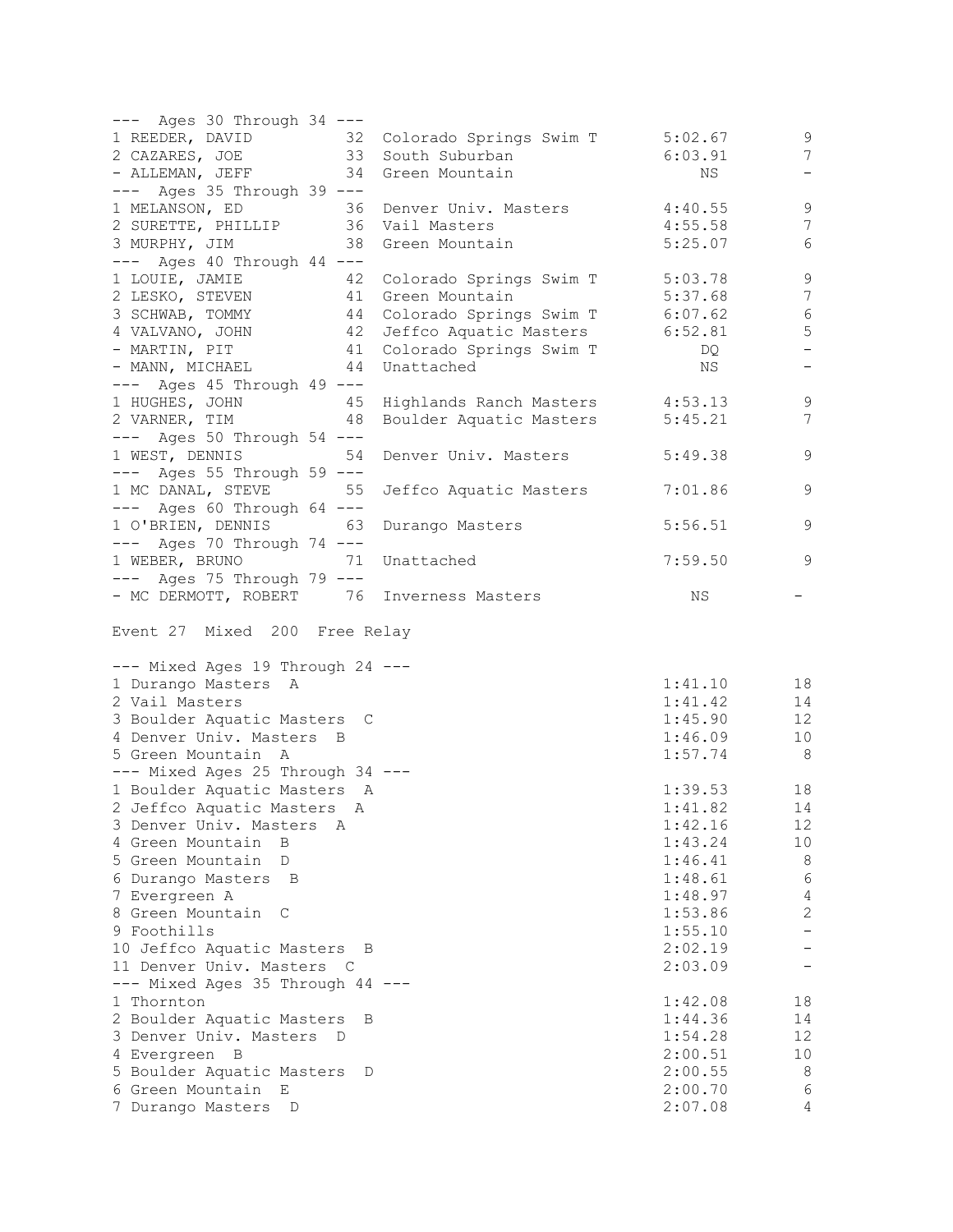| --- Mixed Ages 45 Through 54 ---                                                                                                                                 |                            |         |                           |
|------------------------------------------------------------------------------------------------------------------------------------------------------------------|----------------------------|---------|---------------------------|
| 1 Durango Masters C                                                                                                                                              |                            | 2:03.23 | 18                        |
| 2 Boulder Aquatic Masters E                                                                                                                                      |                            | 2:13.12 | 14                        |
| --- Mixed Ages 55 Through 64 ---                                                                                                                                 |                            |         |                           |
| 1 Evergreen C                                                                                                                                                    |                            | 2:31.79 | 18                        |
|                                                                                                                                                                  |                            |         |                           |
| Event 29 Women 100 Fly                                                                                                                                           |                            |         |                           |
|                                                                                                                                                                  |                            |         |                           |
| --- Ages 19 Through 24 ---                                                                                                                                       |                            |         |                           |
| 1 DUFF, STEFANIE 24 Denver Univ. Masters<br>2 EIGHMY, ALICIA 22 Durango Masters                                                                                  |                            | 1:03.91 | 9                         |
| 2 EIGHMY, ALICIA                                                                                                                                                 |                            | 1:10.94 | 7                         |
| 3 KIBLER, JAMIE 19 Evergreen Masters                                                                                                                             |                            | 1:24.49 | 6                         |
| - NOONAN, HEATHER 24 Denver Univ. Masters                                                                                                                        |                            | NS      | $\overline{\phantom{a}}$  |
| --- Ages 25 Through 29 ---                                                                                                                                       |                            |         |                           |
| 1 WENZINGER, TERRY 26 Jeffco Aquatic Masters                                                                                                                     |                            | 1:02.53 | 9                         |
| 2 LONGFELLOW, CHERYL 29 Boulder Aquatic Masters                                                                                                                  |                            | 1:03.04 | $7\phantom{.0}$           |
| 3 SURR, CHRISTY 28 Durango Masters                                                                                                                               |                            | 1:04.67 | $\sqrt{6}$                |
|                                                                                                                                                                  |                            | 1:17.34 | $\mathsf S$               |
|                                                                                                                                                                  |                            | 1:21.28 | $\sqrt{4}$                |
|                                                                                                                                                                  | 29 Denver Univ. Masters    | 1:31.38 | 3                         |
| COMMING CONTROLL OF THE STATE STATES ON THE STATE SUPERSON, HEATHER<br>S PETERSON, HEATHER<br>6 GROMALA, KAREN<br>-- Accession<br>$---$ Ages 30 Through 34 $---$ |                            |         |                           |
| 1 DIVELBISS, SUSANNE 33                                                                                                                                          | USC Masters                | 1:04.32 | $\mathsf 9$               |
| 2 LEE, SARAH 32 Boulder Aquatic Masters                                                                                                                          |                            | 1:04.91 | 7                         |
| 3 WALTERS, TERRI 32 Air Force Aquatic Masters                                                                                                                    |                            |         | $\sqrt{6}$                |
|                                                                                                                                                                  |                            | 1:04.98 |                           |
| 4 LUND, KIRSTEN 32 Denver Univ. Masters                                                                                                                          |                            | 1:07.32 | 5                         |
| 5 SMITH, LAURA                                                                                                                                                   | 33 Vail Masters            | 1:07.37 | $\sqrt{4}$                |
| 6 KUMMETH, BARBARA                                                                                                                                               | 34 Green Mountain          | 1:09.74 | $\mathcal{S}$             |
| $---$ Ages 35 Through 39 $---$                                                                                                                                   |                            |         |                           |
| 1 DULLEA, MELANIE 37 South Suburban                                                                                                                              |                            | 1:11.75 | $\mathcal{G}$             |
| 2 POZZI, LORI 35 Denver Univ. Masters                                                                                                                            |                            | 1:13.52 | $\sqrt{ }$                |
| - OERMAN, VONI 38                                                                                                                                                | Grand Junctions            | NS      | $\overline{\phantom{a}}$  |
| $---$ Ages 40 Through 44 $---$                                                                                                                                   |                            |         |                           |
| 1 CHIDESTER, VICTORIA 42                                                                                                                                         | Foothills Masters          | 1:33.96 | 9                         |
| $---$ Ages 45 Through 49 $---$                                                                                                                                   |                            |         |                           |
| 1 HAAN, MARY WOHL 45                                                                                                                                             | Boulder Aquatic Masters    | 1:19.90 | $\mathsf 9$               |
| 2 YODER, MARGIE<br>46                                                                                                                                            | Thornton Masters           | 1:46.58 | 7                         |
| --- Ages 60 Through 64 ---                                                                                                                                       |                            |         |                           |
| 1 OBERG, JANE 61                                                                                                                                                 | Foothills Masters          | 1:44.25 | 9                         |
| --- Ages 65 Through 69 ---                                                                                                                                       |                            |         |                           |
| 1 HERTZBERG, RUTH 66 Summit County                                                                                                                               |                            | 2:38.60 | 9                         |
|                                                                                                                                                                  |                            |         |                           |
| Event 30 Men 100 Fly                                                                                                                                             |                            |         |                           |
|                                                                                                                                                                  |                            |         |                           |
| $---$ Ages 19 Through 24 $---$                                                                                                                                   |                            |         |                           |
| 1 D'AMICO, MIKE                                                                                                                                                  | 24 USC Masters             | 56.64   | 9                         |
| $---$ Ages 25 Through 29 $---$                                                                                                                                   |                            |         |                           |
| 1 KLUG, MICHAEL                                                                                                                                                  | 27 Vail Masters            | 55.99   | 9                         |
| 27<br>2 PEDERSEN, DON                                                                                                                                            | Thornton Masters           | 1:03.27 | 7                         |
| - HALL, TOM<br>26                                                                                                                                                | ACES                       | ΝS      | -                         |
| Ages 30 Through 34 ---<br>$---$                                                                                                                                  |                            |         |                           |
| 1 SMIT, ROBERT<br>30                                                                                                                                             | Boulder Aquatic Masters    | 53.69   | 9                         |
| 32<br>2 GONZALES, MIKE                                                                                                                                           | Boulder Aquatic Masters    | 56.99   | $\overline{7}$            |
| 33<br>3 BRIEGER, MICHAEL                                                                                                                                         | Durango Masters            | 57.23   | $\sqrt{6}$                |
| 33                                                                                                                                                               |                            |         | $\mathbf 5$               |
| 4 NIEMAN, ANDY                                                                                                                                                   | Unattached                 | 59.07   |                           |
| 5 COFFEY, STEVE                                                                                                                                                  | 33 Aurora Masters          | 1:00.71 | $\sqrt{4}$                |
| 6 ALLEMAN, JEFF                                                                                                                                                  | 34 Green Mountain          | 1:03.18 | $\ensuremath{\mathsf{3}}$ |
| 7 SHAW, DAVE                                                                                                                                                     | 34 Highlands Ranch Masters | 1:03.83 | $\overline{2}$            |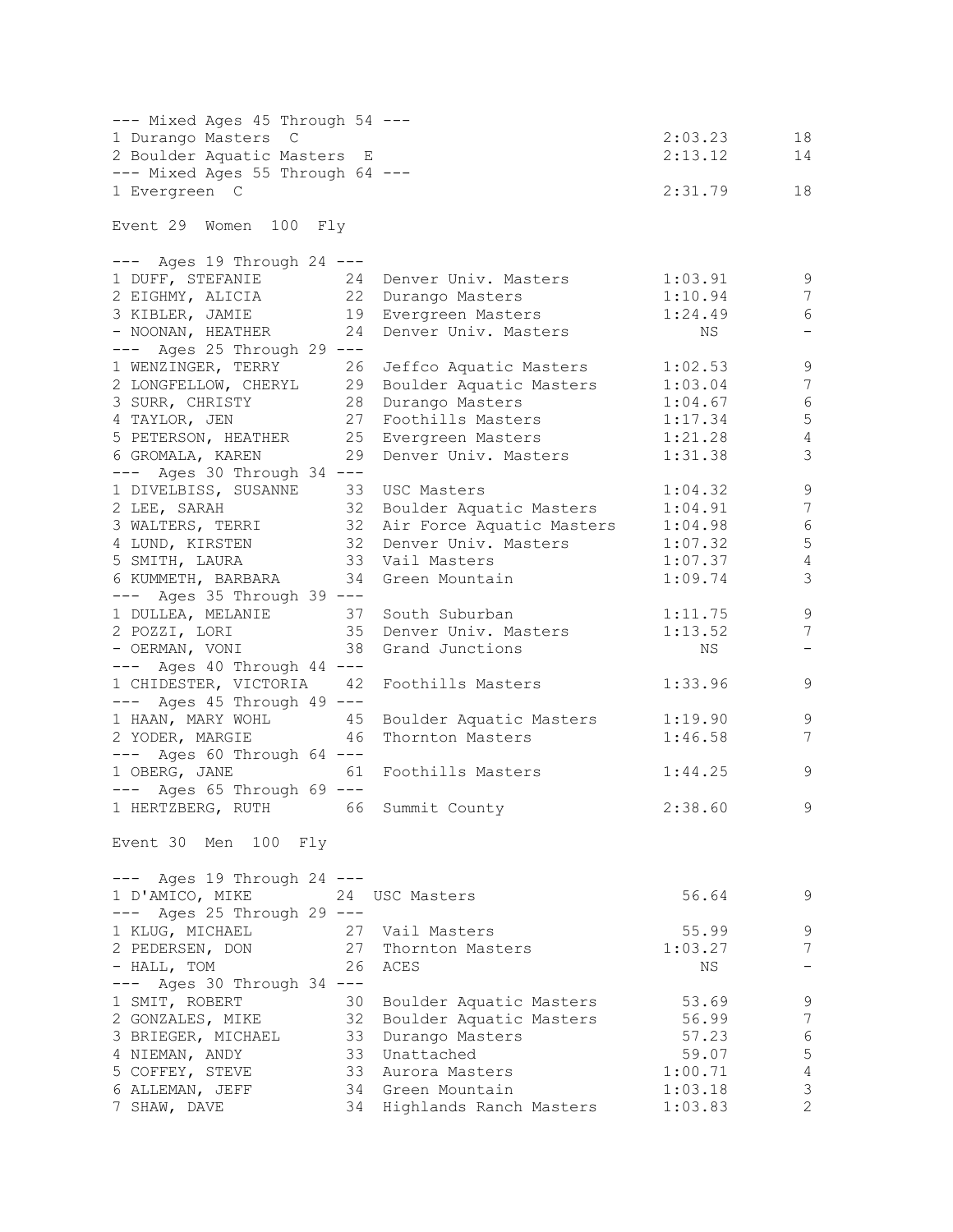| 8 REILLY, QUINN                       | 33 | Denver Univ. Masters                          | 1:05.65 | $\mathbf{1}$             |
|---------------------------------------|----|-----------------------------------------------|---------|--------------------------|
| - MARTIN, TROY                        | 30 | Thornton Masters                              | ΝS      | $\overline{\phantom{0}}$ |
| - STAHL, BRIAN                        |    | 31 Unattached                                 | NS      | $\overline{\phantom{a}}$ |
| - LUSSIER, HARDY 33 Green Mountain    |    |                                               | NS      | $\qquad \qquad -$        |
| --- Ages 35 Through 39 ---            |    |                                               |         |                          |
| 1 MELANSON, ED                        | 36 | Denver Univ. Masters                          | 56.61   | $\mathsf 9$              |
| 2 BOETTCHER, ANTHONY                  |    | 36 Evergreen Masters                          | 58.82   | $7\phantom{.0}$          |
| 3 CHAIYAROJ, PATT                     |    | 35 Squid                                      | 59.42   | $\epsilon$               |
| 4 RYNO, MIKE                          |    | 37 Highlands Ranch Masters                    | 1:02.91 | $\mathsf S$              |
| 5 BRODHACKER, DAVID                   | 37 | Thornton Masters                              | 1:03.40 | $\overline{4}$           |
| --- Ages 40 Through 44 ---            |    |                                               |         |                          |
| 1 HESS, RICHARD                       | 44 | Unattached                                    | 55.38   | $\overline{9}$           |
|                                       |    | 2 CARRUTHERS, MIKE 41 Boulder Aquatic Masters | 58.79   | 7                        |
|                                       |    | 3 HARBACH, RUSSELL 43 Colorado Springs Swim T | 59.16   | $\epsilon$               |
| 4 STEHLIN, ED                         |    | 43 Jeffco Aquatic Masters                     | 1:00.17 | 5                        |
|                                       |    | 41 Green Mountain                             |         | $\sqrt{4}$               |
| 5 LESKO, STEVEN                       |    |                                               | 1:00.61 | $\mathfrak{Z}$           |
| 6 GILBERT, JEFF                       |    | 43 Evergreen Masters                          | 1:01.93 |                          |
| 7 DI TOLLA, ROBERT                    |    | 44 Highlands Ranch Masters                    | 1:02.47 | $\sqrt{2}$               |
| 8 NOLTE, CHRIS                        |    | 42 Inverness Masters                          | 1:03.30 | $1\,$                    |
| 9 FITZGERALD, MARK                    |    | 43 Highlands Ranch Masters                    | 1:05.86 | $\overline{\phantom{a}}$ |
| $---$ Ages 45 Through 49 $---$        |    |                                               |         |                          |
| 1 HUGHES, JOHN                        |    | 45 Highlands Ranch Masters                    | 1:01.54 | 9                        |
| 2 VARNER, TIM                         |    | 48 Boulder Aquatic Masters                    | 1:13.05 | $\overline{7}$           |
| 3 RHEEM, ALLEN                        |    | 49 Squid                                      | 1:18.49 | $\sqrt{6}$               |
| 4 MELI, BRUNO                         | 45 | ACES                                          | 1:35.07 | 5                        |
| $---$ Ages 50 Through 54 $---$        |    |                                               |         |                          |
| 1 ABRAHAMS, RICH 54                   |    | Unattached                                    | 56.58   | $\mathsf 9$              |
| 2 CARNEY, KENT                        | 51 | Evergreen Masters                             | 1:18.15 | $\overline{7}$           |
| --- Ages 55 Through 59 ---            |    |                                               |         |                          |
| 1 MC DANAL, STEVE                     | 55 | Jeffco Aquatic Masters                        | 1:26.65 | $\mathsf 9$              |
| $---$ Ages 60 Through 64 $---$        |    |                                               |         |                          |
| 1 O'BRIEN, DENNIS 63 Durango Masters  |    |                                               | 1:10.87 | 9                        |
| 2 PLUMMER, MARK                       | 62 | South Suburban                                | 1:37.65 | $\overline{7}$           |
| $---$ Ages 65 Through 69 $---$        |    |                                               |         |                          |
| 1 MYERS, JOHN                         | 68 | Boulder Y Aquatic Masters                     | 1:38.29 | $\mathsf 9$              |
| 2 ENSIGN, GEORGE                      | 68 | South Suburban                                | 1:48.04 | 7                        |
| $---$ Ages 70 Through 74 $---$        |    |                                               |         |                          |
| 1 WEBER, BRUNO                        | 71 | Unattached                                    | 1:55.92 | $\mathsf 9$              |
|                                       |    |                                               |         |                          |
| $---$ Ages 75 Through 79 $---$        |    |                                               |         |                          |
|                                       |    | - MC DERMOTT, ROBERT 76 Inverness Masters     | ΝS      |                          |
|                                       |    |                                               |         |                          |
| Event 31 Women 200 Breast             |    |                                               |         |                          |
|                                       |    |                                               |         |                          |
| --- Ages 19 Through 24 ---            |    |                                               |         |                          |
| 1 MILLER, KIMBERLY                    |    | 22 Green Mountain                             | 3:16.34 | 9                        |
| - NOONAN, HEATHER                     | 24 | Denver Univ. Masters                          | NS      | $\overline{\phantom{0}}$ |
| $---$ Ages 30 Through 34 $---$        |    |                                               |         |                          |
| 1 ARREDONDO, SHEILA                   |    | 34 Colorado Springs Swim T                    | 2:41.55 | $\mathsf 9$              |
| 2 KLIEGERMAN, TERESA 33 Summit County |    |                                               | 2:59.23 | 7                        |
| 3 ROCKE, JENNIFER                     |    | 33 Boulder Aquatic Masters                    | 3:09.91 | 6                        |
| - NEECE, DIANA                        | 32 | Broomfield Masters                            | NS      | $\qquad \qquad -$        |
| $---$ Ages 35 Through 39 $---$        |    |                                               |         |                          |
| 1 BURTON, KAREN                       | 36 | Air Force Aquatic Masters                     | 2:41.59 | 9                        |
| 2 CROUCH, KIM                         | 37 | Boulder Aquatic Masters                       | 2:42.50 | $\boldsymbol{7}$         |
| 3 MILLER, CHERYL                      | 36 | Evergreen Masters                             | 2:51.55 | $\sqrt{6}$               |
| 4 RADIC, ALICE                        |    | 35 Green Mountain                             | 2:59.44 | $\mathsf S$              |
| 5 RELLER, ANDREA                      |    | 38 Summit County                              | 3:11.97 | 4                        |
|                                       |    |                                               |         |                          |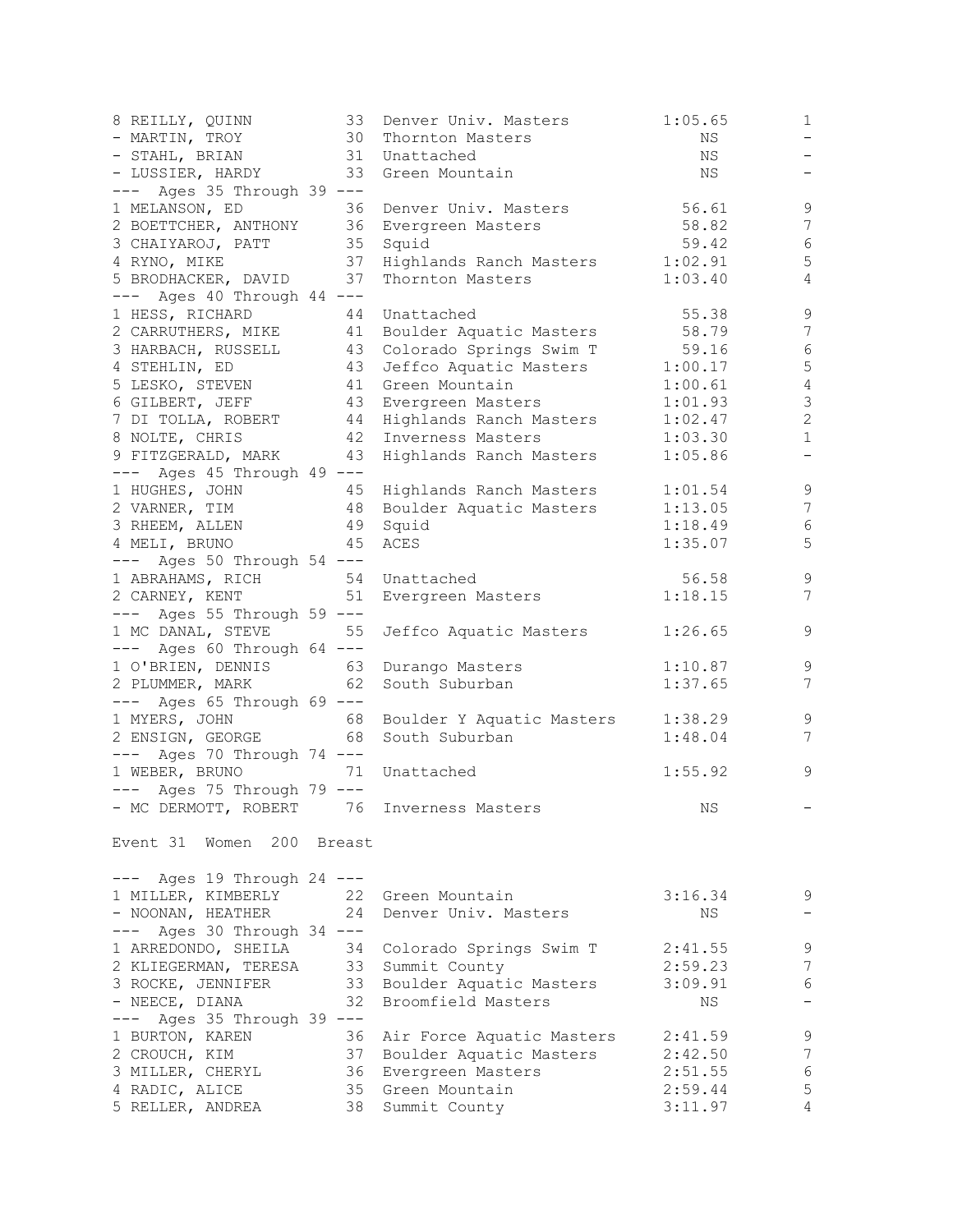| 6 NOLTE, SUSAN<br>- OERMAN, VONI<br>$---$ Ages 40 Through 44 $---$                                                                             | 38 Highlands Ranch Masters 3:14.40<br>38 Grand Junctions | NS      | 3<br>$\qquad \qquad -$          |
|------------------------------------------------------------------------------------------------------------------------------------------------|----------------------------------------------------------|---------|---------------------------------|
|                                                                                                                                                |                                                          |         | $\mathcal{G}$                   |
| 1 PUZAK, MARLEEN 40 Denver Univ. Masters 3:21.07<br>2 TAYDUS, ANDREA 41 Boulder Aquatic Masters 3:25.97<br>- SCOTT, TINA 42 Durango Masters NS |                                                          |         | $\overline{7}$                  |
| - SCOTT, TINA                                                                                                                                  |                                                          |         | $\overline{\phantom{a}}$        |
| --- Ages 45 Through 49 ---                                                                                                                     |                                                          |         |                                 |
| 1 HAAN, MARY WOHL 45 Boulder Aquatic Masters                                                                                                   |                                                          | 3:07.84 | $\mathcal{G}$                   |
| 2 KLATT, TRUDY 49 Durango Masters                                                                                                              |                                                          | 3:35.15 | 7                               |
| 3 WRIGHT, YVONNE 46 Boulder Aquatic Masters                                                                                                    |                                                          | 3:36.32 | 6                               |
| $---$ Ages 50 Through 54 $---$                                                                                                                 |                                                          |         |                                 |
| - MURPHY-SHERMAN, JANE 54                                                                                                                      | South Suburban                                           | ΝS      |                                 |
| $---$ Ages 55 Through 59 $---$                                                                                                                 |                                                          |         |                                 |
| - KRICHBAUM, BARBARA 55                                                                                                                        | Vail Masters                                             | ΝS      |                                 |
| --- Ages 60 Through 64 ---                                                                                                                     |                                                          |         |                                 |
| 1 RYMAN, DONNA 62                                                                                                                              | Castle Rock Masters 3:41.28                              |         | 9                               |
| 2 OBERG, JANE 61 Foothills Masters                                                                                                             |                                                          | 3:46.48 | 7                               |
| $---$ Ages 65 Through 69 $---$                                                                                                                 |                                                          |         |                                 |
| 1 BUCHANNAN, PEGGY 66 Evergreen Masters                                                                                                        |                                                          | 4:06.76 | 9                               |
| --- Ages 75 Through 79 ---                                                                                                                     |                                                          |         |                                 |
| 1 FROHS, AGOTA 79 Jeffco Aquatic Masters                                                                                                       |                                                          | 5:01.39 | $\mathsf 9$                     |
| Event 32 Men 200 Breast                                                                                                                        |                                                          |         |                                 |
| --- Ages 25 Through 29 ---                                                                                                                     |                                                          |         |                                 |
| 1 DOHERTY, KEVIN 25 Foothills Masters                                                                                                          |                                                          | 2:23.94 | 9                               |
| 2 ROSINSKI, TOM 29 Green Mountain                                                                                                              |                                                          | 2:32.27 | 7                               |
| $---$ Ages 30 Through 34 $---$                                                                                                                 |                                                          |         |                                 |
| 1 ALLEMAN, JEFF 34 Green Mountain                                                                                                              |                                                          | 2:35.85 | $\mathsf 9$                     |
| 2 KOWALAK, MARK 31 Squid                                                                                                                       |                                                          | 2:39.38 | $\sqrt{ }$                      |
| 3 KIMBEL, MIKE<br>- THOMAS, KENT                                                                                                               | 33 Denver Univ. Masters                                  | 3:08.45 | $\sqrt{6}$                      |
| - LUSSIER, HARDY 33 Green Mountain                                                                                                             | 31 Squid                                                 | NS      | $\qquad \qquad -$               |
|                                                                                                                                                |                                                          | NS      | $\overline{\phantom{m}}$        |
| - MILLER, GEORGE 33 Inverness Masters                                                                                                          |                                                          | NS      | $\overline{\phantom{a}}$        |
| $---$ Ages 35 Through 39 $---$                                                                                                                 |                                                          |         |                                 |
| 1 SURETTE, PHILLIP 36 Vail Masters                                                                                                             |                                                          | 2:31.07 | 9                               |
| 2 KOSIROG, ARTHUR 35 Jeffco Aquatic Masters                                                                                                    |                                                          | 3:10.99 | $7\phantom{.0}$                 |
| 39 Total Fitness<br>3 LESKY, JIM                                                                                                               |                                                          | 3:30.96 | 6                               |
| - KNIGHT, ROGER                                                                                                                                | 35 Boulder Aquatic Masters                               | NS      | $\overline{\phantom{m}}$        |
| --- Ages 40 Through 44 ---                                                                                                                     | Thornton Masters                                         |         |                                 |
| 1 GREY, DAVID<br>40<br>42                                                                                                                      |                                                          | 2:20.36 | $\mathsf 9$<br>$\boldsymbol{7}$ |
| 2 LOUIE, JAMIE                                                                                                                                 | Colorado Springs Swim T<br>Boulder Aquatic Masters       | 2:33.69 | $\sqrt{6}$                      |
| 3 ORTEN, RUSS<br>44<br>42                                                                                                                      |                                                          | 2:42.07 | $\mathsf S$                     |
| 4 GHAFFARI, MANU<br>42                                                                                                                         | Boulder Aquatic Masters<br>Foothills Masters             | 2:52.67 | 4                               |
| 5 ALVARADO, RAY<br>- RADIC, CRIS<br>44                                                                                                         | Green Mountain                                           | 2:59.26 | $\qquad \qquad -$               |
| $---$ Ages 45 Through 49 $---$                                                                                                                 |                                                          | ΝS      |                                 |
| 1 FISCHER, CHUCK<br>47                                                                                                                         | Greenwood Athletic Club                                  | 2:42.15 | 9                               |
| 2 RATIGAN, RICHARD<br>49                                                                                                                       | Green Mountain                                           | 3:05.10 | 7                               |
| --- Ages 50 Through 54 ---                                                                                                                     |                                                          |         |                                 |
| 1 GRIFFITH, BILL<br>52                                                                                                                         | Vail Masters                                             | 2:38.16 | $\mathsf 9$                     |
| 2 FLANAGAN, MICHAEL<br>50                                                                                                                      | Evergreen Masters                                        | 3:02.98 | $\overline{7}$                  |
| - MAROS, ANDRAS                                                                                                                                | 54 Colorado Springs Swim T                               | ΝS      | $\qquad \qquad -$               |
| - SCHAFER, ROGER<br>51                                                                                                                         | Foothills Masters                                        | ΝS      |                                 |
| - CONLAND, ROBERT<br>54                                                                                                                        | Unattached                                               | ΝS      |                                 |
| Ages 55 Through 59 ---                                                                                                                         |                                                          |         |                                 |
| 1 JOHNSON, DAVID<br>56                                                                                                                         | Squid                                                    | 3:41.80 | 9                               |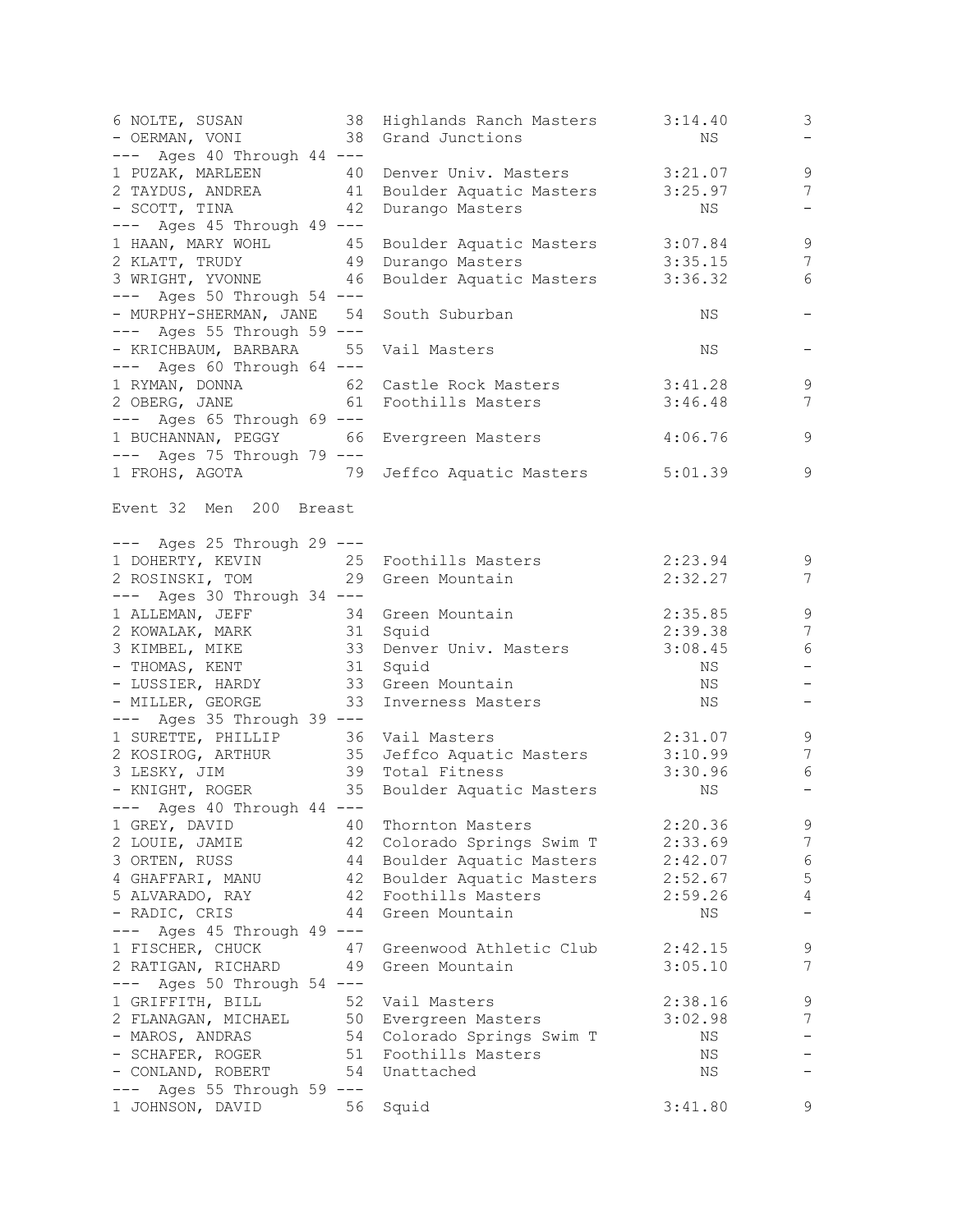| --- Ages 60 Through 64 ---        |    |                            |         |                          |
|-----------------------------------|----|----------------------------|---------|--------------------------|
| 1 PATTEN, BOB                     |    | 64 Denver AThletic Club    | 2:59.38 | 9                        |
|                                   |    |                            |         |                          |
| Event 33 Women<br>50<br>Free      |    |                            |         |                          |
| --- Ages 19 Through 24 ---        | 22 |                            | 26.46   | $\mathsf 9$              |
| 1 EIGHMY, ALICIA                  |    | Durango Masters            |         |                          |
| 2 STEVENS, ANGELA                 | 24 | Denver Univ. Masters       | 27.85   | 7                        |
| 3 HAST, MEGHAN                    | 24 | Vail Masters               | 27.90   | 6                        |
| 4 RIVERS, SUMMER                  | 20 | Air Force Aquatic Masters  | 28.36   | 5                        |
| 5 STORCH, AMBER                   | 24 | Green Mountain             | 30.40   | 4                        |
| Ages 25 Through 29 $---$<br>$---$ |    |                            |         |                          |
| 1 WENZINGER, TERRY                | 26 | Jeffco Aquatic Masters     | 25.69   | 9                        |
| 2 GEIL, KIMBERLY                  | 29 | Boulder Aquatic Masters    | 27.67   | 7                        |
| 3 WETHERALD, CINDY                | 25 | Summit County              | 27.84   | 6                        |
| 4 PETERSON, HEATHER               | 25 | Evergreen Masters          | 27.94   | 5                        |
| 5 GRAYLIN, CHELSEA                | 29 | Boulder Aquatic Masters    | 28.54   | $\sqrt{4}$               |
| 6 SECKINGER, LEANNE               | 26 | Jeffco Aquatic Masters     | 29.35   | $\mathfrak{Z}$           |
| 7 ACHTENHAGEN, SUSANNE            | 28 | Boulder Aquatic Masters    | 29.90   | $\mathbf{2}$             |
| 8 ROHR, JAMIE                     | 28 | Green Mountain             | 31.41   | $\mathbf{1}$             |
| 9 ALKIRE, BETH                    | 28 | Jeffco Aquatic Masters     | 31.94   |                          |
| - FARNSWORTH, DIANA               | 29 | Vail Masters               | ΝS      |                          |
| $---$ Ages 30 Through 34 $---$    |    |                            |         |                          |
| 1 DIVELBISS, SUSANNE              | 33 | USC Masters                | 25.44   | $\mathsf 9$              |
| 2 LEE, SARAH                      | 32 | Boulder Aquatic Masters    | 25.73   | 7                        |
| 3 HAGADORN, HEATHER               | 34 | Denver Univ. Masters       | 27.08   | $\epsilon$               |
| 4 LUND, KIRSTEN                   | 32 | Denver Univ. Masters       | 27.46   | $\mathsf S$              |
| 5 SHOEMAKER, CHRISTY              | 30 | Boulder Aquatic Masters    | 27.69   | $\overline{4}$           |
| 6 GRECO, BARABARA                 | 31 | Green Mountain             | 27.74   | 3                        |
| 7 CHAMBERS, JENNIFER              | 30 | USC Masters                | 28.42   | $\overline{c}$           |
| 8 DAVIDSON, LENORE                | 31 | Durango Masters            | 28.71   | $\mathbf{1}$             |
| 9 WRIGHT, CAROL                   | 30 | Jeffco Aquatic Masters     | 29.83   | $\overline{\phantom{0}}$ |
| 10 BAILEY, JAMIE                  |    | 31 Summit County           | 30.21   |                          |
| 11 PATTERSON, ELIF                |    | 31 Evergreen Masters       | 30.64   |                          |
| 12 KLIEGERMAN, TERESA             |    | 33 Summit County           | 32.09   |                          |
| 13 DAILEY, PAULA                  |    | 32 Green Mountain          | 35.48   |                          |
| - ARAGON, RENEE                   |    |                            | ΝS      |                          |
| - MILLIMAN, KELLY                 | 33 | 31 Summit County           | ΝS      | $-$                      |
|                                   |    | Evergreen Masters          |         |                          |
| --- Ages 35 Through 39 ---        |    |                            |         |                          |
| 1 GARNIER, KATHY                  | 38 | Jeffco Aquatic Masters     | 26.32   | 9<br>7                   |
| 2 NELSON, JUDY                    | 38 | Highlands Ranch Masters    | 27.11   |                          |
| 3 DULLEA, MELANIE                 | 37 | South Suburban             | 27.30   | 6                        |
| 4 RICE, WENDY                     | 36 | Boulder Aquatic Masters    | 27.62   | 5                        |
| 5 HADLEY, LAUREE                  | 38 | USC Masters                | 27.92   | $\overline{4}$           |
| 6 WASHBURN, LYNETTE               | 35 | Thornton Masters           | 28.99   | $\mathsf 3$              |
| 7 ROBERTSON, CHERYL               | 36 | Durango Masters            | 29.12   | $\sqrt{2}$               |
| 8 GOLDING, SANDY                  | 35 | Greenwood Athletic Club    | 29.64   | 1                        |
| 9 TANK-WILLIAMS, JULIE            | 36 | Green Mountain             | 29.71   |                          |
| 10 LAURSEN, SANDRA                |    | 36 Boulder Aquatic Masters | 33.62   |                          |
| - ROSINA, NINFA                   | 38 | USC Masters                | ΝS      |                          |
| Ages 40 Through 44 ---            |    |                            |         |                          |
| 1 DROZDA, CATHY                   | 40 | Thornton Masters           | 26.34   | 9                        |
| 2 COYNE, LEILONI                  | 42 | Squid                      | 30.85   | $\boldsymbol{7}$         |
| 3 MC GARITY, MAUREEN              | 43 | Total Fitness              | 31.09   | 6                        |
| 4 MURPHY, MARY                    | 40 | Foothills Masters          | 31.43   | 5                        |
| 5 TOLDNESS, LINDA                 | 42 | Thornton Masters           | 31.55   | $\overline{4}$           |
| 6 BRINTON, MARJORIE               | 43 | Durango Masters            | 32.36   | 3                        |
| 7 TAYDUS, ANDREA                  | 41 | Boulder Aquatic Masters    | 33.50   | 2                        |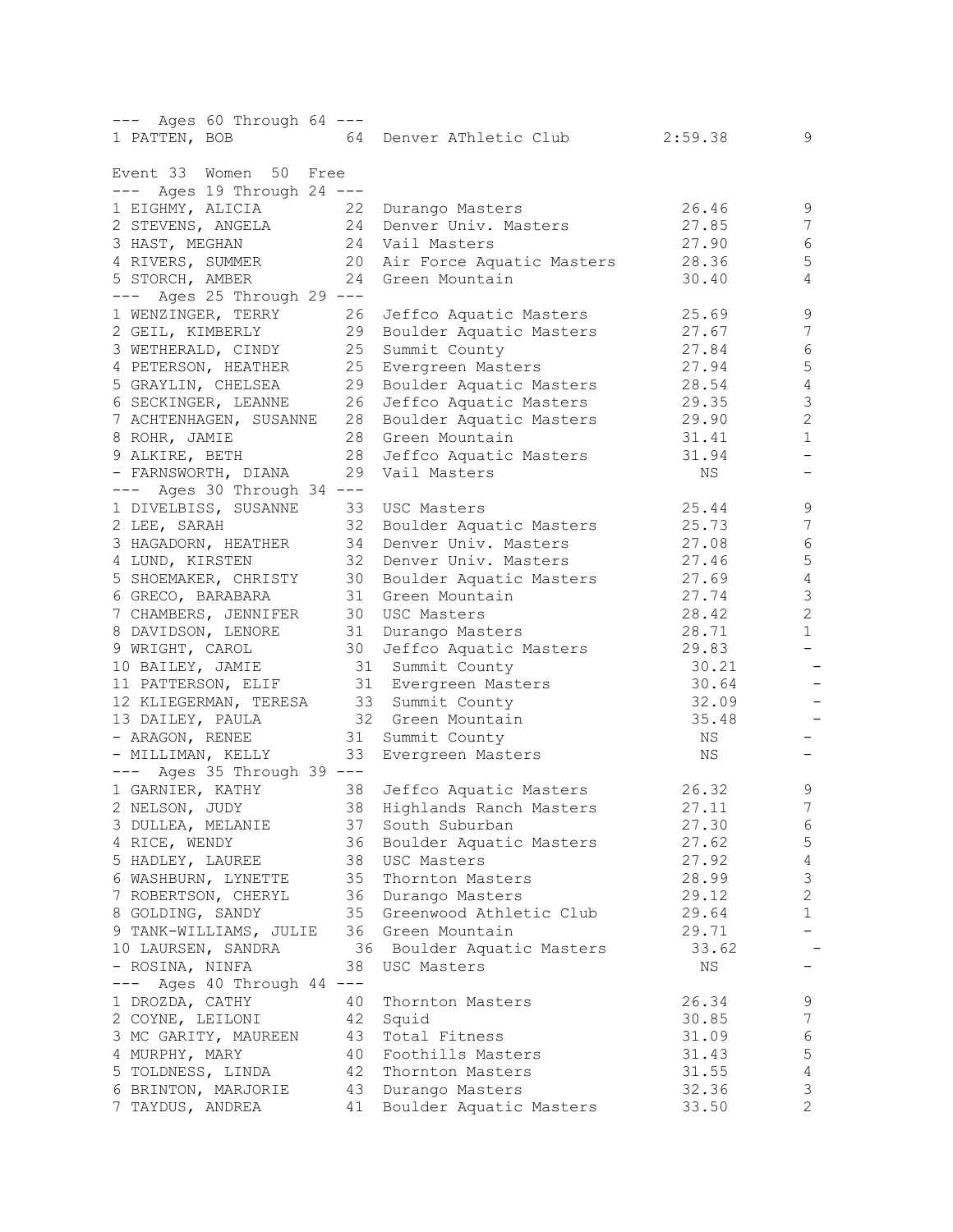| - LOWTHER, JULIE                                                     | 42 | Montrose Masters                              | NS    |                          |
|----------------------------------------------------------------------|----|-----------------------------------------------|-------|--------------------------|
| - BRUNETTI, MARIE 41                                                 |    | Green Mountain                                | ΝS    |                          |
| $---$ Ages 45 Through 49 $---$                                       |    |                                               |       |                          |
| 1 ROSENER, KAREN 45                                                  |    | Fort Collins Club                             | 27.33 | 9                        |
| 2 ROCHE, CAROLYN 47                                                  |    | Boulder Aquatic Masters 29.43                 |       | 7                        |
| 3 SCHICKLI, JEANNE 46                                                |    | Unattached                                    | 30.71 | 6                        |
| 4 ANDERSON, DEBORAH 46                                               |    | Durango Masters                               | 30.93 | $\mathsf S$              |
| 5 SAXTON, PAM 46                                                     |    | Greenwood Athletic Club 31.28                 |       | $\overline{4}$           |
| 6 SCRAGGS, JEAN 46                                                   |    | Evergreen Masters                             | 34.70 | $\mathfrak{Z}$           |
| 7 YODER, MARGIE                                                      | 46 | Thornton Masters                              | 36.04 | $\sqrt{2}$               |
| 8 CANTO, SUSAN                                                       | 49 | Rally Rays                                    | 42.52 | $1\,$                    |
| - MOYER, BARBARA 45                                                  |    |                                               |       | $\overline{\phantom{a}}$ |
|                                                                      |    | ACES                                          | NS    |                          |
| $---$ Ages 50 Through 54 $---$                                       |    |                                               |       |                          |
| 1 LEBSACK, LINDA                                                     | 52 | Denver Univ. Masters                          | 34.78 | 9                        |
| $---$ Ages 55 Through 59 $---$                                       |    |                                               |       |                          |
| 1 REED, JUDY 55 South Suburban                                       |    |                                               | 30.68 | 9                        |
| 2 KRICHBAUM, BARBARA 55 Vail Masters                                 |    |                                               | 40.58 | 7                        |
| $---$ Ages 60 Through 64 $---$                                       |    |                                               |       |                          |
| 1 RYMAN, DONNA 62<br>2 CLAPP, MARY 60<br>3 STOCK, LIZ 62             |    | Castle Rock Masters                           | 38.87 | 9                        |
|                                                                      |    | Aurora Masters                                | 49.94 | $\overline{7}$           |
|                                                                      |    | 62 Jeffco Aquatic Masters 1:42.32             |       | 6                        |
| - RABER, MARGARET 63                                                 |    | Thornton Masters                              | DQ    | $\overline{\phantom{m}}$ |
| $---$ Ages 65 Through 69 $---$                                       |    |                                               |       |                          |
| 1 HERTZBERG, RUTH 66                                                 |    | Summit County                                 | 46.11 | 9                        |
| $---$ Ages 70 Through 74 $---$                                       |    |                                               |       |                          |
| 1 HOLMES, FRANCES 71                                                 |    | Jeffco Aquatic Masters 56.31                  |       | 9                        |
| $---$ Ages 75 Through 79 $---$                                       |    |                                               |       |                          |
|                                                                      |    | 1 HEATH, LUELLA 79 Inverness Masters 1:13.86  |       | 9                        |
|                                                                      |    |                                               |       |                          |
| Event 34 Men 50 Free<br>$---$ Ages 19 Through 24 $---$               |    |                                               |       |                          |
| 1 MC CORMICK, AARON 24                                               |    | Boulder Aquatic Masters 23.10                 |       | 9                        |
| 2 D'AMICO, MIKE 24                                                   |    | USC Masters                                   | 23.99 | 7                        |
|                                                                      |    | Thornton Masters                              |       | 6                        |
| 3 GIRON, MARCUS 23<br>- HUGHES, DAVID                                | 24 | Unattached                                    | 26.56 | $\qquad \qquad -$        |
|                                                                      |    |                                               | NS    |                          |
| --- Ages 25 Through 29 ---                                           |    |                                               |       |                          |
|                                                                      |    |                                               | 22.58 | 9                        |
| 1 KLUG, MICHAEL 27 Vail Masters<br>2 ROSINSKI, TOM 29 Green Mountain |    |                                               | 22.78 | $\overline{7}$           |
|                                                                      |    | 3 MC CORMICK, MIKE 25 Boulder Aquatic Masters | 25.06 | 6                        |
| 4 COX, BRETT                                                         | 26 | Denver Univ. Masters                          | 25.34 | 5                        |
| - NASSER, ROB                                                        | 29 | Highlands Ranch Masters                       | ΝS    |                          |
| - HALL, TOM                                                          | 26 | ACES                                          | ΝS    |                          |
| --- Ages 30 Through 34 ---                                           |    |                                               |       |                          |
| 1 SMIT, ROBERT                                                       | 30 | Boulder Aquatic Masters                       | 21.94 | 9                        |
| 2 HEARD, KENNON                                                      | 32 | Denver Univ. Masters                          | 23.00 | $\overline{7}$           |
| 3 BRIEGER, MICHAEL                                                   | 33 | Durango Masters                               | 24.07 | 6                        |
| 4 NIEMAN, ANDY                                                       | 33 | Unattached                                    | 24.32 | 5                        |
| 5 MARTIN, TROY                                                       | 30 | Thornton Masters                              | 24.60 | 4                        |
| 6 MC DANIEL, ANDY                                                    | 30 | Green Mountain                                | 24.63 | 3                        |
| 7 SOLHEIM, PERRY                                                     | 31 | Durango Masters                               | 25.00 | 2                        |
| 8 REEDER, DAVID                                                      | 32 | Colorado Springs Swim T                       | 25.02 | $\mathbf 1$              |
| 9 KOWALAK, MARK                                                      | 31 | Squid                                         | 25.56 |                          |
| 10 CAZARES, JOE                                                      |    | 33 South Suburban                             | 26.76 |                          |
| 11 KELLY, PATRICK                                                    |    | 32 Boulder Aquatic Masters                    | 28.08 |                          |
| 11 KIMBEL, MIKE<br>- THOMAS, KENT                                    |    | 33 Denver Univ. Masters<br>Squid              | 28.08 |                          |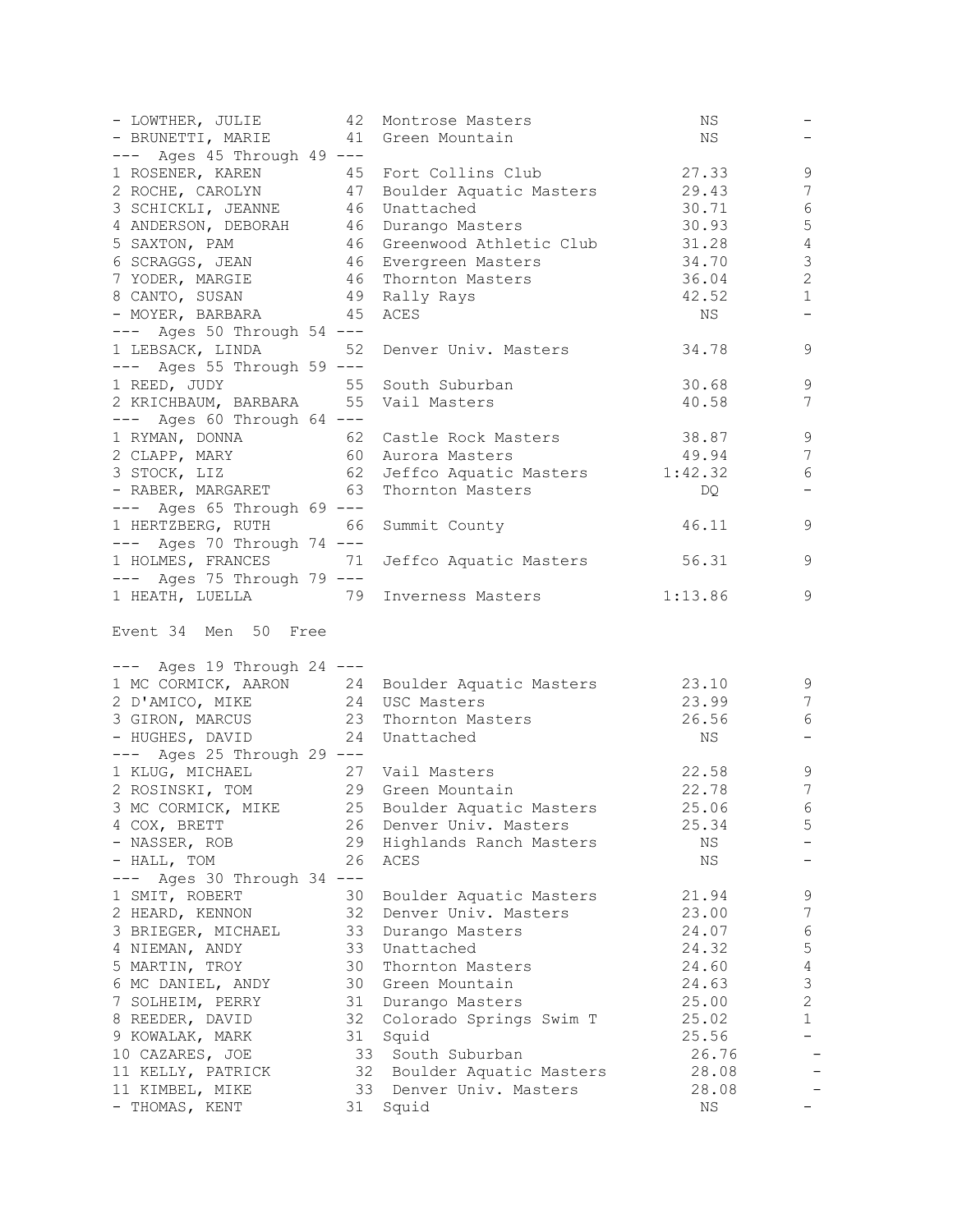| - WALKER, JOHN                              | 30 | Boulder Aquatic Masters                              | ΝS    |                           |
|---------------------------------------------|----|------------------------------------------------------|-------|---------------------------|
| - MILLER, GEORGE                            | 33 | Inverness Masters                                    | ΝS    |                           |
| --- Ages 35 Through 39 ---                  |    |                                                      |       |                           |
| 1 SMITH, PAUL                               |    | 39 Vail Masters                                      | 22.32 | 9                         |
| 2 CHAIYAROJ, PATT                           |    | 35 Squid                                             | 23.31 | 7                         |
| 3 BRODHACKER, DAVID                         |    | 37 Thornton Masters                                  | 24.42 | 6                         |
| 4 O'BRIEN, MIKE                             |    | 37 Durango Masters                                   | 25.79 | 5                         |
| 5 KERN, TODD                                |    | 37 Green Mountain                                    | 25.91 | $\sqrt{4}$                |
| 6 STEWART, DAVE                             |    | 37 Thornton Masters                                  | 26.49 | $\mathsf 3$               |
| 7 KOSIROG, ARTHUR                           |    | 35 Jeffco Aquatic Masters                            | 28.18 | $\mathbf{2}$              |
| 8 WILLIAMS, PAUL                            |    | 38 Green Mountain                                    | 29.04 | $\mathbf 1$               |
| 9 MC GARITY, BILL                           |    | 39 Total Fitness                                     | 32.49 | $\overline{\phantom{0}}$  |
| 10 LESKY, JIM                               |    | 39 Total Fitness                                     | 35.16 | $\qquad \qquad -$         |
|                                             |    |                                                      |       |                           |
| --- Ages 40 Through 44 ---                  |    |                                                      |       |                           |
| 1 HESS, RICHARD                             |    | 44 Unattached                                        | 22.38 | 9                         |
| 2 STEHLIN, ED                               |    | 43 Jeffco Aquatic Masters                            | 23.66 | 7                         |
| 3 LEE, MARSHALL                             |    | 40 Boulder Aquatic Masters                           | 24.54 | 6                         |
| 4 SODINI, DAVID                             |    | 43 Durango Masters                                   | 24.99 | $\mathsf S$               |
| 5 NOLTE, CHRIS                              |    | 42 Inverness Masters                                 | 25.07 | $\sqrt{4}$                |
| 6 LESKO, STEVEN                             |    | 41 Green Mountain                                    | 25.08 | $\mathsf 3$               |
| 7 MAYFIELD, JOHN                            |    | 43 Unattached                                        | 26.73 | $\overline{c}$            |
| 8 ORTEN, RUSS                               |    | 44 Boulder Aquatic Masters                           | 27.01 | $\mathbf 1$               |
|                                             |    | 9 BAKER, STEVE 40 Highlands Ranch Masters            | 27.55 | $\qquad \qquad -$         |
| 10 HAMILTON, GIL                            |    | 42 Inverness Masters                                 | 27.56 | $\overline{\phantom{a}}$  |
| 11 VALVANO, JOHN                            |    | 42 Jeffco Aquatic Masters                            | 31.01 | $\qquad \qquad -$         |
| 12 ELLEFSEN, KARL                           |    | 43 Jeffco YMCA                                       | 34.24 | $\qquad \qquad -$         |
| - GREY, DAVID                               |    | 40 Thornton Masters                                  | NS    |                           |
| - MARTIN, PIT                               |    | 41 Colorado Springs Swim T                           | NS    | $\overline{\phantom{0}}$  |
| - SCHWAB, TOMMY                             |    | 44 Colorado Springs Swim T                           | NS    | $\qquad \qquad -$         |
| $---$ Ages 45 Through 49 $---$              |    |                                                      |       |                           |
| 1 TVEITMOE, ROBERT                          |    | 46 Jeffco Aquatic Masters                            | 24.73 | 9                         |
| 2 FISCHER, CHUCK                            |    | 47 Greenwood Athletic Club                           | 24.78 | 7                         |
| 3 SILVER, STEVEN                            |    | 49 Aurora Masters                                    | 25.82 | 6                         |
| 4 HOFSTRA, KURT                             |    | 46 ACES                                              | 27.32 | 5                         |
| 5 JANOS, MARK                               |    | 47 USC Masters                                       | 27.79 | $\sqrt{4}$                |
| 6 CURRY, KEVIN                              |    | 46 Thornton Masters                                  | 28.21 | 3                         |
| 7 MELI, BRUNO                               |    | 45 ACES                                              | 29.65 | $\sqrt{2}$                |
| - WHATLEY, TOM                              |    | 47 Unattached                                        | ΝS    | $\qquad \qquad -$         |
|                                             |    | - STRONG, JIM <a> 45<br/> Jeffco Aquatic Masters</a> | ΝS    | $\overline{\phantom{m}}$  |
| $---$ Ages 50 Through 54 $---$              |    |                                                      |       |                           |
| 1 ABRAHAMS, RICH                            |    | 54 Unattached                                        | 22.64 | 9                         |
|                                             |    | 2 MC CORMICK, PAUL 52 Boulder Aquatic Masters        | 24.47 | 7                         |
| 3 LOPEZ, LUIS                               |    | 51 Denver AThletic Club                              | 26.09 | 6                         |
| 4 ELLIS, QUINCY                             |    | 50 Durango Masters                                   | 26.68 | 5                         |
| 5 BURSON, BILL                              |    | 54 South Suburban                                    | 27.85 | $\sqrt{4}$                |
| 6 CARNEY, KENT                              |    | 51 Evergreen Masters                                 | 28.98 | $\ensuremath{\mathsf{3}}$ |
| 7 GOODMAN, LAURENCE                         |    | 51 Boulder Aquatic Masters                           | 29.17 | $\overline{c}$            |
| 8 FLANAGAN, MICHAEL                         |    | 50 Evergreen Masters                                 | 29.22 | 1                         |
| 9 BLANKENSHIP, JIM 54 Durango Masters       |    |                                                      | 30.27 | $\qquad \qquad -$         |
| - RAMBO, BUDDY 51 USC Masters               |    |                                                      | NS    |                           |
| - DOWD, ARNIE                               | 53 | Foothills Masters                                    | NS    |                           |
| Ages 55 Through 59 ---<br>$---$             |    |                                                      |       |                           |
| 1 GRAHAM, JAMES                             |    | 57 Durango Masters                                   | 27.77 | 9                         |
| 2 JOHNSON, DAVID                            |    | 56 Squid                                             | 35.85 | $\overline{7}$            |
| $---$ Ages 60 Through 64 $---$              |    |                                                      |       |                           |
| 1 WENDELKEN, FREDERICK 60 Evergreen Masters |    |                                                      | 28.24 | 9                         |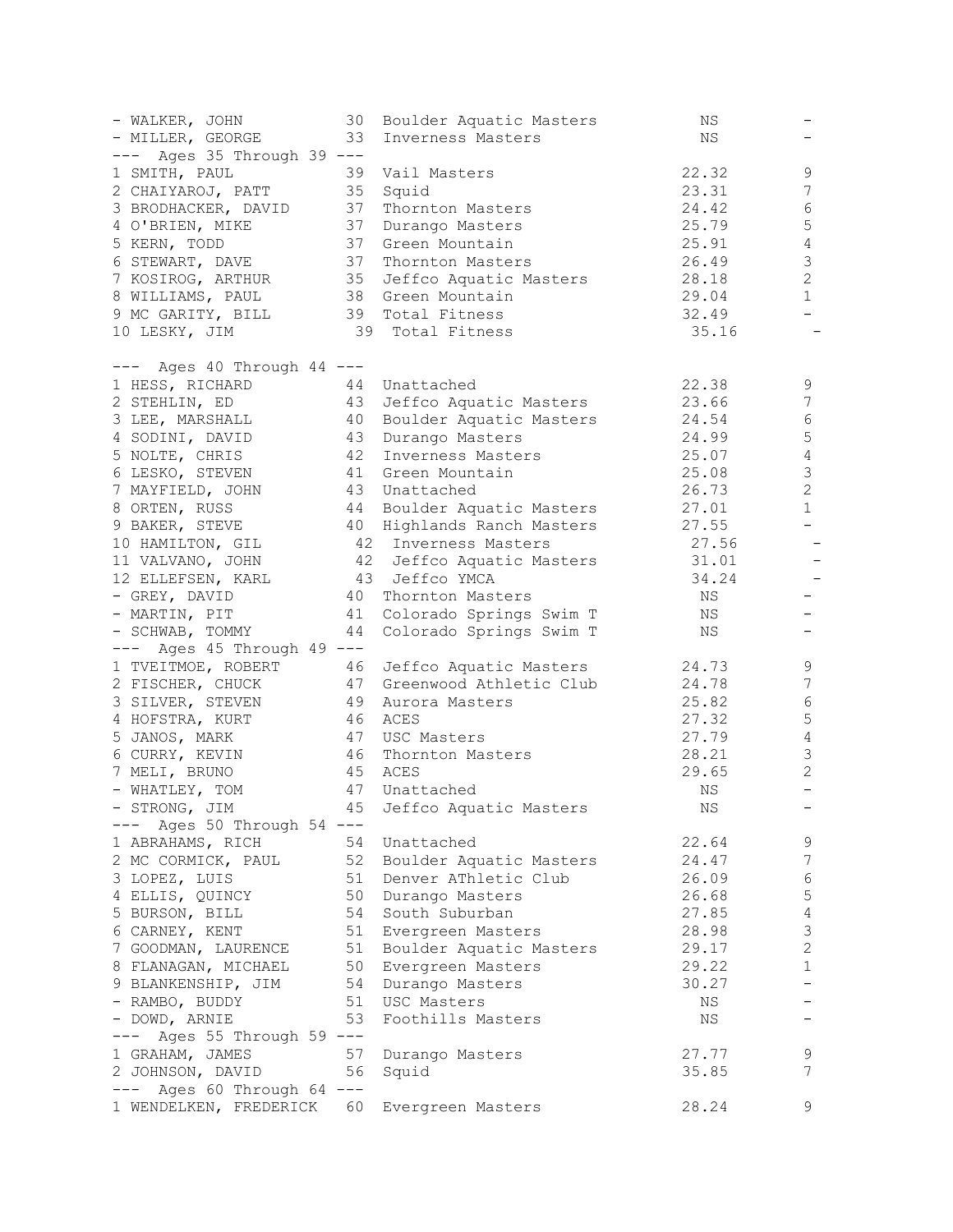| 2 PLUMMER, MARK 62<br>- KENRY, GEORGE 63 South Suburban<br>- MALONE, MARK                                   | South Suburban<br>60 Green Mountain                                                | 33.21<br>NS<br>NS  | $7\phantom{.}$<br>$\qquad \qquad -$<br>$\qquad \qquad -$ |
|-------------------------------------------------------------------------------------------------------------|------------------------------------------------------------------------------------|--------------------|----------------------------------------------------------|
| $---$ Ages 65 Through 69 $---$                                                                              | 1 ENSIGN, GEORGE 68 South Suburban<br>2 BELLIS, BILL 66 Boulder Aquatic Masters    | 34.28<br>36.57     | $\,9$<br>$\overline{7}$                                  |
| - HARPOLE, GEORGE 69<br>--- Ages 70 Through 74 ---                                                          | Waves                                                                              | NS                 | $\overline{\phantom{a}}$                                 |
| 1 HART, JAMES 70<br>- TRUBY, JACK 74                                                                        | Unattached<br>Sporting Club                                                        | 32.59<br>NS        | 9<br>$\overline{\phantom{a}}$                            |
| --- Ages 75 Through 79 ---<br>1 RICHARDS, HUGH 78 Grand Junctions                                           |                                                                                    | 31.32              | $\,9$                                                    |
|                                                                                                             |                                                                                    | 34.11              | $7\phantom{.0}$                                          |
|                                                                                                             |                                                                                    | 39.17              | $\sqrt{6}$                                               |
| 2 BIGUM, WILLIAM 77 Unattached<br>3 NICHOLS, DAVID 75 Thornton Masters<br>4 WOOD, RICHARD 77 Aurora Masters |                                                                                    | 43.31              | 5                                                        |
| Event 35 Women 100 Back                                                                                     |                                                                                    |                    |                                                          |
| $---$ Ages 19 Through 24 $---$                                                                              |                                                                                    |                    |                                                          |
| 1 HAST, MEGHAN 24 Vail Masters                                                                              |                                                                                    | 1:07.21            | 9                                                        |
| 2 STORCH, AMBER<br>$---$ Ages 25 Through 29 $---$                                                           | 24 Green Mountain                                                                  | 1:16.63            | $7\phantom{.0}$                                          |
|                                                                                                             |                                                                                    | 1:04.52            | $\mathcal{G}$                                            |
|                                                                                                             | 1 WENZINGER, TERRY 26 Jeffco Aquatic Masters<br>2 SURR, CHRISTY 28 Durango Masters | 1:06.48            | $\overline{7}$                                           |
| 3 NIEMANN, CATHRINE 28 Aurora Masters                                                                       |                                                                                    | 1:08.56            | $\sqrt{6}$                                               |
|                                                                                                             | 4 LONGFELLOW, CHERYL 29 Boulder Aquatic Masters                                    | 1:10.00            | 5                                                        |
|                                                                                                             |                                                                                    | 1:17.42            | $\sqrt{4}$                                               |
| 25<br>6 WEBER, MARTA                                                                                        | Evergreen Masters                                                                  | 1:45.24            | 3                                                        |
| --- Ages 30 Through 34 ---                                                                                  |                                                                                    |                    |                                                          |
|                                                                                                             | 1 WALTERS, TERRI 32 Air Force Aquatic Masters                                      | 1:05.50            | $\mathsf 9$                                              |
| 2 HOWELL, TRACEY<br>3 SMITH, LAURA                                                                          | 30 Denver Univ. Masters                                                            | 1:05.88            | $7\phantom{.0}$                                          |
|                                                                                                             | 33 Vail Masters                                                                    | 1:06.29            | $\sqrt{6}$                                               |
| 4 CHAMBERS, JENNIFER 30 USC Masters                                                                         |                                                                                    | 1:09.63            | $\mathsf S$                                              |
| 5 GRECO, BARABARA 31 Green Mountain                                                                         |                                                                                    | 1:12.19            | $\overline{4}$                                           |
|                                                                                                             | 6 ROCKE, JENNIFER 33 Boulder Aquatic Masters                                       | 1:13.88            | $\mathcal{S}$                                            |
| $---$ Ages 35 Through 39 $---$                                                                              |                                                                                    |                    |                                                          |
| 1 RICE, WENDY                                                                                               | 36 Boulder Aquatic Masters                                                         | 1:06.93            | 9                                                        |
| 2 HADLEY, LAUREE                                                                                            | 38 USC Masters                                                                     | 1:11.74            | $7\phantom{.0}$                                          |
| 3 GOLDING, SANDY<br>4 ROBERTSON, CHERYL 36 Durango Masters                                                  | 35 Greenwood Athletic Club                                                         | 1:16.82            | $6\,$                                                    |
| 5 LAURSEN, SANDRA                                                                                           | 36 Boulder Aquatic Masters                                                         | 1:17.49<br>1:29.08 | $5\overline{)}$<br>$\overline{4}$                        |
| 6 NOLTE, SUSAN                                                                                              | 38 Highlands Ranch Masters                                                         | 1:30.51            | 3                                                        |
| --- Ages 40 Through 44 ---                                                                                  |                                                                                    |                    |                                                          |
| 1 CHIDESTER, VICTORIA<br>42                                                                                 | Foothills Masters                                                                  | 1:20.69            | 9                                                        |
| $---$ Ages 45 Through 49 $---$                                                                              |                                                                                    |                    |                                                          |
| 1 HAAN, MARY WOHL<br>45                                                                                     | Boulder Aquatic Masters                                                            | 1:17.77            | 9                                                        |
| 2 SAXTON, PAM                                                                                               | 46 Greenwood Athletic Club                                                         | 1:22.39            | 7                                                        |
| 3 WRIGHT, YVONNE<br>46                                                                                      | Boulder Aquatic Masters                                                            | 1:24.36            | 6                                                        |
| $---$ Ages 50 Through 54 $---$                                                                              |                                                                                    |                    |                                                          |
| 1 LEBSACK, LINDA<br>52                                                                                      | Denver Univ. Masters                                                               | 1:39.10            | 9                                                        |
| - MURPHY-SHERMAN, JANE 54                                                                                   | South Suburban                                                                     | NS                 | $-$                                                      |
| --- Ages 60 Through 64 ---                                                                                  |                                                                                    |                    |                                                          |
| 1 OBERG, JANE<br>61                                                                                         | Foothills Masters                                                                  | 1:42.54            | 9                                                        |
| 2 CLAPP, MARY<br>60                                                                                         | Aurora Masters                                                                     | 2:08.16            | 7                                                        |
| 3 STOCK, LIZ<br>62                                                                                          | Jeffco Aquatic Masters                                                             | 3:48.80            | 6                                                        |
| --- Ages 65 Through 69 ---                                                                                  |                                                                                    |                    |                                                          |
| 1 MANN, DENA<br>67                                                                                          | Green Mountain                                                                     | 1:39.15            | 9                                                        |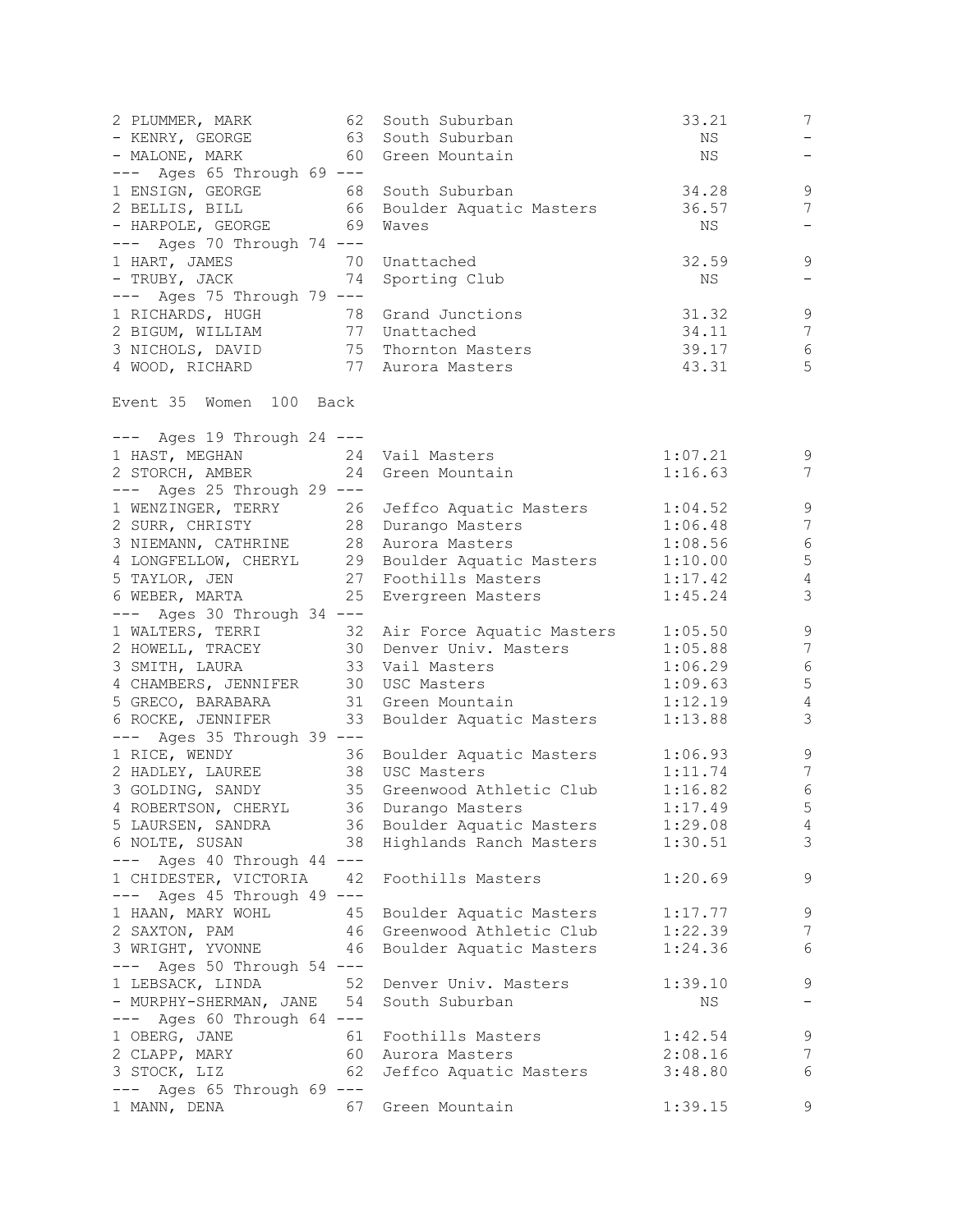| 2 HERTZBERG, RUTH<br>- 66                                                   | Summit County              | 2:08.72            | 7                        |
|-----------------------------------------------------------------------------|----------------------------|--------------------|--------------------------|
| $---$ Ages 70 Through 74 $---$                                              |                            |                    |                          |
| 1 HOLMES, FRANCES<br>71                                                     | Jeffco Aquatic Masters     | 2:20.90            | 9                        |
| --- Ages 75 Through 79 ---<br>1 KLINGMAN, MILDRED 76 Jeffco Aquatic Masters |                            |                    | $\mathsf 9$              |
| 2 HEATH, LUELLA 79 Inverness Masters                                        |                            | 2:46.18<br>2:51.31 | 7                        |
|                                                                             |                            |                    |                          |
| Event 36 Men 100 Back                                                       |                            |                    |                          |
| --- Ages 25 Through 29 ---                                                  |                            |                    |                          |
| 1 JIRSA, WILLIAM                                                            | 29 Green Mountain          | 1:03.11            | 9                        |
| 2 ROSINSKI, TOM                                                             | 29 Green Mountain          | 1:09.51            | 7                        |
| $---$ Ages 30 Through 34 $---$                                              |                            |                    |                          |
| 1 GONZALES, MIKE<br>32                                                      | Boulder Aquatic Masters    | 55.75              | $\mathsf 9$              |
| 2 COFFEY, STEVE                                                             | 33 Aurora Masters          | 1:01.86            | 7                        |
| 3 KOWALAK, MARK                                                             | 31 Squid                   | 1:05.07            | 6                        |
| 4 SOLHEIM, PERRY 31 Durango Masters                                         |                            | 1:09.76            | 5                        |
| - LUSSIER, HARDY                                                            | 33 Green Mountain          | NS                 | $\overline{\phantom{0}}$ |
| $---$ Ages 35 Through 39 $---$                                              |                            |                    |                          |
| 1 RYNO, MIKE                                                                | 37 Highlands Ranch Masters | 1:01.49            | $\mathsf 9$              |
| 2 CHAIYAROJ, PATT                                                           | 35 Squid                   | 1:01.79            | $\overline{7}$           |
| 3 MELANSON, ED                                                              | 36 Denver Univ. Masters    | 1:02.82            | $6\,$                    |
| 4 MURPHY, JIM                                                               | 38 Green Mountain          | 1:09.77            | 5                        |
| 5 KERN, TODD                                                                | 37 Green Mountain          | 1:17.82            | $\overline{4}$           |
| 35<br>- KNIGHT, ROGER                                                       | Boulder Aquatic Masters    | NS                 |                          |
| $---$ Ages 40 Through 44 $---$                                              |                            |                    |                          |
| 1 BRACKETT, BILL<br>41                                                      | Unattached                 | 1:01.42            | $\mathsf 9$              |
| 2 CARRUTHERS, MIKE                                                          | 41 Boulder Aquatic Masters | 1:03.90            | $\overline{7}$           |
| 3 HARBACH, RUSSELL                                                          | 43 Colorado Springs Swim T | 1:04.40            | $\sqrt{6}$               |
| 43<br>4 GILBERT, JEFF                                                       | Evergreen Masters          | 1:05.15            | $\mathbf 5$              |
| 5 RADIC, CRIS                                                               | 44 Green Mountain          | 1:05.78            | $\overline{4}$           |
| 6 SCHOENECKE, MICHAEL                                                       | 42 Broomfield Masters      | 1:08.21            | $\mathfrak{Z}$           |
| 7 UHRLAUB, RICH                                                             | 40 Denver Univ. Masters    | 1:13.11            | $\sqrt{2}$               |
| 8 ALVARADO, RAY                                                             | 42 Foothills Masters       | 1:17.89            | $\mathbf{1}$             |
| 9 ELLEFSEN, KARL                                                            | 43 Jeffco YMCA             | 1:33.10            | $\overline{\phantom{0}}$ |
| - SCHWAB, TOMMY                                                             | 44 Colorado Springs Swim T | NS                 | $\overline{\phantom{a}}$ |
| --- Ages 45 Through 49 ---                                                  |                            |                    |                          |
| 1 WOLFF, CHUCK                                                              | 47 Indorfins               | 58.67              | $\,9$                    |
| 2 HUGHES, JOHN                                                              | 45 Highlands Ranch Masters | 1:01.33            | $\overline{7}$           |
| 3 SILVER, STEVEN 49 Aurora Masters                                          |                            | 1:14.65            | 6                        |
| 4 MELI, BRUNO                                                               | 45 ACES                    | 1:26.30            | 5                        |
| $---$ Ages 50 Through 54 $---$                                              |                            |                    |                          |
| - ABBOTT, BILL<br>52                                                        | Unattached                 | NS                 |                          |
| - WEST, DENNIS<br>54                                                        | Denver Univ. Masters       | NS                 |                          |
| $---$ Ages 55 Through 59 $---$                                              |                            |                    |                          |
| 1 TOBIN, JOHN                                                               | 56 Evergreen Masters       | 1:26.91            | 9                        |
| 2 MC CALL, MIKE                                                             | 57 Green Mountain          | 1:36.64            | $\overline{7}$           |
| 3 MC DANAL, STEVE<br>55                                                     | Jeffco Aquatic Masters     | 1:37.63            | 6                        |
| --- Ages 60 Through 64 ---                                                  |                            |                    |                          |
| 1 WENDELKEN, FREDERICK 60 Evergreen Masters                                 |                            | 1:13.26            | 9                        |
| - KENRY, GEORGE<br>63                                                       | South Suburban             | NS                 | $\overline{\phantom{a}}$ |
| --- Ages 70 Through 74 ---                                                  |                            |                    |                          |
| 1 HART, JAMES<br>70                                                         | Unattached                 | 1:40.72            | 9                        |
| - TRUBY, JACK<br>74                                                         | Sporting Club              | NS                 | $\overline{\phantom{m}}$ |
| $---$ Ages 75 Through 79 $---$                                              |                            |                    |                          |
| 1 WOOD, RICHARD<br>77                                                       | Aurora Masters             | 1:52.85            | 9                        |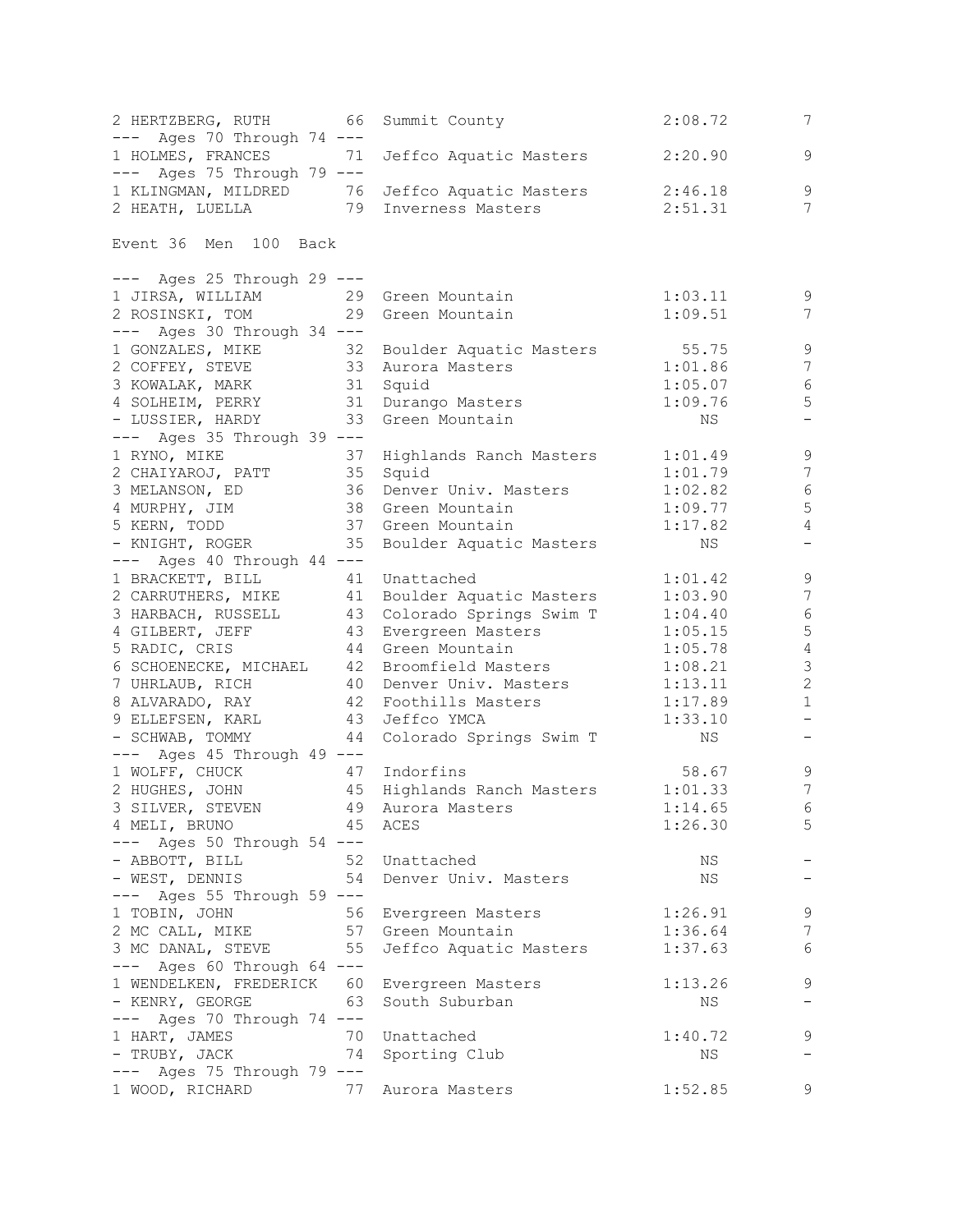| $---$ Ages 19 Through 24 $---$    |    |                                                      |                    |                          |
|-----------------------------------|----|------------------------------------------------------|--------------------|--------------------------|
| 1 EIGHMY, ALICIA                  | 22 | Durango Masters                                      | 1:07.39            | $\mathsf 9$              |
| 2 NOONAN, HEATHER                 | 24 | Denver Univ. Masters                                 | 1:10.17            | 7                        |
| 3 HAST, MEGHAN                    | 24 | Vail Masters                                         | 1:13.69            | 6                        |
| 4 STORCH, AMBER                   | 24 | Green Mountain                                       | 1:14.98            | 5                        |
| 5 KIBLER, JAMIE                   | 19 | Evergreen Masters                                    | 1:23.26            | 4                        |
| --- Ages 25 Through 29 ---        |    |                                                      |                    |                          |
| 1 NIEMANN, CATHRINE               | 28 | Aurora Masters                                       | 1:08.88            | $\mathsf 9$              |
| 2 PETERSON, HEATHER               | 25 | Evergreen Masters                                    | 1:10.39            | $\boldsymbol{7}$         |
| 3 WETHERALD, CINDY                | 25 | Summit County                                        | 1:13.17            | $\epsilon$               |
| 4 ACHTENHAGEN, SUSANNE            | 28 | Boulder Aquatic Masters                              | 1:13.85            | 5                        |
| 5 SECKINGER, LEANNE               | 26 | Jeffco Aquatic Masters                               | 1:20.57            | 4                        |
| 6 GRAYLIN, CHELSEA                | 29 | Boulder Aquatic Masters                              | 1:21.31            | 3                        |
| 7 GROMALA, KAREN                  | 29 | Denver Univ. Masters                                 | 1:28.54            | $\overline{c}$           |
| 8 WEBER, MARTA                    | 25 | Evergreen                                            | 1:40.80            | $\mathbf 1$              |
| --- Ages 19 Through 24 ---        |    |                                                      |                    |                          |
| 1 LEE, SARAH                      | 32 | Boulder Aquatic Masters                              | 1:03.71            | $\mathsf 9$              |
| 2 DIVELBISS, SUSANNE              | 33 | USC Masters                                          | 1:05.27            | $\boldsymbol{7}$         |
| 3 WALTERS, TERRI                  | 32 | Air Force Aquatic Masters                            | 1:06.17            | $\epsilon$               |
| 4 ARREDONDO, SHEILA               | 34 | Colorado Springs Swim T                              | 1:06.90            | 5                        |
| 5 EISGRUBER, INGRID               | 31 | Green Mountain                                       | 1:08.77            | $\sqrt{4}$               |
| 6 HAGADORN, HEATHER               | 34 | Denver Univ. Masters                                 | 1:09.06            | $\mathcal{S}$            |
| 7 SMITH, LAURA                    | 33 | Vail Masters                                         | 1:09.86            | $\overline{c}$           |
| 8 CHAMBERS, JENNIFER              | 30 | USC Masters                                          | 1:09.93            | $\mathbf{1}$             |
| 9 HOWELL, TRACEY                  | 30 | Denver Univ. Masters                                 | 1:10.74            | $-$                      |
| 10 GRECO, BARABARA                |    | 31 Green Mountain                                    | 1:11.18            | $\qquad \qquad -$        |
| 11 SHOEMAKER, CHRISTY             |    | 30 Boulder Aquatic Masters                           | 1:11.91            | $\overline{\phantom{m}}$ |
| 12 DAVIDSON, LENORE               |    | 31 Durango Masters                                   | 1:16.85            |                          |
| 13 WRIGHT, CAROL                  |    | 30 Jeffco Aquatic Masters                            | 1:17.56            | $\overline{\phantom{a}}$ |
| 14 COX, MICHELLE                  |    | 34 Colorado Springs Swim T                           | 1:22.14            | -                        |
| 15 BAILEY, JAMIE                  |    | 31 Summit County                                     | 1:22.38            | $\qquad \qquad -$        |
| 16 DAILEY, PAULA                  |    | 32 Green Mountain                                    | 1:30.78            |                          |
| - ARAGON, RENEE                   | 31 | Summit County                                        | ΝS                 |                          |
| - NEECE, DIANA                    | 32 | Broomfield Masters                                   | ΝS                 |                          |
| --- Ages 35 Through 39 ---        |    |                                                      |                    |                          |
| 1 BURTON, KAREN                   | 36 |                                                      | 1:05.93            | 9                        |
| 2 CROUCH, KIM                     | 37 | Air Force Aquatic Masters<br>Boulder Aquatic Masters | 1:08.92            | $\boldsymbol{7}$         |
|                                   | 36 |                                                      | 1:11.28            | $\sqrt{6}$               |
| 3 RICE, WENDY                     | 35 | Boulder Aquatic Masters<br>Thornton Masters          | 1:11.49            | 5                        |
| 4 WASHBURN, LYNETTE               |    | 35 Denver Univ. Masters                              |                    | 4                        |
| 5 POZZI, LORI<br>6 GARNIER, KATHY | 38 |                                                      | 1:11.68<br>1:12.29 | 3                        |
|                                   |    | Jeffco Aquatic Masters<br>35 Green Mountain          |                    | $\overline{2}$           |
| 7 RADIC, ALICE                    |    |                                                      | 1:13.63            |                          |
| 8 HADLEY, LAUREE                  |    | 38 USC Masters                                       | 1:14.42            | $\mathbf{1}$             |
| 9 RELLER, ANDREA                  |    | 38 Summit County                                     | 1:20.49            |                          |
| 10 TANK-WILLIAMS, JULIE           |    | 36 Green Mountain                                    | 1:21.80            |                          |
| 11 LAURSEN, SANDRA                |    | 36 Boulder Aquatic Masters                           | 1:25.07            |                          |
| - OERMAN, VONI                    | 38 | Grand Junctions                                      | NS                 |                          |
| --- Ages 40 Through 44 ---        |    |                                                      |                    |                          |
| 1 DROZDA, CATHY                   | 40 | Thornton Masters                                     | 1:05.80            | 9                        |
| 2 COYNE, LEILONI                  | 42 | Squid                                                | 1:20.74            | 7                        |
| 3 CHIDESTER, VICTORIA 42          |    | Foothills Masters                                    | 1:21.10            | 6                        |
| 4 TAYDUS, ANDREA                  | 41 | Boulder Aquatic Masters                              | 1:27.71            | 5                        |
| 5 PUZAK, MARLEEN                  | 40 | Denver Univ. Masters                                 | 1:29.86            | $\sqrt{4}$               |
| 6 BRINTON, MARJORIE 43            |    | Durango Masters                                      | 1:30.33            | $\mathcal{S}$            |
| $---$ Ages 45 Through 49 $---$    |    |                                                      |                    |                          |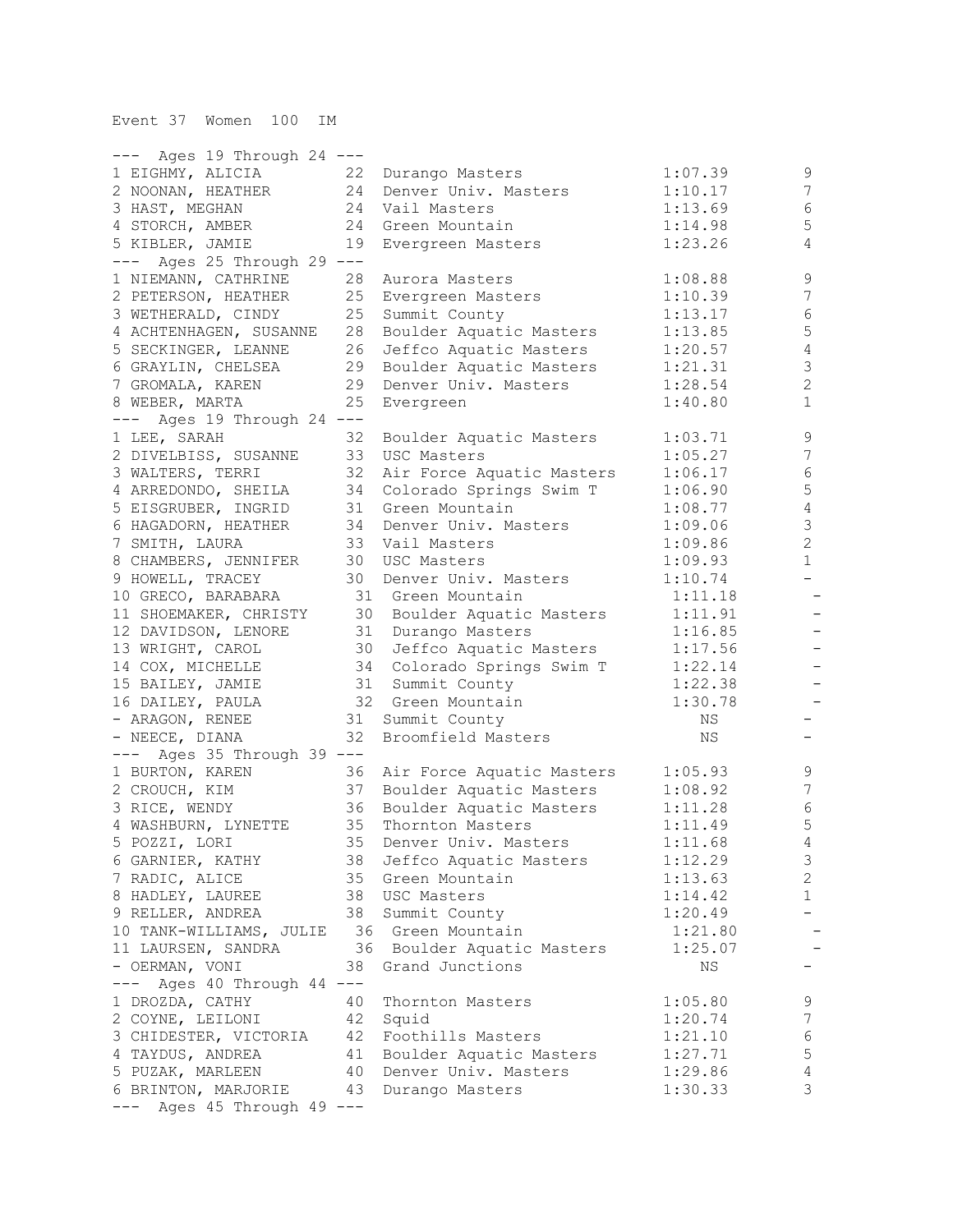| 1 ROSENER, KAREN 45<br>2 ROCHE, CAROLYN 47                     |          | Fort Collins Club<br>Boulder Aquatic Masters 1:15.41                   | 1:12.99                         | 9<br>$\overline{7}$ |
|----------------------------------------------------------------|----------|------------------------------------------------------------------------|---------------------------------|---------------------|
| 3 SCHICKLI, JEANNE 46                                          |          | Unattached                                                             | $1:20.80$<br>$1:25.86$          | $\sqrt{6}$          |
|                                                                |          | South Suburban                                                         |                                 | 5                   |
|                                                                |          | Boulder Aquatic Masters 1:26.74                                        |                                 | $\sqrt{4}$          |
| 4 FOUTS, SUSAN 48<br>5 WRIGHT, YVONNE 46<br>6 YODER, MARGIE 46 |          | Thornton Masters                                                       | $1:38.47$ DQ                    | 3                   |
| - ANDERSON, DEBORAH 46                                         |          | Durango Masters                                                        |                                 |                     |
| $---$ Ages 50 Through 54 $---$                                 |          |                                                                        |                                 |                     |
| 1 LEBSACK, LINDA 52                                            |          | Denver Univ. Masters 1:33.42                                           |                                 | 9                   |
| $---$ Ages 55 Through 59 $---$                                 |          |                                                                        |                                 |                     |
| 1 REED, JUDY                                                   |          | 55 South Suburban                                                      | 1:21.72                         | 9                   |
| 2 WISE, LOUISE 56 Green Mountain                               |          |                                                                        | 1:29.58                         | $\overline{7}$      |
| 3 KRICHBAUM, BARBARA 55                                        |          | Vail                                                                   | 1:49.69                         | 6                   |
| $---$ Ages 60 Through 64 $---$                                 |          |                                                                        |                                 |                     |
| 1 OBERG, JANE 61                                               |          | Foothills Masters                                                      | 1:38.81                         | 9                   |
| $---$ Ages 65 Through 69 $---$                                 |          |                                                                        |                                 |                     |
| 1 BUCHANNAN, PEGGY 66                                          |          |                                                                        |                                 | 9                   |
| 2 HERTZBERG, RUTH 66                                           |          | Evergreen Masters 1:51.06<br>Summit County 2:11.87                     |                                 | 7                   |
| $---$ Ages 70 Through 74 $---$                                 |          |                                                                        |                                 |                     |
| - HOLMES, FRANCES                                              | 71       | Jeffco Aquatic Masters                                                 | <b>Example 2018</b>             |                     |
| $---$ Ages 75 Through 79 $---$                                 |          |                                                                        |                                 |                     |
| 1 FROHS, AGOTA 79                                              |          | Jeffco Aquatic Masters 2:18.34                                         |                                 | 9                   |
|                                                                |          |                                                                        |                                 |                     |
| Event 38 Men 100 IM                                            |          |                                                                        |                                 |                     |
| $---$ Ages 19 Through 24 $---$                                 |          |                                                                        |                                 |                     |
|                                                                |          | 1 MC CORMICK, AARON 24 Boulder Aquatic Masters 59.93                   |                                 | 9                   |
| 2 D'AMICO, MIKE 24 USC Masters                                 |          |                                                                        | 1:02.07                         | 7                   |
| 3 GIRON, MARCUS                                                | 23       | Thornton Masters                                                       | 1:12.47                         | 6                   |
| $---$ Ages 25 Through 29 $---$                                 |          |                                                                        |                                 |                     |
| 1 DOHERTY, KEVIN 25 Foothills Masters                          |          |                                                                        | $56.87$<br>$59.88$<br>$1:01.74$ | $\mathcal{G}$       |
|                                                                |          | 2 ROYTHER, GREG 27 Green Mountain<br>3 ROSINSKI, TOM 29 Green Mountain |                                 | $\sqrt{}$           |
|                                                                |          |                                                                        |                                 | $\epsilon$          |
| 4 MC CORMICK, MIKE 25                                          |          | Boulder Aquatic Masters 1:07.31                                        |                                 | 5                   |
| $---$ Ages 30 Through 34 $---$                                 |          |                                                                        |                                 |                     |
| 1 GONZALES, MIKE 32                                            |          | Boulder Aquatic Masters 59.11                                          |                                 | 9                   |
| 2 COFFEY, STEVE 33                                             |          | Aurora Masters                                                         | 1:00.22                         | 7                   |
|                                                                |          | 3 RUTHER, BRENT 31 Denver Univ. Masters 1:01.91                        |                                 | $\epsilon$          |
| 4 REEDER, DAVID                                                |          | 32<br>Colorado Springs Swim T                                          | 1:02.30                         | 5                   |
| 5 BRIEGER, MICHAEL                                             |          | 33 Durango Masters                                                     | 1:02.46                         | $\overline{4}$      |
| 6 MARTIN, TROY                                                 | 30       | Thornton Masters                                                       | 1:03.83                         | 3                   |
| 7 SHAW, DAVE                                                   | 34       | Highlands Ranch Masters                                                | 1:04.10                         | $\overline{c}$      |
| 8 MC DANIEL, ANDY                                              | 30       | Green Mountain                                                         | 1:04.52                         | $\mathbf 1$         |
| 9 SAGE, KEVIN                                                  | 32       | Jeffco Aquatic Masters                                                 | 1:04.99                         |                     |
| 10 SOLHEIM, PERRY                                              |          | 31<br>Durango Masters                                                  | 1:07.23                         |                     |
| 11 ALLEMAN, JEFF                                               |          | 34 Green Mountain                                                      | 1:07.52                         |                     |
| 12 KOWALAK, MARK                                               |          | 31 Squid                                                               | 1:09.38                         |                     |
| 13 THOMAS, KENT                                                |          | 31 Squid                                                               | 1:10.29                         |                     |
| 14 KELLY, PATRICK                                              |          | 32<br>Boulder Aquatic Masters                                          | 1:10.76                         |                     |
| - WALKER, JOHN                                                 | 30       | Boulder Aquatic Masters                                                | ΝS                              |                     |
| - LUSSIER, HARDY                                               | 33       | Green Mountain                                                         | ΝS                              |                     |
| - UNGER, MIKE                                                  | 34       | Unattached                                                             | ΝS                              |                     |
|                                                                | $- -$    |                                                                        |                                 |                     |
| Ages 35 Through 39                                             |          |                                                                        |                                 | 9                   |
| 1 SMITH, PAUL<br>2 KNIGHT, ROGER                               | 39<br>35 | Vail Masters                                                           | 57.94                           | 6.5                 |
|                                                                | 36       | Boulder Aquatic Masters<br>Vail Masters                                | 1:02.57                         | 6.5                 |
| 2 SURETTE, PHILLIP                                             | 36       |                                                                        | 1:02.57                         | 5                   |
| 4 BOETTCHER, ANTHONY                                           |          | Evergreen Masters                                                      | 1:03.66                         |                     |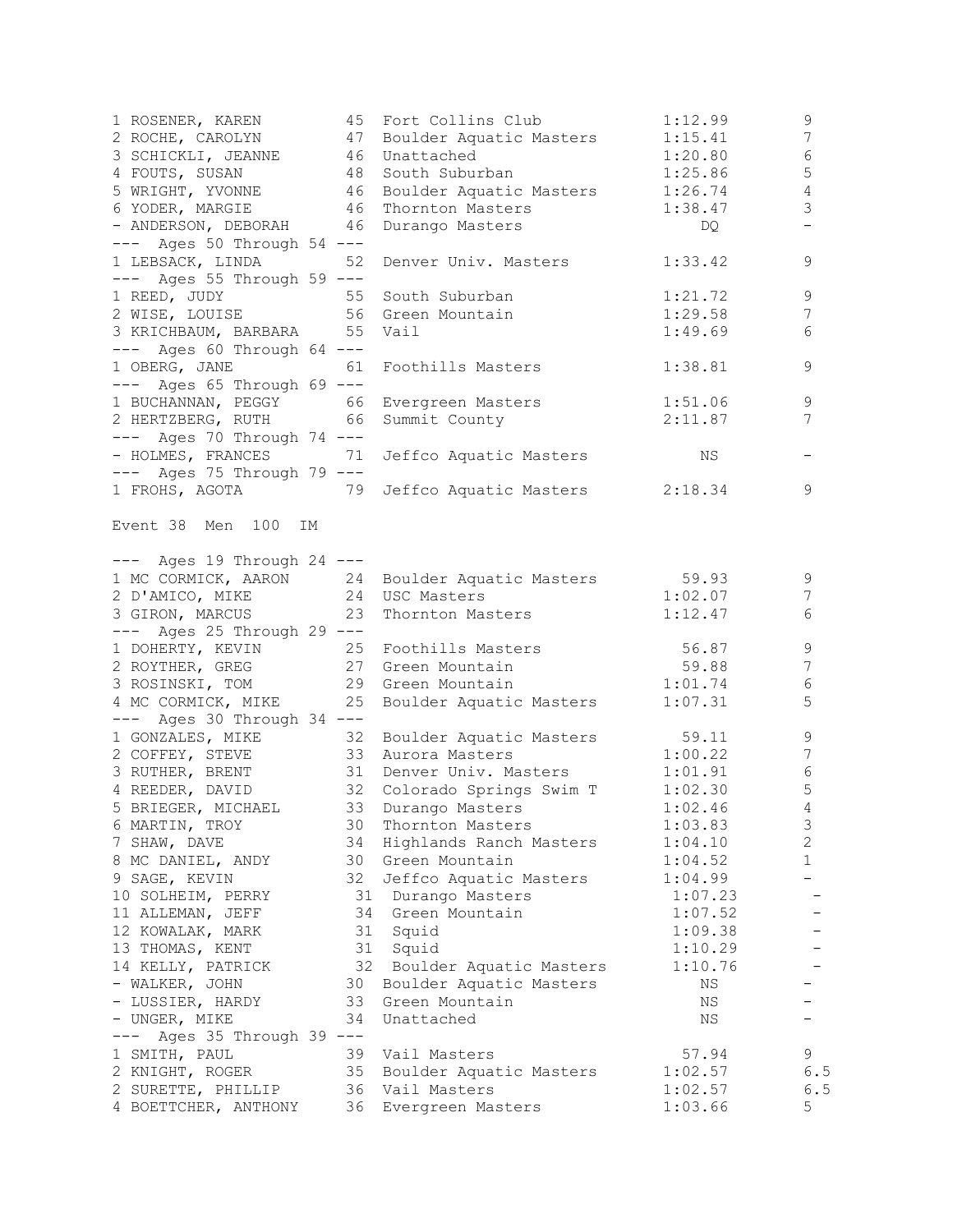| 5 BRODHACKER, DAVID                       | 37 | Thornton Masters          | 1:03.76 | 4                |
|-------------------------------------------|----|---------------------------|---------|------------------|
| 6 O'BRIEN, MIKE                           | 37 | Durango Masters           | 1:08.89 | 3                |
| 7 KERN, TODD                              | 37 | Green Mountain            | 1:09.63 | $\overline{2}$   |
| 8 STEWART, DAVE                           | 37 | Thornton Masters          | 1:12.58 | $\mathbf 1$      |
| 9 WILLIAMS, PAUL                          | 38 | Green Mountain            | 1:17.76 | -                |
| Ages 40 Through 44 ---                    |    |                           |         |                  |
| 1 HESS, RICHARD                           | 44 | Unattached                | 57.43   | 9                |
| 2 STEHLIN, ED                             | 43 | Jeffco Aquatic Masters    | 1:00.58 | $\boldsymbol{7}$ |
|                                           |    |                           |         |                  |
| 3 CARRUTHERS, MIKE                        | 41 | Boulder Aquatic Masters   | 1:02.23 | 6                |
| 4 LEE, MARSHALL                           | 40 | Boulder Aquatic Masters   | 1:02.91 | $\mathsf S$      |
| 5 LOUIE, JAMIE                            | 42 | Colorado Springs Swim T   | 1:03.78 | $\overline{4}$   |
| 6 SCHOENECKE, MICHAEL                     | 42 | Broomfield Masters        | 1:05.02 | $\mathfrak{Z}$   |
| 7 ORTEN, RUSS                             | 44 | Boulder Aquatic Masters   | 1:06.57 | $\overline{c}$   |
| 8 UHRLAUB, RICH                           | 40 | Denver Univ. Masters      | 1:12.08 | $\mathbf{1}$     |
| 9 ALVARADO, RAY                           |    | 42 Foothills Masters      | 1:12.31 |                  |
| 10 HAMILTON, GIL                          |    | 42 Inverness Masters      | 1:15.30 |                  |
| 11 VALVANO, JOHN                          |    | 42 Jeffco Aquatic Masters | 1:34.86 |                  |
| - SODINI, DAVID                           | 43 | Durango Masters           | ΝS      |                  |
| - GREY, DAVID                             | 40 | Thornton Masters          | ΝS      |                  |
| - LESKO, STEVEN                           | 41 | Green Mountain            | NS      |                  |
|                                           |    |                           |         |                  |
| $---$ Ages 45 Through 49 $---$            |    |                           |         |                  |
| 1 COOLEY, RIC                             | 49 | Indorfins                 | 59.90   | 9                |
| 2 FISCHER, CHUCK                          | 47 | Greenwood Athletic Club   | 1:04.22 | $\boldsymbol{7}$ |
| 3 RHEEM, ALLEN                            | 49 | Squid                     | 1:06.81 | 6                |
| 4 SILVER, STEVEN                          | 49 | Aurora Masters            | 1:11.02 | 5                |
| 5 HOFSTRA, KURT                           | 46 | ACES                      | 1:12.65 | $\overline{4}$   |
| 6 VARNER, TIM                             | 48 | Boulder Aquatic Masters   | 1:13.79 | $\mathsf 3$      |
| 7 CURRY, KEVIN                            | 46 | Thornton Masters          | 1:14.26 | $\mathbf{2}$     |
| 8 RATIGAN, RICHARD                        | 49 | Green Mountain            | 1:16.09 | $\mathbf 1$      |
| - WHATLEY, TOM                            | 47 | Unattached                | NS      |                  |
| - STRONG, JIM                             | 45 | Jeffco Aquatic Masters    | NS      |                  |
| --- Ages 50 Through 54 ---                |    |                           |         |                  |
|                                           | 54 | Unattached                | 1:01.69 | 9                |
| 1 ABRAHAMS, RICH                          |    |                           |         |                  |
| - GOODMAN, LAURENCE                       | 51 | Boulder Aquatic Masters   | DQ      |                  |
| - MAROS, ANDRAS                           | 54 | Colorado Springs Swim T   | DQ      |                  |
| - RAMBO, BUDDY                            | 51 | USC Masters               | NS      |                  |
| - ABBOTT, BILL                            | 52 | Unattached                | ΝS      |                  |
| --- Ages 55 Through 59 ---                |    |                           |         |                  |
| 1 GRAHAM, JAMES                           | 57 | Durango Masters           | 1:15.63 | 9                |
| 2 MC CALL, MIKE                           | 57 | Gree                      |         |                  |
|                                           |    |                           |         |                  |
| ********** missing                        |    |                           |         |                  |
|                                           |    |                           |         |                  |
| 1 WENDELKEN, FREDERICK 60                 |    | Evergreen Masters         | 1:11.23 | 9                |
| - PLUMMER, MARK                           | 62 | South Suburban            | NS      |                  |
| $---$ Ages 65 Through 69 $---$            |    |                           |         |                  |
| 1 ENSIGN, GEORGE                          | 68 | South Suburban            | 1:30.23 | 9                |
|                                           |    |                           |         | 7                |
| 2 BELLIS, BILL                            | 66 | Boulder Aquatic Masters   | 1:50.32 |                  |
| $---$ Ages 70 Through 74 $---$            |    |                           |         |                  |
| 1 WEBER, BRUNO                            | 71 | Unattached                | 1:46.70 | 9                |
| - HART, JAMES                             | 70 | Unattached                | NS      |                  |
| $---$ Ages 75 Through 79 $---$            |    |                           |         |                  |
| 1 RICHARDS, HUGH                          | 78 | Grand Junctions           | 1:32.13 | 9                |
| 2 MC DERMOTT, ROBERT 76 Inverness Masters |    |                           | 2:23.43 | 7                |
|                                           |    |                           |         |                  |

Event 39 Women 200 Free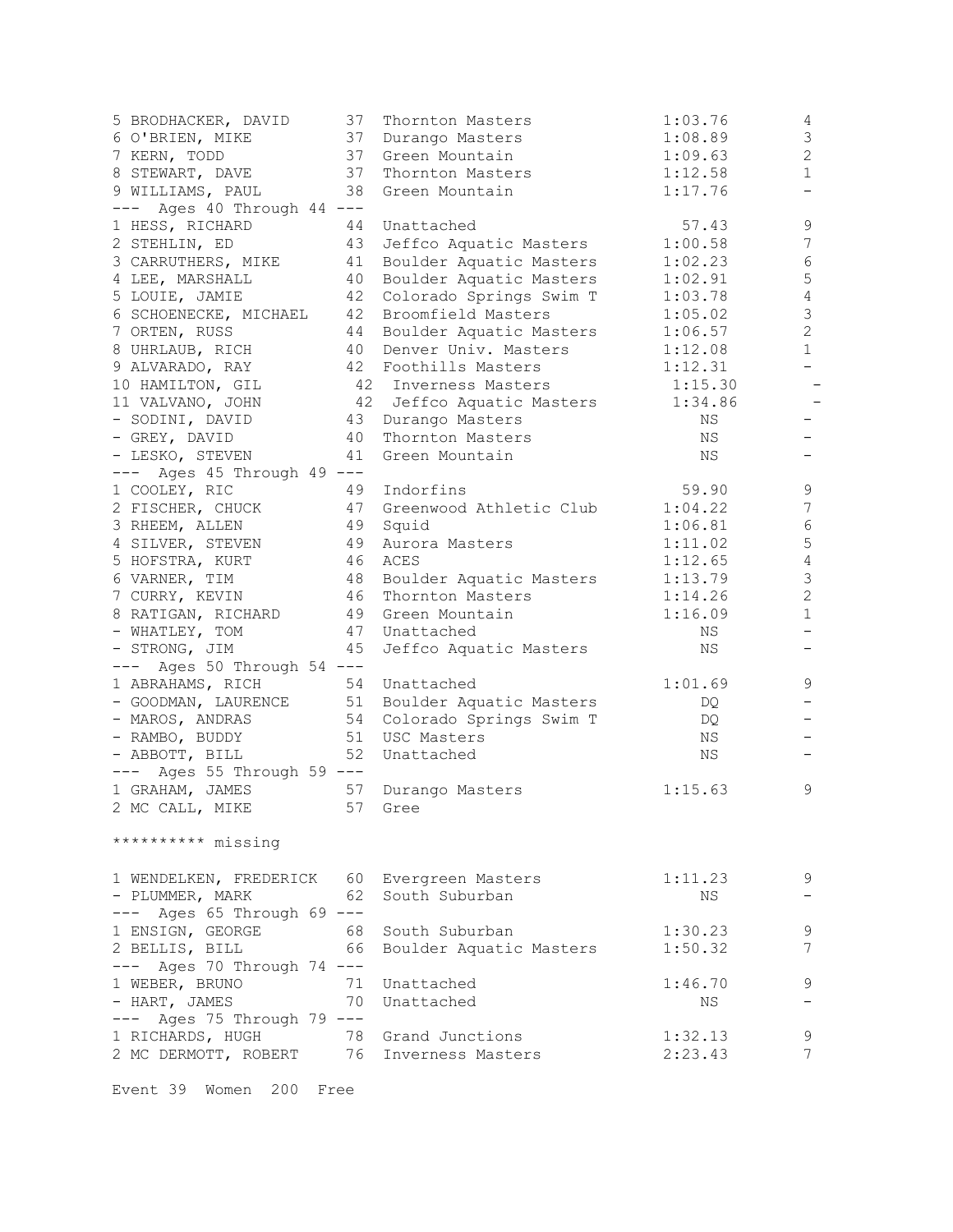| --- Ages 19 Through 24 ---     |    |                            |         |                          |
|--------------------------------|----|----------------------------|---------|--------------------------|
| 1 EIGHMY, ALICIA               | 22 | Durango Masters            | 2:09.23 | 9                        |
| 2 DUFF, STEFANIE               | 24 | Denver Univ. Masters       | 2:09.39 | 7                        |
| 3 RIVERS, SUMMER               | 20 | Air Force Aquatic Masters  | 2:17.57 | 6                        |
| - STEVENS, ANGELA              | 24 | Denver Univ. Masters       | ΝS      | $\qquad \qquad -$        |
| Ages 25 Through 29 ---         |    |                            |         |                          |
| 1 SURR, CHRISTY                | 28 | Durango Masters            | 2:06.86 | $\mathsf 9$              |
| 2 LONGFELLOW, CHERYL           | 29 | Boulder Aquatic Masters    | 2:07.83 | $\boldsymbol{7}$         |
| 3 GEIL, KIMBERLY               | 29 |                            | 2:10.63 | $\epsilon$               |
|                                |    | Boulder Aquatic Masters    |         |                          |
| 4 GRAYLIN, CHELSEA             | 29 | Boulder Aquatic Masters    | 2:19.29 | 5                        |
| 5 TAYLOR, JEN                  | 27 | Foothills Masters          | 2:23.72 | $\sqrt{4}$               |
| 6 ALKIRE, BETH                 | 28 | Jeffco Aquatic Masters     | 2:32.78 | $\mathsf 3$              |
| 7 GROMALA, KAREN               | 29 | Denver Univ. Masters       | 2:39.26 | $\overline{2}$           |
| 8 MILLER, SUE                  | 28 | Denver Univ. Masters       | 2:48.30 | $\mathbf{1}$             |
| - LIPSON, CHRISTINE            | 29 | Boulder Aquatic Masters    | ΝS      | $\qquad \qquad -$        |
| - FARNSWORTH, DIANA            |    | 29 Vail Masters            | ΝS      |                          |
| - ROHR, JAMIE                  | 28 | Green Mountain             | ΝS      |                          |
| --- Ages 30 Through 34 ---     |    |                            |         |                          |
| 1 DIVELBISS, SUSANNE           | 33 | USC Masters                | 2:09.66 | $\overline{9}$           |
| 2 LUND, KIRSTEN                | 32 | Denver Univ. Masters       | 2:11.08 | 7                        |
| 3 KUMMETH, BARBARA             | 34 | Green Mountain             | 2:16.67 | $\epsilon$               |
|                                |    |                            |         |                          |
| 4 SHOEMAKER, CHRISTY           | 30 | Boulder Aquatic Masters    | 2:28.40 | 5                        |
| 5 PATTERSON, ELIF              | 31 | Evergreen Masters          | 2:39.10 | $\sqrt{4}$               |
| 6 COX, MICHELLE                | 34 | Colorado Springs Swim T    | 2:49.66 | $\mathcal{S}$            |
| - MILLIMAN, KELLY              | 33 | Evergreen Masters          | ΝS      |                          |
| --- Ages 35 Through 39 ---     |    |                            |         |                          |
| 1 BURTON, KAREN                | 36 | Air Force Aquatic Masters  | 2:04.19 | $\mathsf 9$              |
| 2 NELSON, JUDY                 | 38 | Highlands Ranch Masters    | 2:07.02 | 7                        |
| 3 POZZI, LORI                  | 35 | Denver Univ. Masters       | 2:09.21 | $\epsilon$               |
| 4 DULLEA, MELANIE              | 37 | South Suburban             | 2:10.68 | 5                        |
| 5 GARNIER, KATHY               | 38 | Jeffco Aquatic Masters     | 2:12.42 | $\sqrt{4}$               |
| 6 HADLEY, LAUREE               | 38 | USC Masters                | 2:17.30 | $\mathfrak{Z}$           |
|                                | 36 | Green Mountain             |         | $\overline{c}$           |
| 7 TANK-WILLIAMS, JULIE         |    |                            | 2:30.39 |                          |
| 8 LAURSEN, SANDRA              | 36 | Boulder Aquatic Masters    | 2:41.47 | $\mathbf{1}$             |
| $---$ Ages 40 Through 44 $---$ |    |                            |         |                          |
| 1 DROZDA, CATHY                | 40 | Thornton Masters           | 2:11.03 | $\mathsf 9$              |
| 2 JOHNSON, LINDA               |    | 44 Broomfield Masters      | 2:54.93 | 7                        |
| - BRUNETTI, MARIE              |    | 41 Green Mountain          | ΝS      |                          |
| $---$ Ages 45 Through 49 $---$ |    |                            |         |                          |
| 1 FOUTS, SUSAN                 | 48 | South Suburban             | 2:29.40 | $\mathsf 9$              |
| 2 SAXTON, PAM                  |    | 46 Greenwood Athletic Club | 2:35.88 | 7                        |
| 3 SANTILLANO, JENNIFER         |    | 46 Unattached              | 2:37.42 | $\sqrt{6}$               |
| 4 WRIGHT, YVONNE               |    | 46 Boulder Aquatic Masters | 2:51.75 | $\mathsf S$              |
| 5 SIMONS, BONNIE               |    | 46 Durango Masters         | 3:10.90 | $\overline{4}$           |
| - MOYER, BARBARA               |    | 45 ACES                    | NS      | $\overline{\phantom{0}}$ |
| - SHEETS, FRAN                 | 49 | Boulder Aquatic Masters    | NS      | $\qquad \qquad -$        |
| $---$ Ages 50 Through 54 $---$ |    |                            |         |                          |
|                                |    |                            |         |                          |
| 1 LEBSACK, LINDA               | 52 | Denver Univ. Masters       | 2:49.12 | 9                        |
| - KING, KRISTINA<br>51         |    | Los Altos Masters          | NS      | $\overline{\phantom{m}}$ |
| --- Ages 55 Through 59 ---     |    |                            |         |                          |
| 1 WISE, LOUISE                 | 56 | Green Mountain             | 2:52.95 | 9                        |
| $---$ Ages 60 Through 64 $---$ |    |                            |         |                          |
| 1 RYMAN, DONNA                 | 62 | Castle Rock Masters        | 3:16.84 | 9                        |
| 2 STOCK, LIZ                   | 62 | Jeffco Aquatic Masters     | 7:58.60 | 7                        |
| $---$ Ages 65 Through 69 $---$ |    |                            |         |                          |
| 1 MANN, DENA                   | 67 | Green Mountain             | 2:58.10 | 9                        |
| 2 BUCHANNAN, PEGGY             |    | 66 Evergreen Masters       | 3:35.56 | 7                        |
|                                |    |                            |         |                          |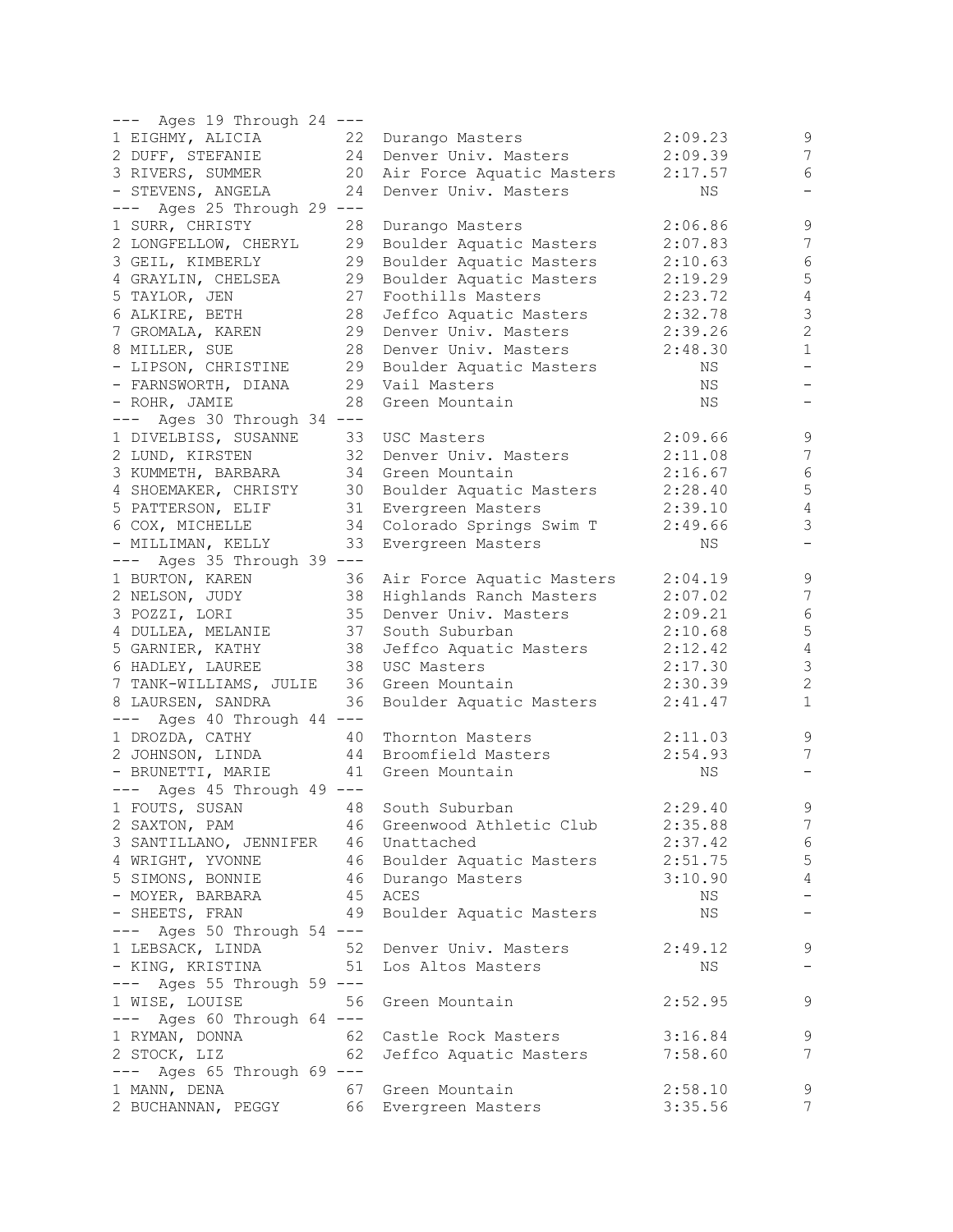| --- Ages 70 Through 74 ---     |                                             |         |                          |
|--------------------------------|---------------------------------------------|---------|--------------------------|
|                                | 1 HOLMES, FRANCES 71 Jeffco Aquatic Masters | 4:39.76 | 9                        |
| Event 40 Men 200 Free          |                                             |         |                          |
|                                |                                             |         |                          |
| $---$ Ages 19 Through 24 $---$ |                                             |         |                          |
| 1 GIRON, MARCUS                | 23<br>Thornton Masters                      | 2:17.94 | 9                        |
| $---$ Ages 25 Through 29 $---$ |                                             |         |                          |
| 1 KLUG, MICHAEL                | 27<br>Vail Masters                          | 1:51.72 | $\mathsf 9$              |
| 2 DOHERTY, KEVIN               | 25 Foothills Masters                        | 1:53.47 | 7                        |
| 3 JIRSA, WILLIAM               | 29 Green Mountain                           | 2:00.88 | 6                        |
| - NASSER, ROB                  | 29 Highlands Ranch Masters                  | NS      |                          |
| - HALL, TOM                    | 26<br>ACES                                  | ΝS      | $\overline{\phantom{m}}$ |
| --- Ages 30 Through 34 ---     |                                             |         |                          |
| 1 NIEMAN, ANDY                 | 33 Unattached                               | 1:57.89 | $\mathsf 9$              |
| 2 RUTHER, BRENT                | 31 Denver Univ. Masters                     | 1:59.03 | $\overline{7}$           |
| 3 REILLY, QUINN                | 33 Denver Univ. Masters                     | 2:00.21 | $6\,$                    |
| - LUSSIER, HARDY               | 33 Green Mountain                           | NS.     | $\overline{\phantom{0}}$ |
| --- Ages 35 Through 39 ---     |                                             |         |                          |
| 1 SMITH, PAUL                  | 39<br>Vail Masters                          | 1:50.92 | 9                        |
| 2 MELANSON, ED                 | 36 Denver Univ. Masters                     | 1:56.35 | 7                        |
| 3 CHAIYAROJ, PATT              | 35 Squid                                    | 1:59.72 | $\epsilon$               |
| 4 RYNO, MIKE                   | 37 Highlands Ranch Masters                  | 2:06.72 | 5                        |
| 5 KNIGHT, ROGER                | 35 Boulder Aquatic Masters                  | 2:10.91 | $\sqrt{4}$               |
| 6 WILLIAMS, PAUL               | 38 Green Mountain                           | 2:24.99 | $\mathfrak{Z}$           |
| 7 ARNOLD, DANIEL               | 35 Durango Masters                          | 2:39.49 | $\sqrt{2}$               |
| - KERN, TODD                   | 37<br>Green Mountain                        | NS      | $\overline{\phantom{0}}$ |
| --- Ages 40 Through 44 ---     |                                             |         |                          |
| 1 NOLTE, CHRIS                 | 42<br>Inverness Masters                     | 2:01.32 | 9                        |
| 2 HARBACH, RUSSELL             | 43 Colorado Springs Swim T                  | 2:02.65 | 7                        |
| 3 DI TOLLA, ROBERT             | 44 Highlands Ranch Masters                  | 2:07.06 | 6                        |
| 4 FITZGERALD, MARK             | 43<br>Highlands Ranch Masters               | 2:12.81 | 5                        |
| 5 GHAFFARI, MANU               | 42<br>Boulder Aquatic Masters               | 2:13.60 | $\sqrt{4}$               |
| 6 VALVANO, JOHN                | 42<br>Jeffco Aquatic Masters                | 2:36.06 | $\mathcal{S}$            |
| $---$ Ages 45 Through 49 $---$ |                                             |         |                          |
| 1 HUGHES, JOHN                 | 45 Highlands Ranch Masters                  | 1:56.26 | $\mathsf 9$              |
| 2 TVEITMOE, ROBERT             | 46 Jeffco Aquatic Masters                   | 2:04.48 | 7                        |
| 3 HOFSTRA, KURT                | 46 ACES                                     | 2:35.95 | 6                        |
| 45<br>4 MELI, BRUNO            | ACES                                        | 2:58.57 | 5                        |
| - STRONG, JIM                  | 45<br>Jeffco Aquatic Masters                | ΝS      |                          |
| $---$ Ages 50 Through 54 $---$ |                                             |         |                          |
| 1 MC CORMICK, PAUL             | 52 Boulder Aquatic Masters                  | 1:57.20 | 9                        |
| 2 ELLIS, QUINCY                | 50 Durango Masters                          | 2:11.58 | $\overline{7}$           |
| 3 BURSON, BILL                 | 54 South Suburban                           | 2:17.03 | $\sqrt{6}$               |
| 4 BLANKENSHIP, JIM             | 54 Durango Masters                          | 2:36.94 | $\mathsf S$              |
| - SCHAFER, ROGER               | 51 Foothills Masters                        | ΝS      | $\qquad \qquad -$        |
| - DOWD, ARNIE                  | 53<br>Foothills Masters                     | ΝS      | $\qquad \qquad -$        |
| $---$ Ages 55 Through 59 $---$ |                                             |         |                          |
| 1 MC CALL, MIKE                | 57<br>Green Mountain                        | 2:49.77 | 9                        |
| 2 JOHNSON, DAVID<br>56         | Squid                                       | 3:06.98 | $\boldsymbol{7}$         |
| 3 RILEY, CALVIN                | 58<br>Squid                                 | 4:47.39 | 6                        |
| $---$ Ages 60 Through 64 $---$ |                                             |         |                          |
| 1 O'BRIEN, DENNIS              | 63<br>Durango Masters                       | 2:23.64 | $\mathsf 9$              |
| 2 PLUMMER, MARK                | 62 South Suburban                           | 2:53.48 | $\overline{7}$           |
| - MALONE, MARK                 | 60 Green Mountain                           | NS      | $\qquad \qquad -$        |
| $---$ Ages 65 Through 69 $---$ |                                             |         |                          |
|                                |                                             |         | 9                        |
| 1 ENSIGN, GEORGE               | 68 South Suburban                           | 3:06.48 |                          |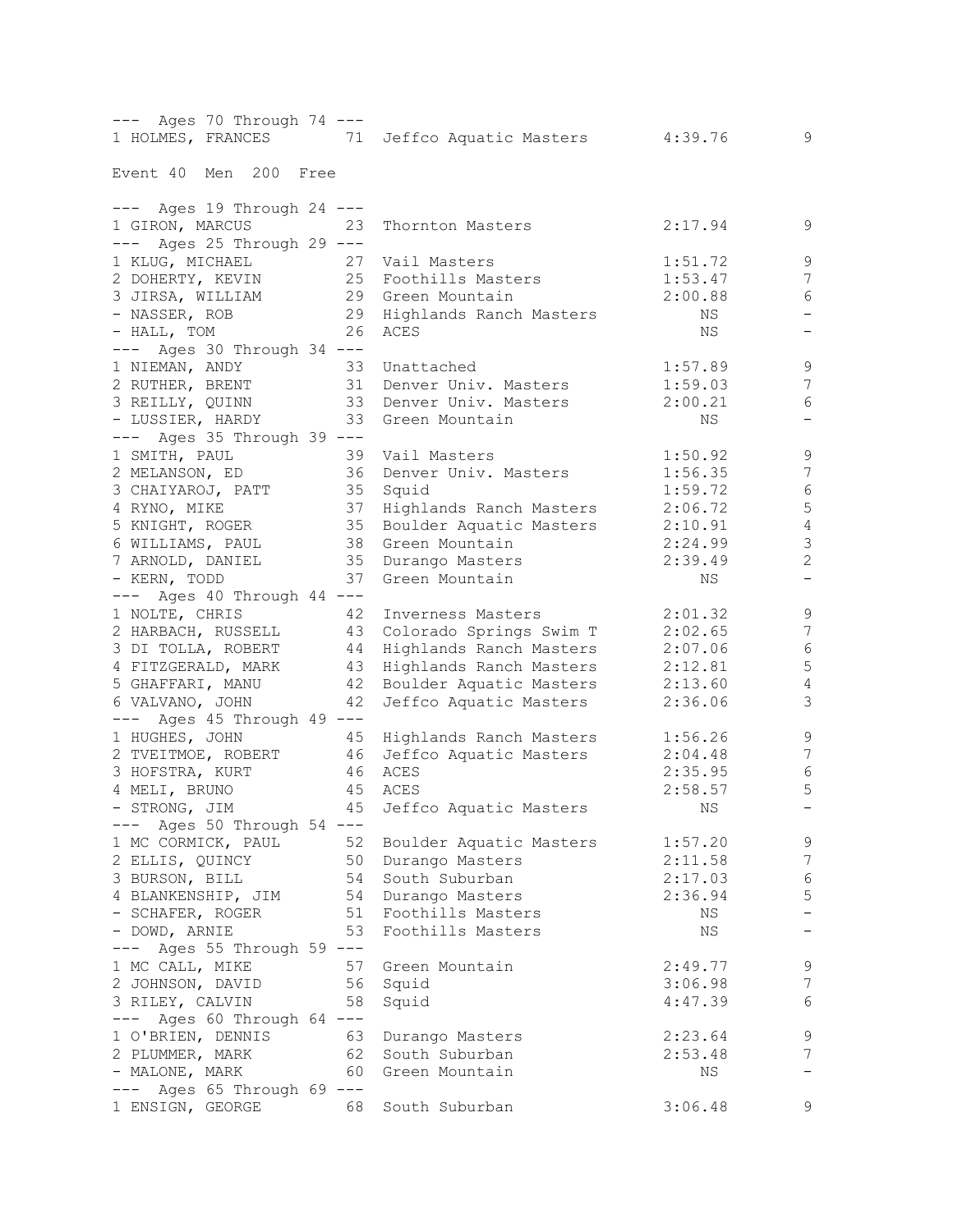| 2 MYERS, JOHN<br>- HARPOLE, GEORGE                 | 68<br>69 | Boulder Y Aquatic Masters<br>Waves           | 3:10.93<br>NS | 7              |
|----------------------------------------------------|----------|----------------------------------------------|---------------|----------------|
| - KING, BILL                                       | 65       | Jeffco Aquatic Masters                       | NS            |                |
| --- Ages 75 Through 79 ---                         |          |                                              |               |                |
| 1 WOOD, RICHARD<br>77                              |          | Aurora Masters                               | 3:49.08       | 9              |
| 50<br>Event 41<br>Women                            | Breast   |                                              |               |                |
| --- Ages 19 Through 24 ---                         |          |                                              |               |                |
| 1 NOONAN, HEATHER                                  | 24       | Denver Univ. Masters                         | 37.66         | 9              |
| 2 STORCH, AMBER                                    | 24       | Green Mountain                               | 39.06         | $\overline{7}$ |
| - KIBLER, JAMIE                                    | 19       | Evergreen Masters                            | ΝS            |                |
| --- Ages 25 Through 29 ---                         |          |                                              |               |                |
| 1 PETERSON, HEATHER                                | 25       | Evergreen Masters                            | 36.67         | 9              |
| 2 ACHTENHAGEN, SUSANNE 28                          |          | Boulder Aquatic Masters                      | 37.48         | 7              |
| 3 SECKINGER, LEANNE                                | 26       | Jeffco Aquatic Masters                       | 41.43         | 6              |
| $---$ Ages 30 Through 34 $---$                     |          |                                              |               |                |
| 1 ARREDONDO, SHEILA                                | 34       | Colorado Springs Swim T                      | 32.20         | $\mathsf 9$    |
| 2 LEE, SARAH                                       | 32       | Boulder Aquatic Masters                      | 33.47         | $\overline{7}$ |
| 3 EISGRUBER, INGRID                                | 31       | Green Mountain                               | 33.97         | $\sqrt{6}$     |
| 4 CHAMBERS, JENNIFER                               | 30       | USC Masters                                  | 36.17         | $\mathsf S$    |
| 5 SHOEMAKER, CHRISTY                               | 30       | Boulder Aquatic Masters                      | 37.45         | $\overline{4}$ |
| 6 DAVIDSON, LENORE                                 | 31       | Durango Masters                              | 39.46         | 3              |
| 7 ROCKE, JENNIFER                                  | 33       | Boulder Aquatic Masters                      | 40.27         | $\mathbf{2}$   |
| 8 WRIGHT, CAROL                                    | 30       | Jeffco Aquatic Masters                       | 41.21         | $\mathbf{1}$   |
| 9 PATTERSON, ELIF                                  |          | 31 Evergreen Masters                         | 41.96         | $-$            |
| 10 BAILEY, JAMIE                                   |          | 31 Summit County                             | 42.64         |                |
| 11 DAILEY, PAULA                                   |          | 32 Green Mountain                            | 47.28         |                |
| - ARAGON, RENEE                                    | 31       | Summit County                                | ΝS            |                |
| $---$ Ages 35 Through 39 $---$<br>1 MILLER, CHERYL |          |                                              | 35.17         | 9              |
| 2 CROUCH, KIM                                      | 36<br>37 | Evergreen Masters<br>Boulder Aquatic Masters | 35.22         | 7              |
| 3 OERMAN, VONI                                     | 38       | Grand Junctions                              | 35.77         | 6              |
| 4 WASHBURN, LYNETTE                                | 35       | Thornton Masters                             | 35.83         | $\mathsf S$    |
| 5 RADIC, ALICE                                     | 35       | Green Mountain                               | 37.66         | $\overline{4}$ |
| 6 ROBERTSON, CHERYL                                | 36       | Durango Masters                              | 38.42         | $\mathfrak{Z}$ |
| 7 RELLER, ANDREA                                   | 38       | Summit County                                | 41.04         | $\mathbf{2}$   |
| - ROSINA, NINFA                                    | 38       | USC Masters                                  | ΝS            |                |
| $---$ Ages 40 Through 44 $---$                     |          |                                              |               |                |
| 1 DROZDA, CATHY 40                                 |          | Thornton Masters                             | 34.60         | 9              |
| 2 TAYDUS, ANDREA                                   | 41       | Boulder Aquatic Masters                      | 39.94         | 7              |
| 3 COYNE, LEILONI                                   | 42       | Squid                                        | 40.19         | 6              |
| 4 PUZAK, MARLEEN                                   | 40       | Denver Univ. Masters                         | 41.51         | 5              |
| 5 BRINTON, MARJORIE                                | 43       | Durango Masters                              | 43.19         | 4              |
| 6 TOLDNESS, LINDA                                  | 42       | Thornton Masters                             | 44.00         | 3              |
| - MC GARITY, MAUREEN                               | 43       | Total Fitness                                | NS            |                |
| - SCOTT, TINA                                      | 42       | Durango Masters                              | NS            |                |
| --- Ages 45 Through 49 ---                         |          |                                              |               |                |
| 1 HAAN, MARY WOHL                                  | 45       | Boulder Aquatic Masters                      | 39.23         | 9              |
| 2 KLATT, TRUDY                                     | 49       | Durango Masters                              | 41.33         | 7              |
| 3 SCHICKLI, JEANNE                                 | 46       | Unattached                                   | 44.03         | 6              |
| 4 SCRAGGS, JEAN                                    | 46       | Evergreen Masters                            | 45.21         | 5              |
| 5 CANTO, SUSAN                                     | 49       | Rally Rays                                   | 51.56         | 4              |
| - MOYER, BARBARA                                   | 45       | ACES                                         | NS            |                |
| - ROSENER, KAREN                                   | 45       | Fort Collins Club                            | ΝS            |                |
| $---$ Ages 50 Through 54 $---$                     |          |                                              |               |                |
| 1 MURPHY-SHERMAN, JANE 54 South Suburban           |          |                                              | 43.22         | 9              |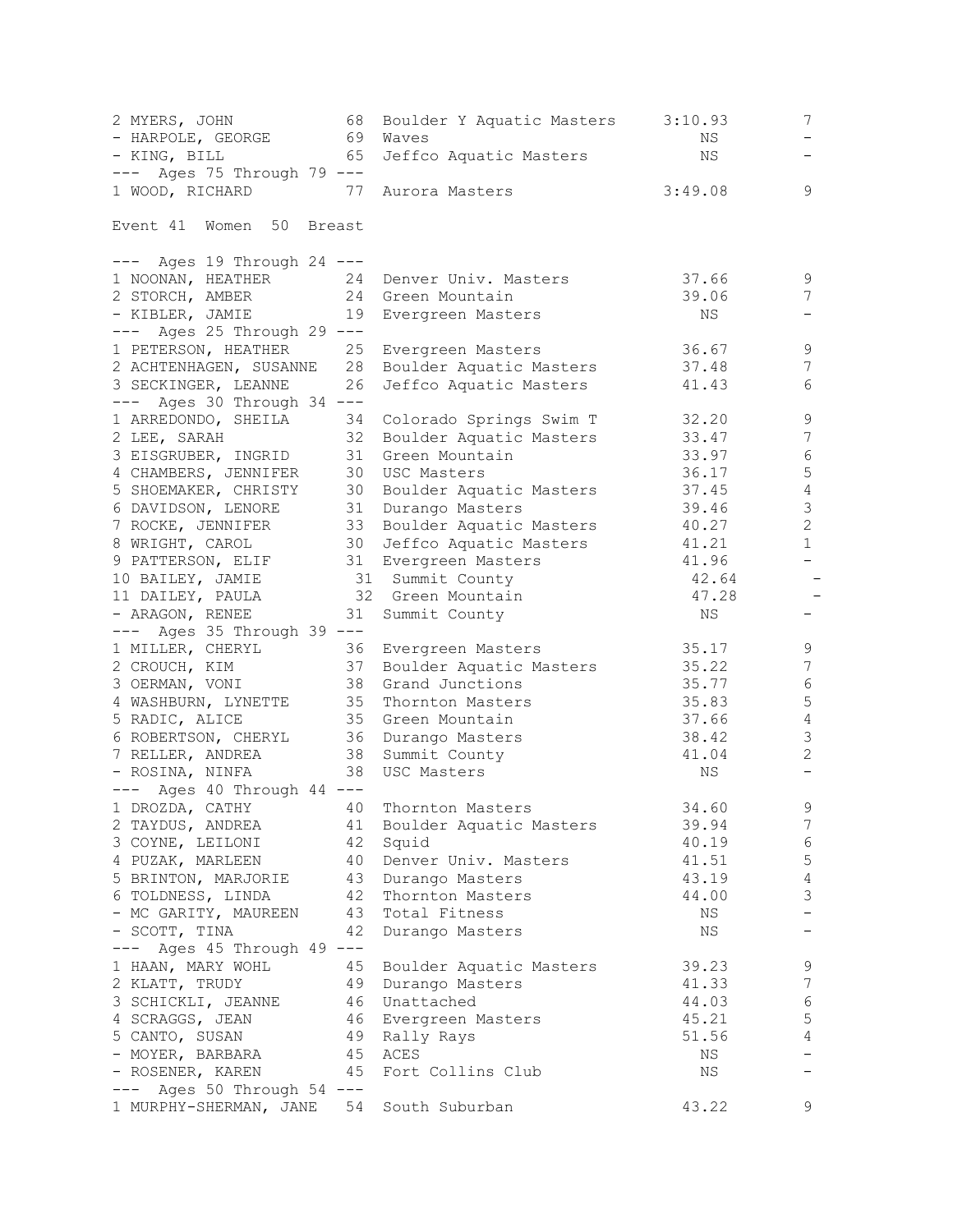| --- Ages 55 Through 59 ---            |          |                                                   |                |                          |
|---------------------------------------|----------|---------------------------------------------------|----------------|--------------------------|
| 1 KRICHBAUM, BARBARA 55 Vail Masters  |          |                                                   | 44.58          | 9                        |
| $---$ Ages 60 Through 64 $---$        |          |                                                   |                |                          |
| 1 RYMAN, DONNA 62 Castle Rock Masters |          |                                                   | 45.62          | 9                        |
| 2 CLAPP, MARY 60 Aurora Masters       |          |                                                   | 1:19.64        | 7                        |
|                                       |          |                                                   |                |                          |
| Event 42 Men 50 Breast                |          |                                                   |                |                          |
|                                       |          |                                                   |                |                          |
| $---$ Ages 19 Through 24 $---$        |          |                                                   |                |                          |
| 1 MC CORMICK, AARON 24                |          | Boulder Aquatic Masters                           | 31.04          | 9                        |
| 24<br>2 D'AMICO, MIKE                 |          | USC Masters                                       | 31.55          | 7                        |
| $---$ Ages 25 Through 29 $---$        |          |                                                   |                |                          |
| 1 ROSINSKI, TOM                       | 29       | Green Mountain                                    | 32.99          | 9                        |
| 2 MC CORMICK, MIKE                    | 25       | Boulder Aquatic Masters 33.38                     |                | 7                        |
| --- Ages 30 Through 34 ---            |          |                                                   |                |                          |
| 1 MILLER, GEORGE                      | 33       | Inverness Masters                                 | 30.82          | 9                        |
| 2 ALLEMAN, JEFF                       | 34       | Green Mountain                                    | 31.53          | $\boldsymbol{7}$         |
| 3 SAGE, KEVIN                         | 34<br>32 | Jeffco Aquatic Masters                            | 31.60          | 6                        |
| 4 RUTHER, BRENT                       | 31       | Denver Univ. Masters                              | 31.76          | 5                        |
| 5 REEDER, DAVID 32                    |          | Colorado Springs Swim T                           | 32.00          | 4                        |
| 6 UNGER, MIKE                         | 34       | Unattached                                        | 33.86          | 3                        |
| 7 MC DANIEL, ANDY                     | 30       | Green Mountain                                    | 34.13          | $\overline{2}$           |
| 8 THOMAS, KENT                        |          | 31 Squid                                          | 34.70          | $\mathbf{1}$             |
| 9 REILLY, QUINN                       |          | 33 Denver Univ. Masters                           | 35.30          | $\overline{\phantom{0}}$ |
|                                       |          | 10 KELLY, PATRICK 32 Boulder Aquatic Masters      | 36.85          |                          |
| 11 KIMBEL, MIKE                       |          | 33 Denver Univ. Masters                           | 36.95          | $\overline{\phantom{a}}$ |
| - COFFEY, STEVE                       |          | 33 Aurora Masters                                 | NS             |                          |
| $---$ Ages 35 Through 39 $---$        |          |                                                   |                |                          |
| 1 BARBER, JEFF                        | 37       | Inverness Masters                                 | 31.65          | 9                        |
| 2 O'BRIEN, MIKE                       | 37       | Durango Masters                                   | 33.86          | 7                        |
| – KERN, TODD                          | 37       | Green Mountain                                    | NS             |                          |
| - LESKY, JIM                          | 39       | Total Fitness                                     | NS             |                          |
| - MC GARITY, BILL                     | 39       | Total Fitness                                     | ΝS             | -                        |
| $---$ Ages 40 Through 44 $---$        |          |                                                   |                |                          |
| 1 GREY, DAVID                         |          |                                                   | 28.67          | 9                        |
|                                       | 40       | Thornton Masters                                  |                | 7                        |
| 2 SODINI, DAVID                       | 43       | Durango Masters                                   | 31.00          | $5.5$                    |
| 3 LOUIE, JAMIE<br>3 STEHLIN, ED       | 42       | Colorado Springs Swim T<br>Jeffco Aquatic Masters | 31.62<br>31.62 |                          |
|                                       | 43       |                                                   |                | 5.5<br>$\overline{4}$    |
| 5 SCHOENECKE, MICHAEL 42              |          | Broomfield Masters                                | 32.49          |                          |
| 6 ORTEN, RUSS                         |          | 44 Boulder Aquatic Masters                        | 32.92          | 3                        |
| 7 LEE, MARSHALL                       | 40       | Boulder Aquatic Masters                           | 33.24          | $\mathbf{2}$             |
| 8 BAKER, STEVE                        | 40       | Highlands Ranch Masters                           | 35.00          | $\mathbf 1$              |
| 9 LESKO, STEVEN                       | 41       | Green Mountain                                    | 35.92          |                          |
| 10 RADIC, CRIS                        |          | 44 Green Mountain                                 | 35.97          |                          |
| 11 HAMILTON, GIL                      |          | 42 Inverness Masters                              | 38.33          |                          |
| 12 ELLEFSEN, KARL                     |          | 43 Jeffco YMCA                                    | 42.45          |                          |
|                                       |          |                                                   |                |                          |
| $---$ Ages 45 Through 49 $---$        |          |                                                   | 31.90          |                          |
| 1 FISCHER, CHUCK                      | 47       | Greenwood Athletic Club                           |                | 9                        |
| 2 SILVER, STEVEN                      | 49       | Aurora Masters                                    | 37.16          | 7                        |
| 3 HOFSTRA, KURT                       | 46       | ACES                                              | 37.59          | 6                        |
| 4 JANOS, MARK                         | 47       | USC Masters                                       | 38.27          | 5                        |
| 5 RATIGAN, RICHARD                    | 49       | Green Mountain                                    | 38.72          | 4                        |
| - STRONG, JIM                         | 45       | Jeffco Aquatic Masters                            | ΝS             |                          |
| $---$ Ages 50 Through 54 $---$        |          |                                                   |                |                          |
| 1 GRIFFITH, BILL                      | 52       | Vail Masters                                      | 31.62          | 9                        |
| 2 WEST, DENNIS                        | 54       | Denver Univ. Masters                              | 33.89          | 7                        |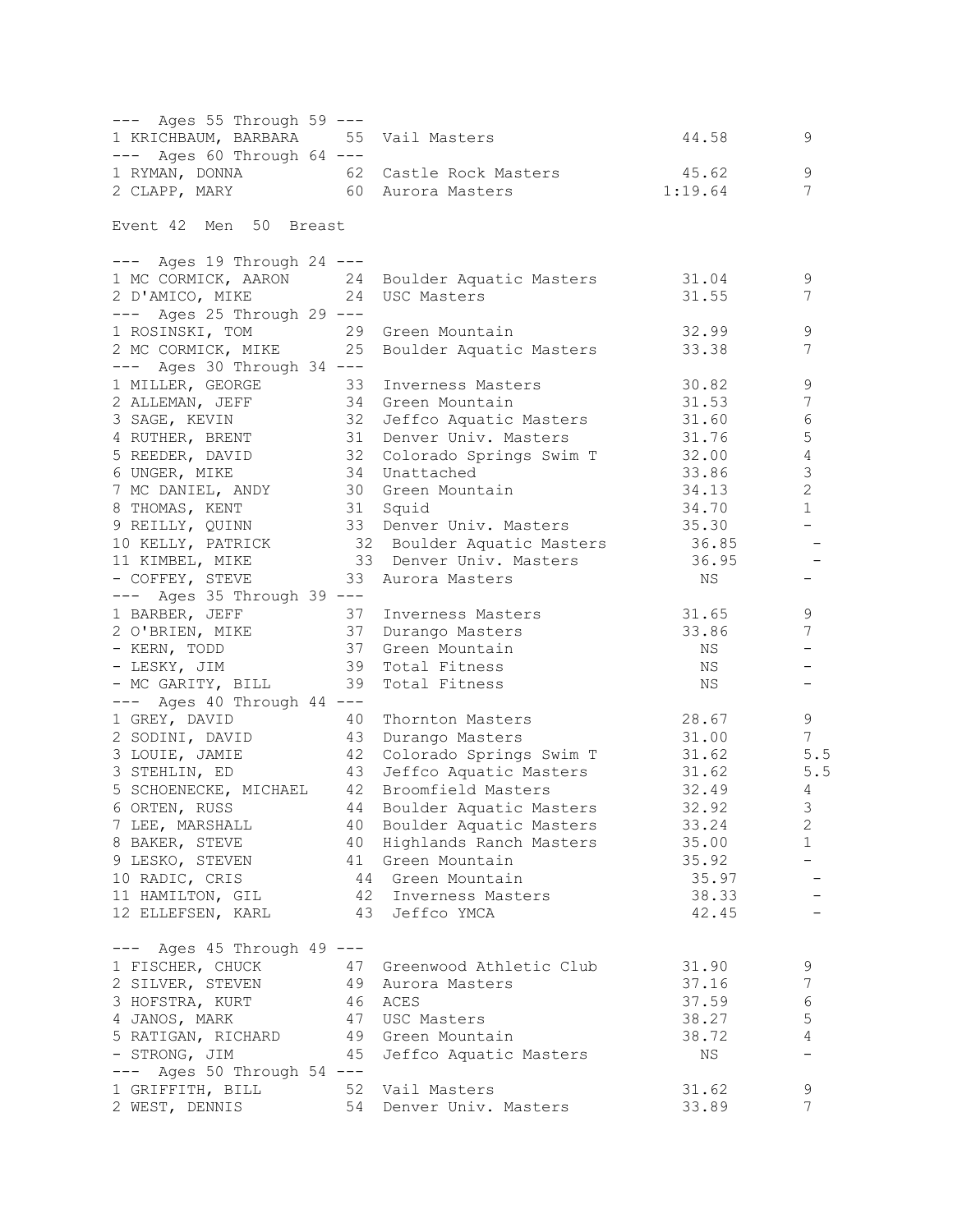| 3 MAROS, ANDRAS<br>4 CARNEY, KENT                                                                  | 54 | Colorado Springs Swim T<br>51 Evergreen Masters | 34.30<br>36.43 | 6<br>$\overline{5}$      |
|----------------------------------------------------------------------------------------------------|----|-------------------------------------------------|----------------|--------------------------|
| 4 CANNER, NEWSTAND 50<br>5 FLANAGAN, MICHAEL 50 Evergreen Masters<br>- RAMBO, BUDDY 51 USC Masters |    |                                                 | 37.58          | 4                        |
|                                                                                                    |    |                                                 | ΝS             | $\overline{\phantom{0}}$ |
| - CONLAND, ROBERT                                                                                  |    | 54 Unattached                                   | NS             | $\overline{\phantom{a}}$ |
| - ABBOTT, BILL<br>$---$ Ages 55 Through 59 $---$                                                   | 52 | Unattached                                      | NS             | $\qquad \qquad -$        |
| 1 GRAHAM, JAMES                                                                                    |    |                                                 | 37.36          | 9                        |
|                                                                                                    |    | 57 Durango Masters                              |                | $7\phantom{.0}$          |
| 2 MC DANAL, STEVE                                                                                  | 55 | Jeffco Aquatic Masters                          | 39.42          |                          |
| 3 JOHNSON, DAVID                                                                                   | 56 | Squid                                           | 43.53          | 6                        |
| --- Ages 60 Through 64 ---                                                                         |    |                                                 |                |                          |
| 1 WENDELKEN, FREDERICK 60                                                                          |    | Evergreen Masters                               | 37.04          | $\mathcal{G}$            |
| 2 PATTEN, BOB                                                                                      |    | 64 Denver AThletic Club                         | 37.89          | $\boldsymbol{7}$         |
| - KENRY, GEORGE 63 South Suburban                                                                  |    |                                                 | NS             | $\overline{\phantom{a}}$ |
| - MALONE, MARK                                                                                     |    | 60 Green Mountain                               | NS             | $\qquad \qquad -$        |
| $---$ Ages 65 Through 69 $---$                                                                     |    |                                                 |                |                          |
| 1 MYERS, JOHN                                                                                      | 68 | Boulder Y Aquatic Masters                       | 45.19          | 9                        |
| 2 BELLIS, BILL                                                                                     | 66 | Boulder Aquatic Masters                         | 53.22          | $\overline{7}$           |
| $---$ Ages 70 Through 74 $---$                                                                     |    |                                                 |                |                          |
| - HART, JAMES                                                                                      | 70 | Unattached                                      | ΝS             |                          |
| $---$ Ages 75 Through 79 $---$                                                                     |    |                                                 |                |                          |
| 1 RICHARDS, HUGH 78 Grand Junctions                                                                |    |                                                 | 44.96          | $\,9$                    |
| 2 NICHOLS, DAVID                                                                                   |    | 75 Thornton Masters                             | 50.51          | 7                        |
| 3 WOOD, RICHARD 77 Aurora Masters                                                                  |    |                                                 | 1:03.17        | 6                        |
| Event 43 Women 200 Medley Relay<br>$---$ Ages 19 Through 24 $---$                                  |    |                                                 |                |                          |
| 1 Denver Univ. Masters A                                                                           |    |                                                 | 2:01.84        | 18                       |
| 2 Durango Masters A                                                                                |    |                                                 | 2:08.73        | 14                       |
| 3 Green Mountain A                                                                                 |    |                                                 | 2:09.90        | $12 \overline{ }$        |
| 4 Evergreen A                                                                                      |    |                                                 | 2:28.26        | 10                       |
| - Green Mountain B                                                                                 |    |                                                 | DQ             | $\sim$ $-$               |
| $---$ Ages 25 Through 34 $---$                                                                     |    |                                                 |                |                          |
| 1 Boulder Aquatic Masters C                                                                        |    |                                                 | 2:01.53        | 18                       |
| 2 Jeffco Aquatic Masters B                                                                         |    |                                                 | 2:08.58        | 14                       |
| 3 Denver Univ. Masters B                                                                           |    |                                                 | 2:18.97        | $12 \overline{ }$        |
| 4 Boulder Aquatic Masters B                                                                        |    |                                                 | 2:19.63        | 10                       |
|                                                                                                    |    |                                                 |                |                          |
| 5 Summit County                                                                                    |    |                                                 | 2:21.79        | 8                        |
| $---$ Ages 35 Through 44 $---$                                                                     |    |                                                 |                |                          |
| 1 Boulder Aquatic Masters A                                                                        |    |                                                 | 2:11.95        | 18                       |
| 2 Thornton                                                                                         |    |                                                 | 2:23.93        | 14                       |
| - Durango Masters B                                                                                |    |                                                 | NS             |                          |
| --- Ages 45 Through 54 ---                                                                         |    |                                                 |                |                          |
| 1 Evergreen B                                                                                      |    |                                                 | 2:57.37        | 18                       |
| --- Ages 55 Through 64 ---                                                                         |    |                                                 |                |                          |
| 1 Jeffco Aquatic Masters A                                                                         |    |                                                 | 5:20.93        | 18                       |
| Event 44 Men 200 Medley Relay                                                                      |    |                                                 |                |                          |
| $---$ Ages 19 Through 24 $---$                                                                     |    |                                                 |                |                          |
| 1 Boulder Aquatic Masters B                                                                        |    |                                                 | 1:50.05        | 18                       |
| $---$ Ages 25 Through 34 $---$                                                                     |    |                                                 |                |                          |
| 1 Green Mountain A                                                                                 |    |                                                 | 1:48.07        | 18                       |
| 2 Vail Masters                                                                                     |    |                                                 | 1:48.22        | 14                       |
|                                                                                                    |    |                                                 |                |                          |
| 3 Thornton                                                                                         |    |                                                 | 1:50.69        | 12                       |
| 4 Denver Univ. Masters A                                                                           |    |                                                 | 1:51.87        | 10                       |